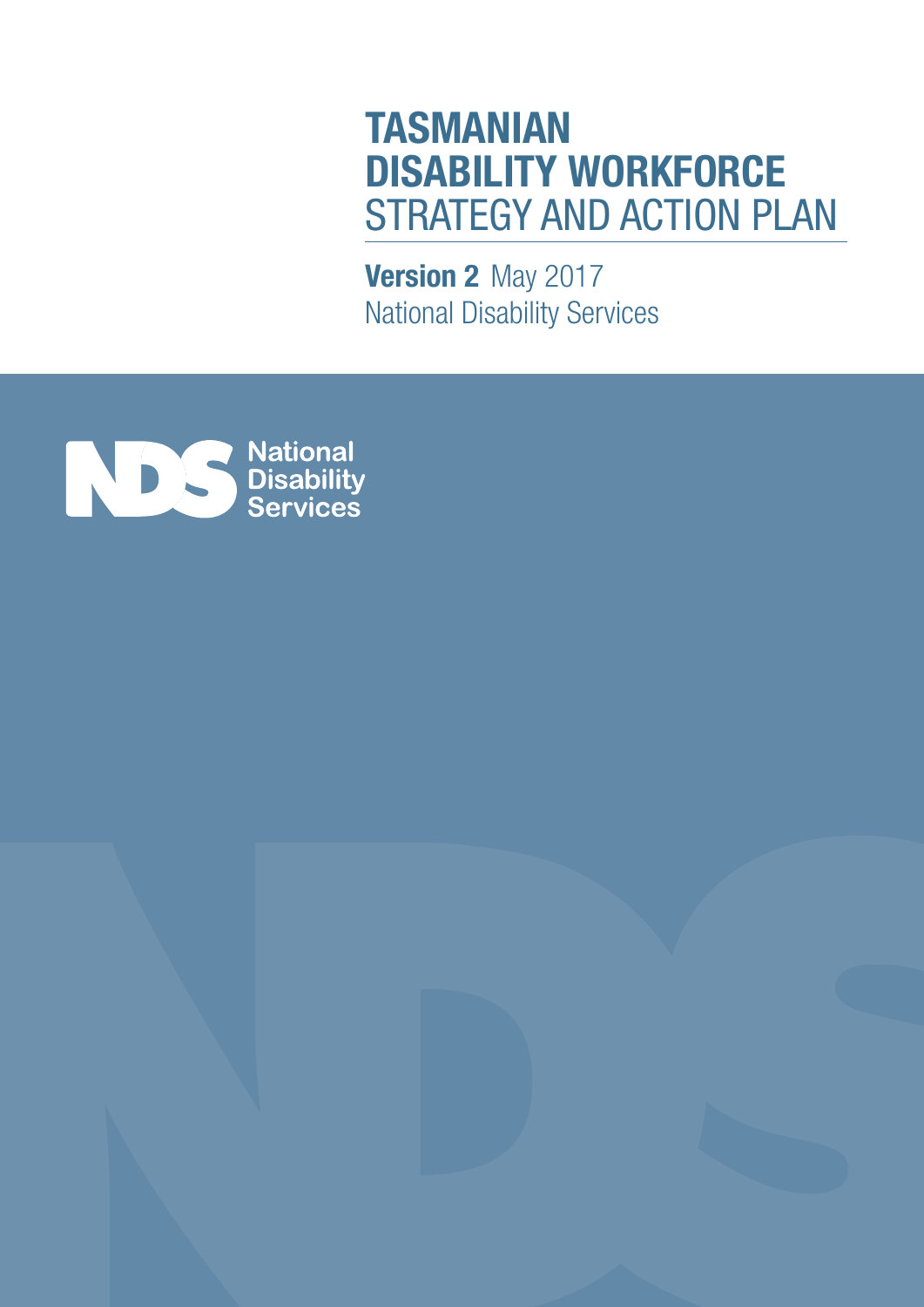## **Acknowledgements**

The second version of the Tasmanian Disability Workforce Strategy and Action Plan was developed with assistance from Skills Tasmania, as a Division of the Department of State Growth, through the Workforce Development Grant Program 2016-2017.



**Australian Government Department of Education and Training** 



The Disability Workforce Innovation Network project is being undertaken with the assistance of funding provided by the Commonwealth Government through the Department of Employment.

NDS acknowledges the support and sponsorship provided by Skills Tasmania, as Division of the Department of State Growth, in the development of this Plan.



## **Contact**

**Cath Ralston** Senior Sector Development Consultant, Tasmania 03 6212 7305 0427 645 142 **Cath.ralston@nds.org.au**

## **About National Disability Services**

**National Disability Services** is the peak body for non-government disability services. Its purpose is to promote quality service provision and life opportunities for people with disability. NDS's Australia-wide membership includes more than 1050 non-government organisations. Which support people with all forms of disability. NDS provides information and networking opportunities to its members and policy advice to state, territory and federal governments.

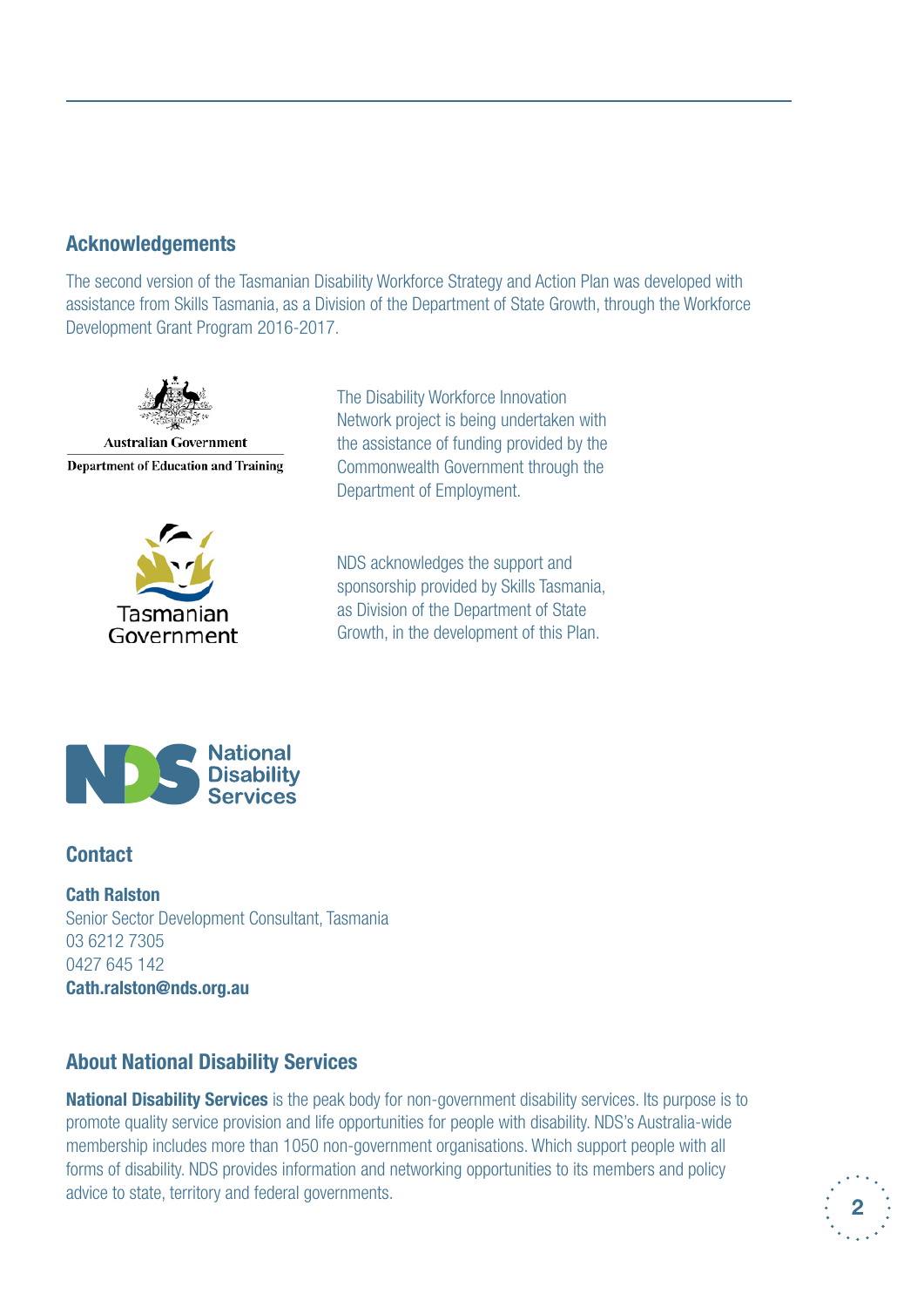## **CONTENTS**

| General background <b>Manual According to the Contract of According to the Contract of According to the Contract of According to According to the Contract of According to According to According to According to According to t</b>     |  |
|------------------------------------------------------------------------------------------------------------------------------------------------------------------------------------------------------------------------------------------|--|
| Regional background <b>Manual Manual Communities</b> 5                                                                                                                                                                                   |  |
|                                                                                                                                                                                                                                          |  |
|                                                                                                                                                                                                                                          |  |
| Stakeholders & engagement <b>Executive Construction Construction</b> 6                                                                                                                                                                   |  |
|                                                                                                                                                                                                                                          |  |
|                                                                                                                                                                                                                                          |  |
|                                                                                                                                                                                                                                          |  |
|                                                                                                                                                                                                                                          |  |
|                                                                                                                                                                                                                                          |  |
|                                                                                                                                                                                                                                          |  |
|                                                                                                                                                                                                                                          |  |
|                                                                                                                                                                                                                                          |  |
|                                                                                                                                                                                                                                          |  |
|                                                                                                                                                                                                                                          |  |
|                                                                                                                                                                                                                                          |  |
| Service provider self-assessment of NDIS readiness in terms of people and capability17                                                                                                                                                   |  |
|                                                                                                                                                                                                                                          |  |
| The plan's actions by priority area <b>manufactures</b> and the plan's actions by priority area <b>manufactures</b> and the plants and the plants and the plants are all the plants of the plants of the plants of the plants of the pla |  |
|                                                                                                                                                                                                                                          |  |
|                                                                                                                                                                                                                                          |  |
|                                                                                                                                                                                                                                          |  |
|                                                                                                                                                                                                                                          |  |
|                                                                                                                                                                                                                                          |  |
|                                                                                                                                                                                                                                          |  |

![](_page_2_Picture_2.jpeg)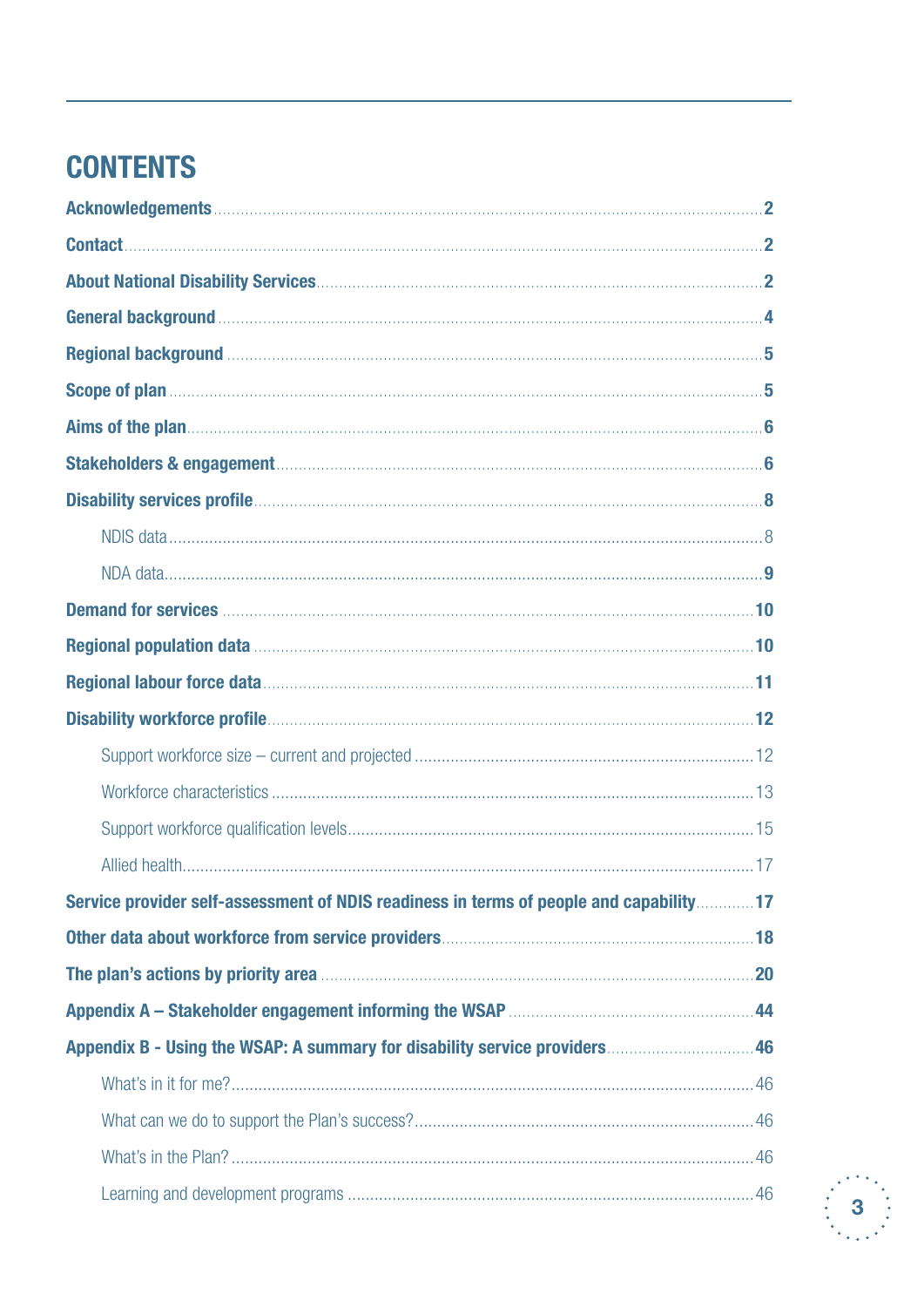## **General Background**

The National Disability Insurance Scheme (NDIS) is intended to help people who have a significant and permanent disability and need assistance with everyday activities. This includes people with intellectual, cognitive, neurological or sensory disability, a physical impairment or a psychiatric condition. Unlike funding arrangements under prior federal/state agreements which were largely block-funded, the NDIS is intended to provide more choice and control and deliver a lifelong, individualised funding approach to support. Individuals seeking access to the NDIS are assessed according to a common set of criteria. Those who are deemed eligible participate in an individualised planning process to identify the reasonable and necessary supports they need to achieve their goals. Participants will also receive an individualised package of funding to purchase the supports as identified in their plan.

NDIS participants may choose to either keep their current support arrangements once they move across to the NDIS, or change them, provided they are consistent with NDIS legislation.<sup>1</sup>

Tasmania participated in the trial phase of the NDIS between July 2013 and 2016, which saw over 1000 people between the ages of 15 and 25 receive an approved plan.

In December 2016, a bilateral agreement between the State and Federal Government was finalised. This spelt out the roll-out schedule for the full implementation of the Scheme.

- 1 July 2016 young people aged 12-14
- • 1 January 2017 adults aged 25-28
- 1 July 2017 children aged 4-11
- 1 January 2018 adults aged 29-34
- • 1 July 2018 children aged 0-3 and adults aged 35-49
- 1 January 2019 all remaining adults aged 50-64

During 2015 and 2016, through the Disability Workforce Innovation Network project (funded by Department of Employment), NDS was charged with developing a regional workforce plan for the sector. The first version of this document was launched in February 2016, and identified a set of actions to ensure disability service providers had access to workforce development initiatives that would position them suitably for the changes that will come with the implementation of NDIS. Further, from a sector perspective, providers asked NDS to implement actions that would strengthen the supply of capable workers seeking to enter the sector.

During consultation it was considered important that in Tasmania, the plan covered the whole state. It built upon previous work undertaken by NDS through the Tasmanian Disability Industry Workforce Development and Skills Plan 2013 – 2018, sponsored by Skills Tasmania.

During March and April 2017, with funding from Skills Tasmania, the plan was updated to include more recent workforce data and to reflect the progress made in implementing the actions.

The revised WSAP includes new data about the disability workforce, which has not previously been available. This is taken from information collected nationally by NDS through the Workforce Wizard portal as well as results from NDS member surveys related to their readiness for the NDIS. To further enhance the information from in the previous version, additional data was sourced from National Disability Insurance Agency (NDIA);

<sup>1</sup> Australian Institute of Health and Welfare (2015) Disability support services: Services provided under the National Disability Agreement 2013 – 2014. Retrieved from Australian Institute of Health and Welfare website http://www.aihw.gov.au/WorkArea/DownloadAsset.aspx?id=60129551423

![](_page_3_Picture_16.jpeg)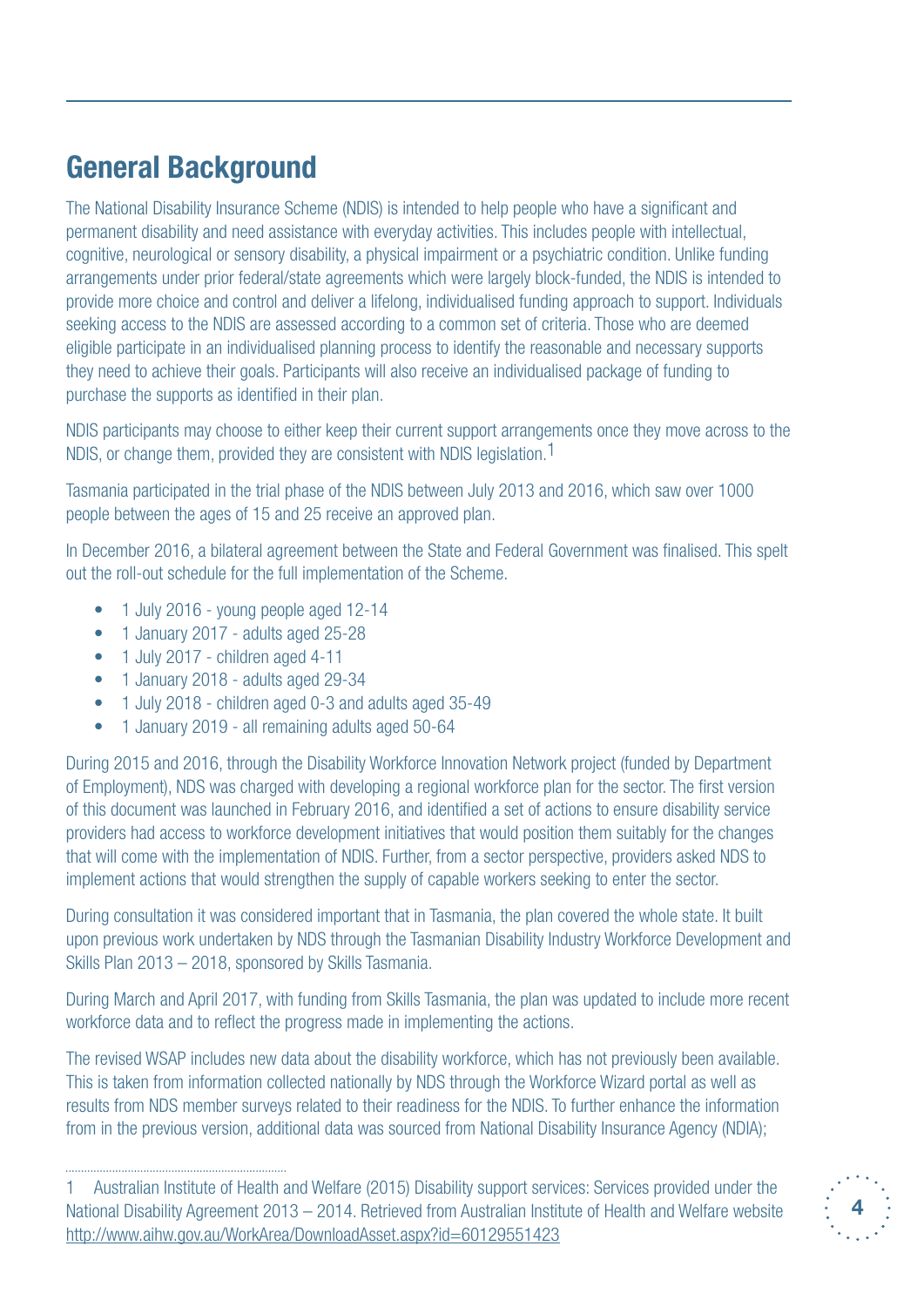Household, Income and Labour Dynamics Australia (HILDA); and VOCSTATS datasets to further build our knowledge of the Disability workforce nationally and within Tasmania specifically.

This, the second version of the plan, continues to guide NDS and disability sector stakeholders in identifying and implementing workforce planning and development activity during the transition to full implementation of NDIS.

## **Regional background**

Tasmania has a distributed population with 60% of people living outside of the capital city. The State Government has developed a Population Growth Strategy, which aims to increase the population from 515 000 currently to 650 000 by 2050. The strategy recognises the contribution of the health care and social assistance sector, which makes up a larger percentage of the Gross State Product than in the rest of Australia. The anticipated growth in the disability sector as a result of the implementation of the NDIS may be seen as providing strong opportunities for employment.

The percentage of Tasmanian adults (20 to 64 years) who have completed Year 12 or a Certificate II qualification or above is the lowest in Australia. Tasmania also has relatively low rates of numeracy and literacy among adults, especially among women who had the lowest rate of any Australian state/territory for literacy and second lowest after Western Australia for numeracy in 2011-12.

Additionally, Tasmania has the highest rates of disability of any state or territory for people aged 64 years and under. The overall disability rate for Tasmanian men and women in this age group is 5-6 percentage points higher than the Australian population as a whole.<sup>2</sup>

## **Scope of plan**

The plan is a living document that is updated regularly and made available on the NDS website for stakeholders. The data presented and actions devised were relevant at the time the plan was last updated (March 2017), however these will be amended to reflect the workforce changes taking place over the period of NDIS implementation. In terms of data presented, this second version of the plan has expanded on the first version as new and relevant data has been identified.

The workforce strategy and action plan addresses the disability sector throughout Tasmania, assuming a high level view but providing actions that can be applied by service providers at an organisational level. The term 'workforce' in this plan refers to all people who are involved in the business of providing services for people with disability. This extends to all positions within a disability service provider organisation including board members, management and support workers.

The plan addresses workforce issues raised by disability service providers, which are registered under the NDIS, and other key stakeholders. These issues have been considered in terms of workforce capability, utilisation and supply as well as by job family.

The plan does not attempt to address the workforce requirements of mainstream service systems such as emergency services, health and justice. However, through the consultation process NDS recognised there is work to be done to enhance the supports offered to children with disability during their schooling so they have the opportunity to leave school already on a path toward their independence goals. While NDS considers this

![](_page_4_Picture_12.jpeg)

<sup>2</sup> NDS (2014) National disability workforce strategy project: Tasmanian trial site profile and findings. Retrieved from National Disability Services website http://www.nds.org.au/publications?s=TAS&c=23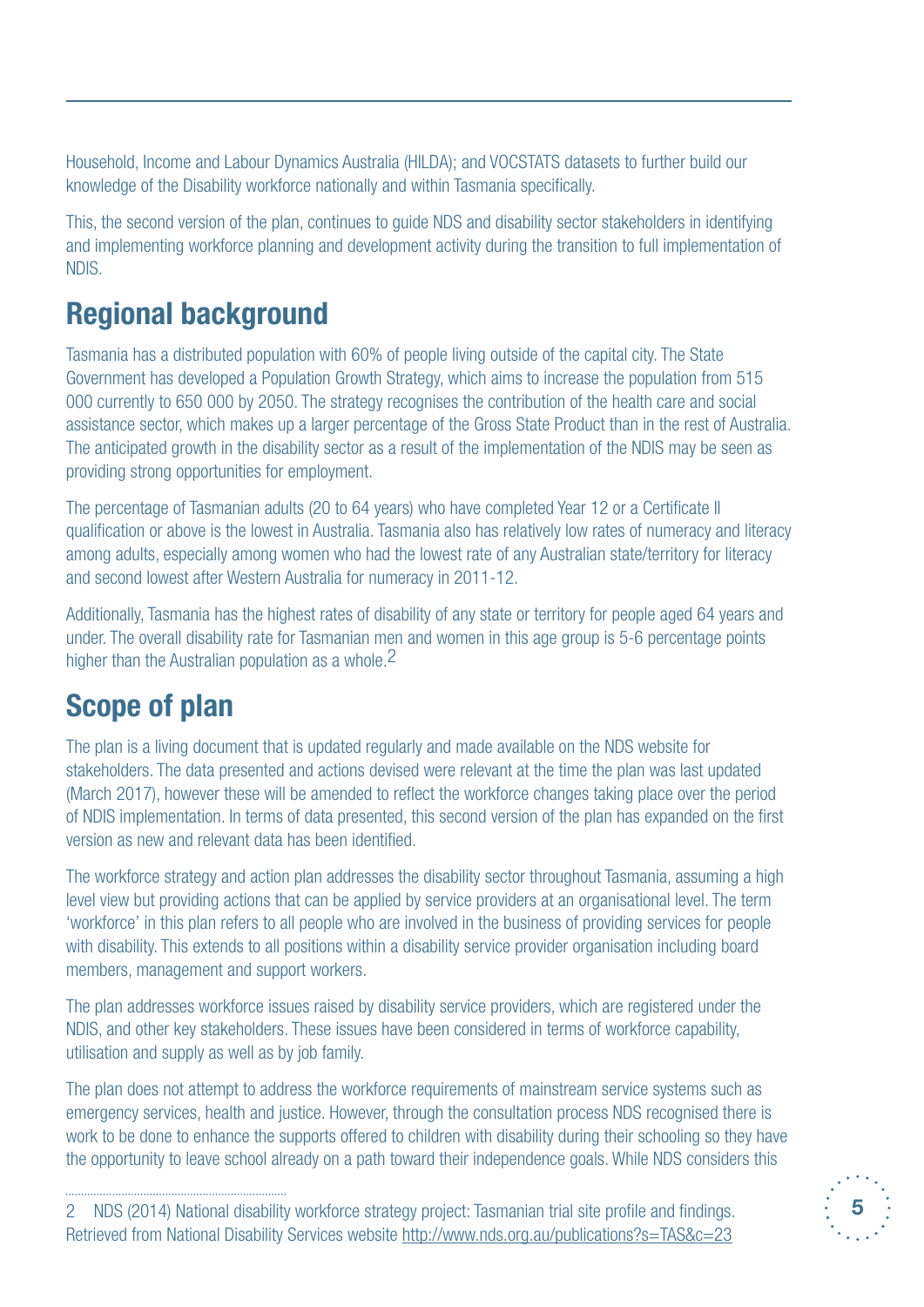outside the scope of our current operations, we will seek to engage with appropriate parties to ensure that strengthening the education sector that supports young people with disability remains a priority.

## **Aims of the plan**

The workforce strategy and action plan aims to support the sector to:

- Attract and retain workers to meet increasing demand for services for people with disability under the NDIS (supply)
- Apply organisational efficiencies in the management of workforces to operate sustainably under the NDIS (utilisation)
- Develop existing workforces to meet the needs of participants under the NDIS (capability)

## **Stakeholders & engagement**

Consultation for the first version of this Plan commenced in 2015 with the mid-term review of the existing Tasmanian Disability Workforce Development and Skills Plan. The review process produced a report, which presented a range of issues stakeholders felt need to be addressed in this plan.

Between the end of August and early October 2015, NDS engaged extensively with a range of stakeholders through forums and individual meetings. See Appendix A for details.

Throughout 2016 and early 2017, NDS has continued to engage with stakeholders. This includes members, people with disability, other providers, and stakeholders more broadly. This engagement has happened through workshops and other project activities, provider visits, incidental meetings and organised forums.

## **Table 1**

Formal engagement sessions with members and other stakeholders

| Forum                                                                      | <b>Dates</b>                                                         |
|----------------------------------------------------------------------------|----------------------------------------------------------------------|
| Members' Forums                                                            | 2016: February, April, June, August, October,<br><b>December</b>     |
| <b>Disability Industry Round Table</b>                                     | 2016: February, May, August, November<br>2017: February              |
| <b>Disability Training Quality Network</b>                                 | 2016: April, July, September                                         |
| <b>Disability Industry Finance Operations Round Table</b>                  | 2016: June, July, August, September, November<br>2017: February, May |
| <b>Business innovation forum</b>                                           | 2016: February                                                       |
| Industrial relations in an NDIS setting                                    | 2016: April                                                          |
| Executive Leaders' Summit: Supporting people with<br>behaviours of concern | 2016: July                                                           |
| Understanding abuse and staying safe forum                                 | 2016: August                                                         |
| <b>Disability sector Political Forum</b>                                   | 2017: March                                                          |

![](_page_5_Picture_13.jpeg)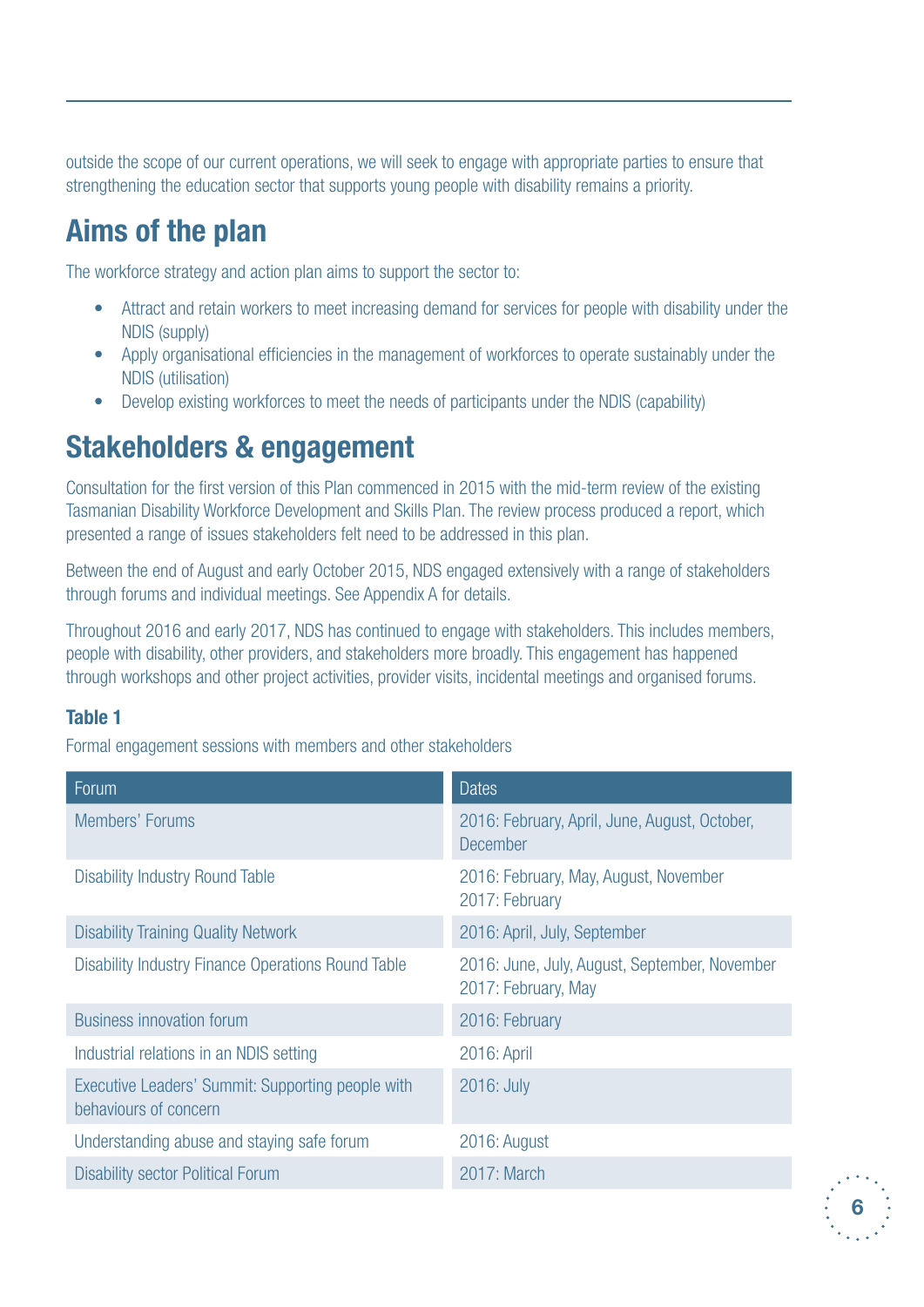To ensure the voice of people with intellectual disability is included in the implementation of the Plan, in 2016 NDS funded Speak Out Association to conduct a number of member forums. These provided valuable input into the details and implementation of actions associated with:

- An industry awards program
- Encouraging services to employ people with disability
- Encouraging broader community services to register to deliver NDIS services
- Developing training for broader community services to work with people with disability
- Values based recruitment training for services
- The supports that services provide to their staff, for example, induction, supervision, performance appraisal
- Developing an emerging leaders training program for leaders in services that overlaps with a peer leadership program

![](_page_6_Picture_8.jpeg)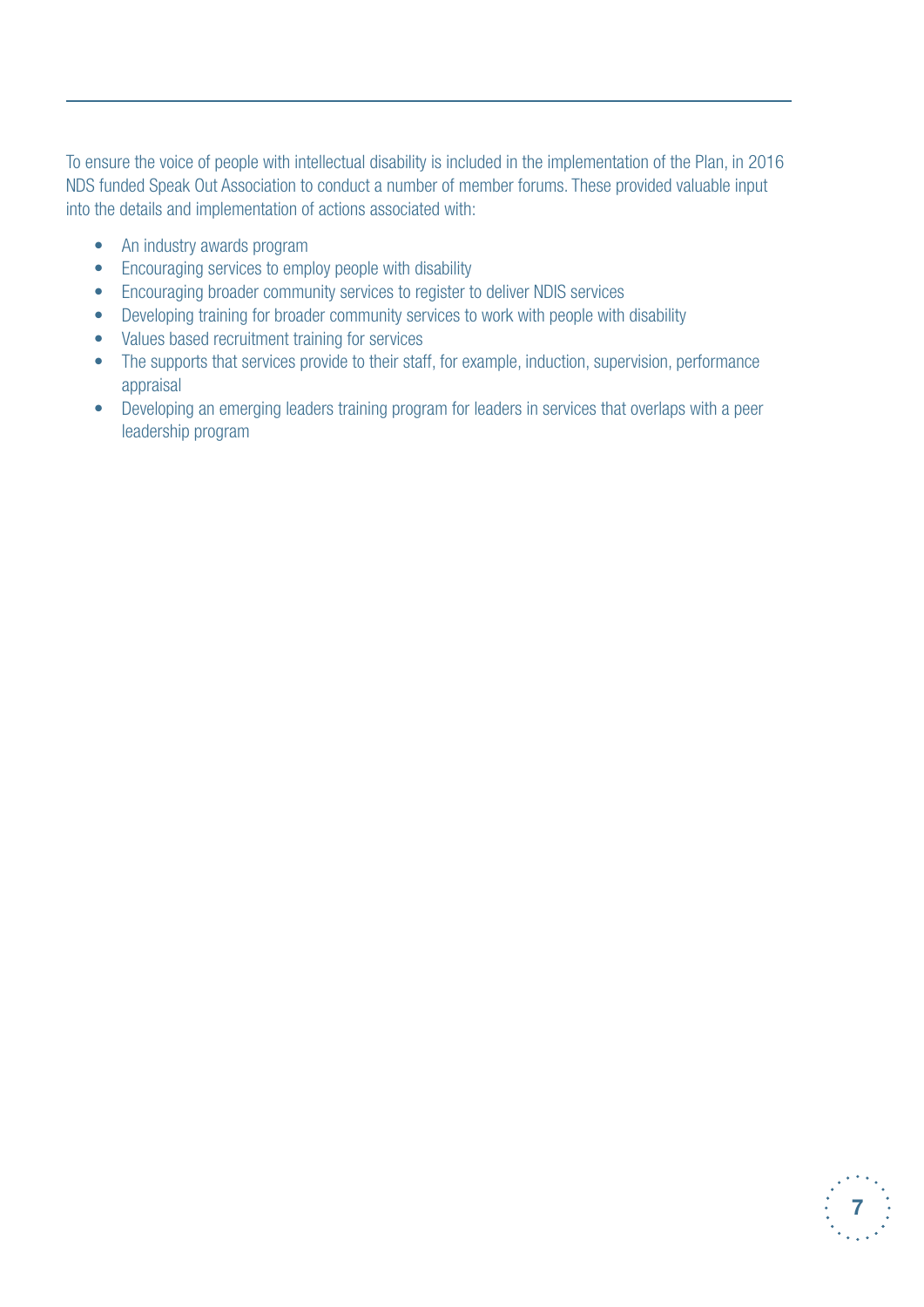## **Disability services profile**

There are currently two sources of funding for providing services for people with disability available in Tasmania, the NDIS and the National Disability Agreement (NDA)3, which encompasses DHHS funded services. Data collection is based on each of these separately.

Due to the NDIS being rolled out by age cohort in Tasmania, most NDS member organisations are currently funded through both these sources.

Over the next 24 months there will be an increase in NDIS funded services and a decrease in NDA funded services.

## **NDIS data**

As at the 28 February 2017, there were 590 organisations registered to provide NDIS services in Tasmania. As at December 2016, around one-quarter (26 per cent) of registered providers were sole traders.

## **Table 2**

Number of providers registered for each service delivery group as at 28 February 2017.4

| Therapeutic supports                | 181 | Ex physiology/personal training      | 53             |
|-------------------------------------|-----|--------------------------------------|----------------|
| Personal mobility equipment         | 123 | <b>Custom prosthetics</b>            | 52             |
| Assist prod - personal care/safety  | 117 | Accommodation/tenancy                | 51             |
| Assistance - travel/transport       | 108 | Innov community participation        | 46             |
| Participate community               | 95  | Assist access/maintain employ        | 45             |
| Assistance - life stage, transition | 86  | Hearing equipment                    | 44             |
| Development-life skills             | 83  | Specialised driver training          | 39             |
| Assistive equip-recreation          | 81  | Support coordination                 | 36             |
| Household tasks                     | 77  | Vision equipment                     | 31             |
| Assist personal activities          | 75  | Community nursing care               | 27             |
| Personal activities high            | 73  | Plan management                      | 27             |
| Assistive prod-household task       | 69  | Spec support employ                  | 25             |
| Home modification                   | 67  | Interpret/translate                  | 21             |
| Group/centre activities             | 66  | Vehicle modifications                | 21             |
| Behaviour support                   | 57  | Specialised hearing services         | 10             |
| Comms & info equipment              | 57  | Specialised disability accommodation | $\overline{4}$ |
| Early childhood supports            | 54  | Assistance animals                   |                |
| Daily tasks/shared living           | 53  | <b>Hearing services</b>              |                |

3 The NDA continues to fund people with disability until they transition to the NDIS.

![](_page_7_Picture_10.jpeg)

![](_page_7_Picture_11.jpeg)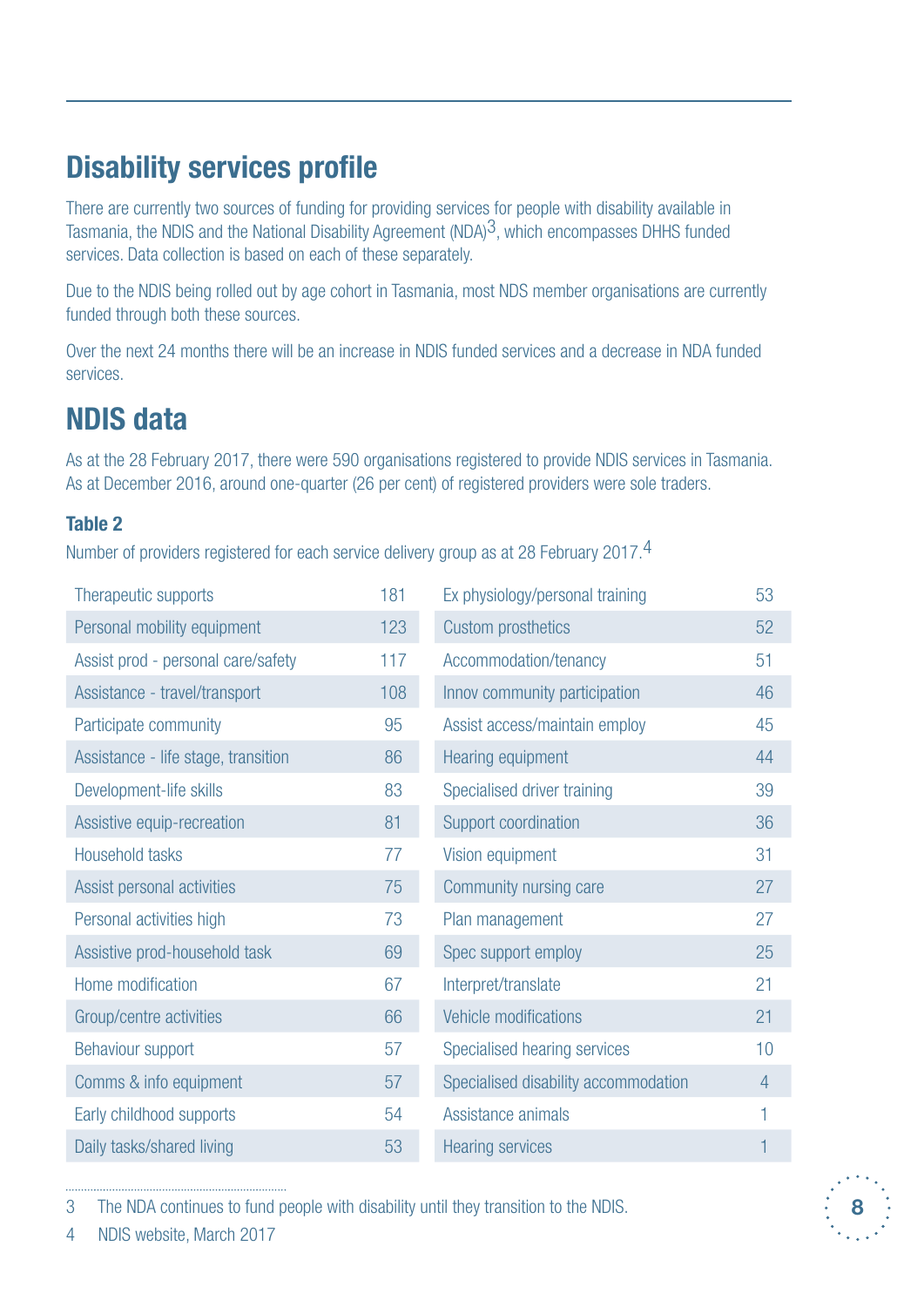## **NDA data**

Under the NDA there were 109 disability specialist organisations funded in Tasmania during 2014 – 2015 through both state and federal programs. Of these organisations, 8 were government organisations, 45 were income tax exempt and 56 were non-income tax exempt.5

### **Table 3**

Number of outlets offering support services by service type.6 Note that one service may have several outlets.

| <b>Accommodation support</b>          |                | <b>Respite</b>                               |
|---------------------------------------|----------------|----------------------------------------------|
| In-home accommodation support         | 52             | Flexible respite<br>26                       |
| Group homes                           | 36             | Centre-based respite/respite homes<br>10     |
| Attendant care/personal care          | $\overline{7}$ | 3<br>Own home respite                        |
| Large residential/institution         | 3              | Host family/peer support respite             |
| <b>Hostels</b>                        | 3              | Other respite                                |
| Small residential/institution         | 1              | <b>Total respite</b><br>40                   |
| Alternative family placement          |                | <b>Advocacy, information and alternative</b> |
| Other accommodation support           |                | communication                                |
| Total accommodation support           | 102            | Information/referral<br>11                   |
| <b>Community support</b>              |                | Advocacy<br>6                                |
| Case management, local coordination   |                | Combined information/advocacy<br>5           |
| and development                       | 9              | Alternative formats of communication<br>2    |
| Regional resource and support teams   | 5              | Mutual support/self-help groups              |
| Other community support               | 4              | Total advocacy, information and<br>25        |
| Therapy support for individuals       | 3              | alternative communication                    |
| Early childhood intervention          |                | <b>Other support</b>                         |
| Behaviour/specialist intervention     |                | Peak bodies<br>3                             |
| Counselling (individual/family/group) |                | Training and development                     |
| Total community support               | 21             | Research and evaluation                      |
| <b>Community access</b>               |                | Other support services                       |
| Learning and life skills development  | 49             | Total other support<br>4                     |
| Recreation/holiday programs           | $6\,$          |                                              |
| Other community access                |                |                                              |
| Total community access                | 55             |                                              |

5 AIHW Disability support services Appendix 2014-2015

6 ibid

![](_page_8_Picture_6.jpeg)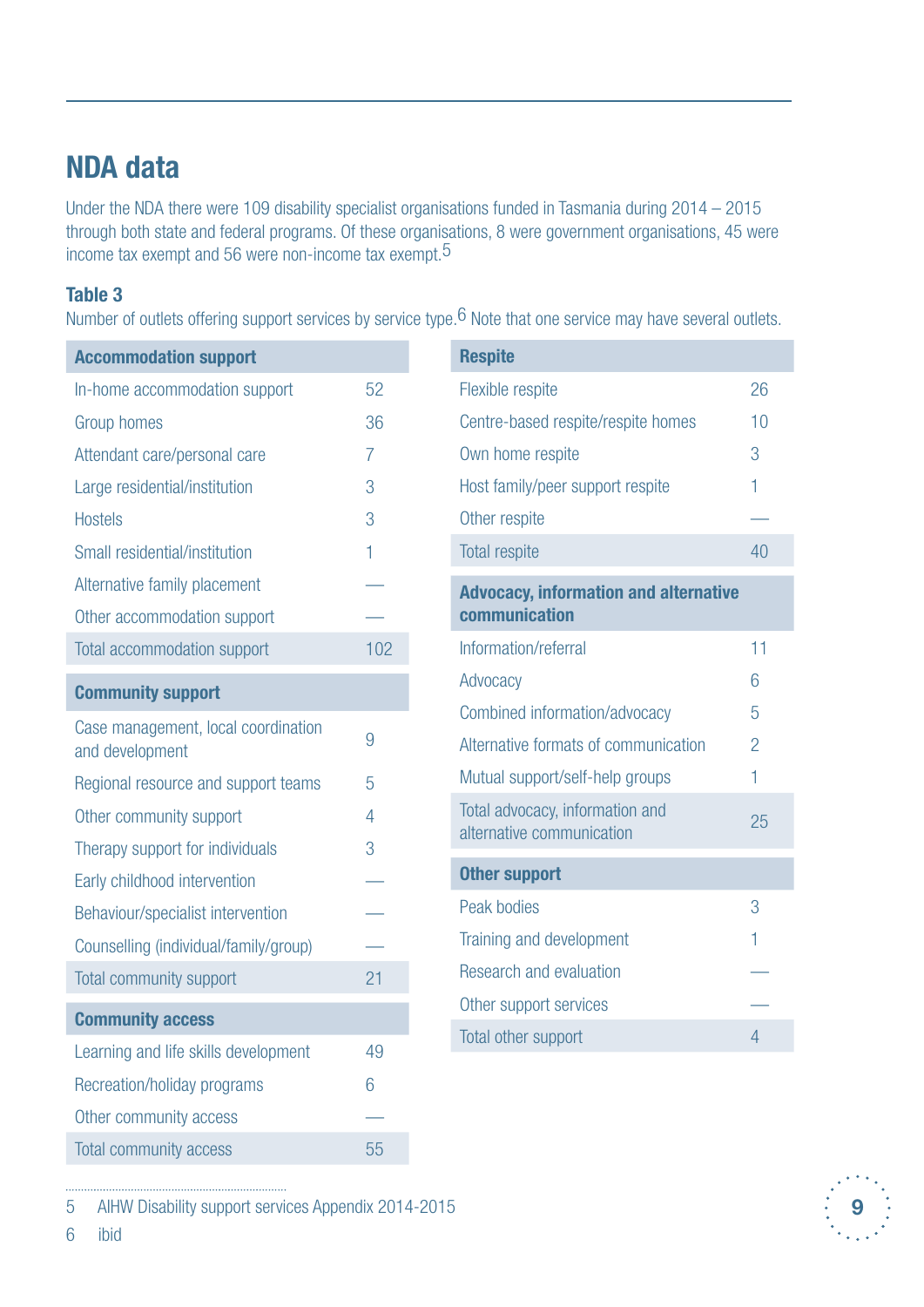## **Demand for services**

The demands placed on the workforce reflect the demand for service from the NDIS. Data from the 2011 census indicates that there were 14,380 people in Tasmania between the ages of 0 and 64 who required assistance with core activities. NDIA information however predicts that 10,600 people will access the NDIS at full-scheme rollout.

It is assumed that the remaining 3,780 people, who identify as requiring assistance with core activities, will not meet the eligibility requirements to receive a package under the NDIS.

The table below estimates how this population will roll into the NDIS over time.<sup>7</sup>

## **Table 4**

NDIA-estimated number of Tasmanian NDIS participants by year and region (cumulative)

| <b>Service region</b>    | 30 June<br>2016 | 30 June<br>2017 | 30 June<br>2018 | 30 June<br>2019 |
|--------------------------|-----------------|-----------------|-----------------|-----------------|
| Hobart                   | 500             | 1,000           | 2,100           | 4,400           |
| Launceston               | 100             | 300             | 700             | 1,300           |
| North (excl. Launceston) | 200             | 300             | 700             | 1,600           |
| South (excl. Hobart)     | 100             | 100             | 300             | 800             |
| North West               | 200             | 500             | 1,100           | 2,500           |
| <b>Total</b>             | 1,100           | 2,200           | 4,900           | 10,600          |

As at 31 December 2016, there were 1,645 people with approved plans worth \$0.1 billion. The great majority of funding committed in participants' plans is to assist with the daily life at home, in the community, education and at work. This reflects the needs of the age group (16-25 year olds) accessing NDIS at this time.

## **Regional population data**

Tasmania had a population of 514,700. It has a relatively older population, with a median age of 41.5 years compared with 37.3 years for Australia overall.

Tasmania also has a lower relative income, at \$40,749 a year compared with \$44,940 a year for Australia overall.

As a proportion of the total Tasmanian population aged 15 years and older, 51 per cent have a post school qualification. This is slightly lower than the national rate of 55.9 per cent.

4.5% of the population speaks a language other than English at home, much lower than the national rate of 18.2 per cent.

4.0% of the population identifies as Aboriginal or Torres Strait Islander compared with 2.6 per cent nationally.8

![](_page_9_Picture_16.jpeg)

<sup>7</sup> NDIA (2016) Market position statement Tasmania

<sup>8</sup> ABS website, Regional Summaries, accessed March 2017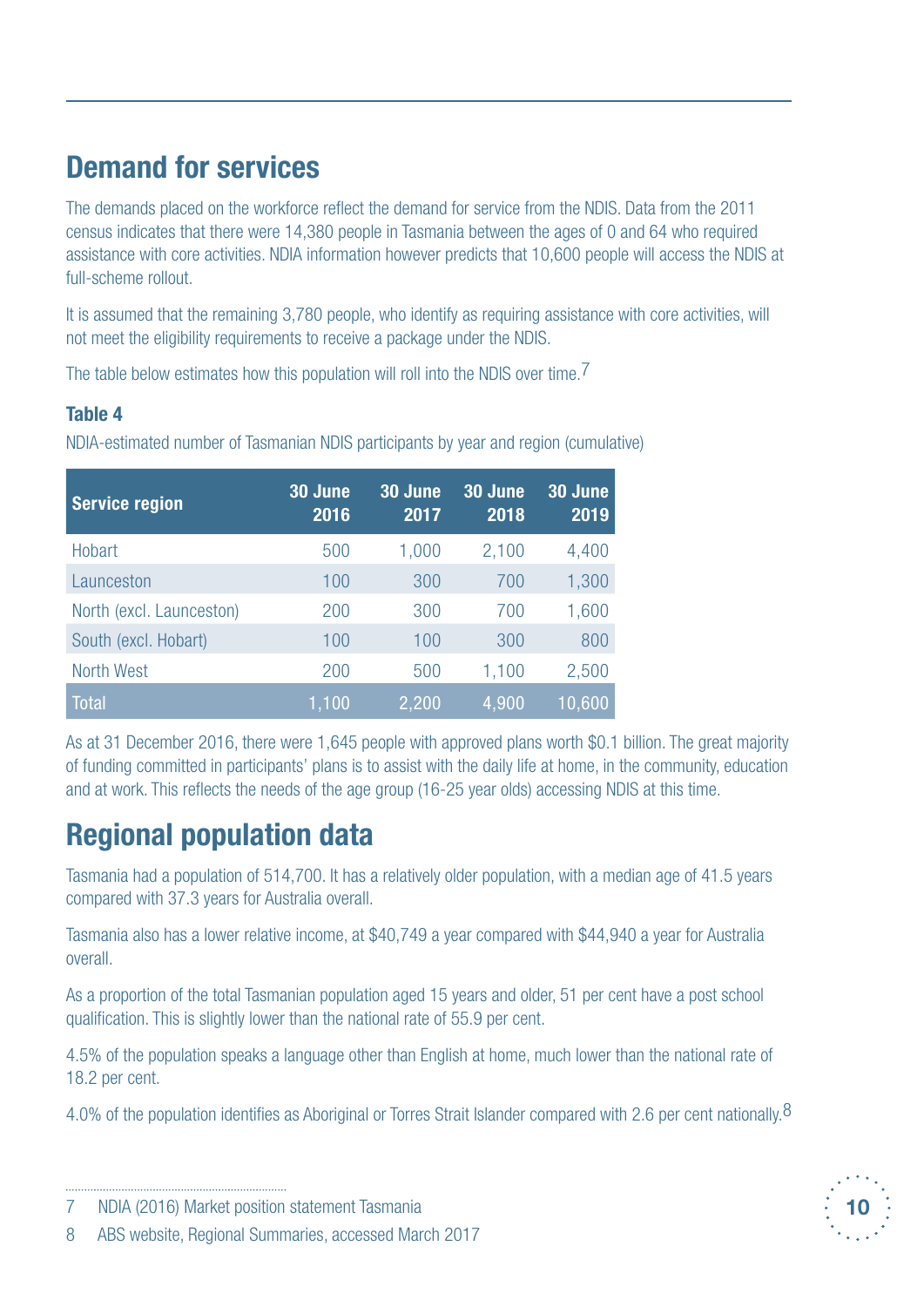## **Regional labour force data**

In 2017, the February seasonally adjusted unemployment rate in Tasmania was 5.8 per cent, up from 5.6 per cent in January. The participation rate in Tasmania was 59.5 per cent, lower than any other state in Australia.

The total number of people employed in Tasmania was 239,200, of which 63 per cent were employed fulltime.

The number of employed females in Tasmania was 111,700. The female unemployment rate was 6.0 per cent and the participation rate was 55.0 per cent.

The number of employed males in Tasmania was 127,600. The male unemployment rate was 5.6 per cent and the participation rate was 64.1 per cent.9

### **Table 5**

Employment by industry in Tasmania

| <b>Industry</b>                                 | % workforce |
|-------------------------------------------------|-------------|
| Health care and social assistance               | 12%         |
| <b>Retail trade</b>                             | 11%         |
| Public administration and safety                | 9%          |
| <b>Education and training</b>                   | 9%          |
| Manufacturing                                   | 9%          |
| Construction                                    | 8%          |
| Accommodation and food services                 | 7%          |
| Agriculture, forestry and fishing               | 5%          |
| Professional, scientific and technical services | 5%          |
| Transport, postal and warehousing               | 4%          |
| Wholesale trade                                 | 3%          |
| Administrative and support services             | 3%          |
| Financial and insurance services                | 2%          |
| Electricity, gas, water and waste services      | 2%          |
| Arts and recreation services                    | 2%          |
| Information media and telecommunications        | 2%          |
| <b>Mining</b>                                   | 1%          |
| Rental, hiring and real estate services         | 1%          |
| Other services                                  | 4%          |

![](_page_10_Picture_8.jpeg)

<sup>9</sup> ABS Labour Force Survey, cat. no. 6202.0, seasonally adjusted figures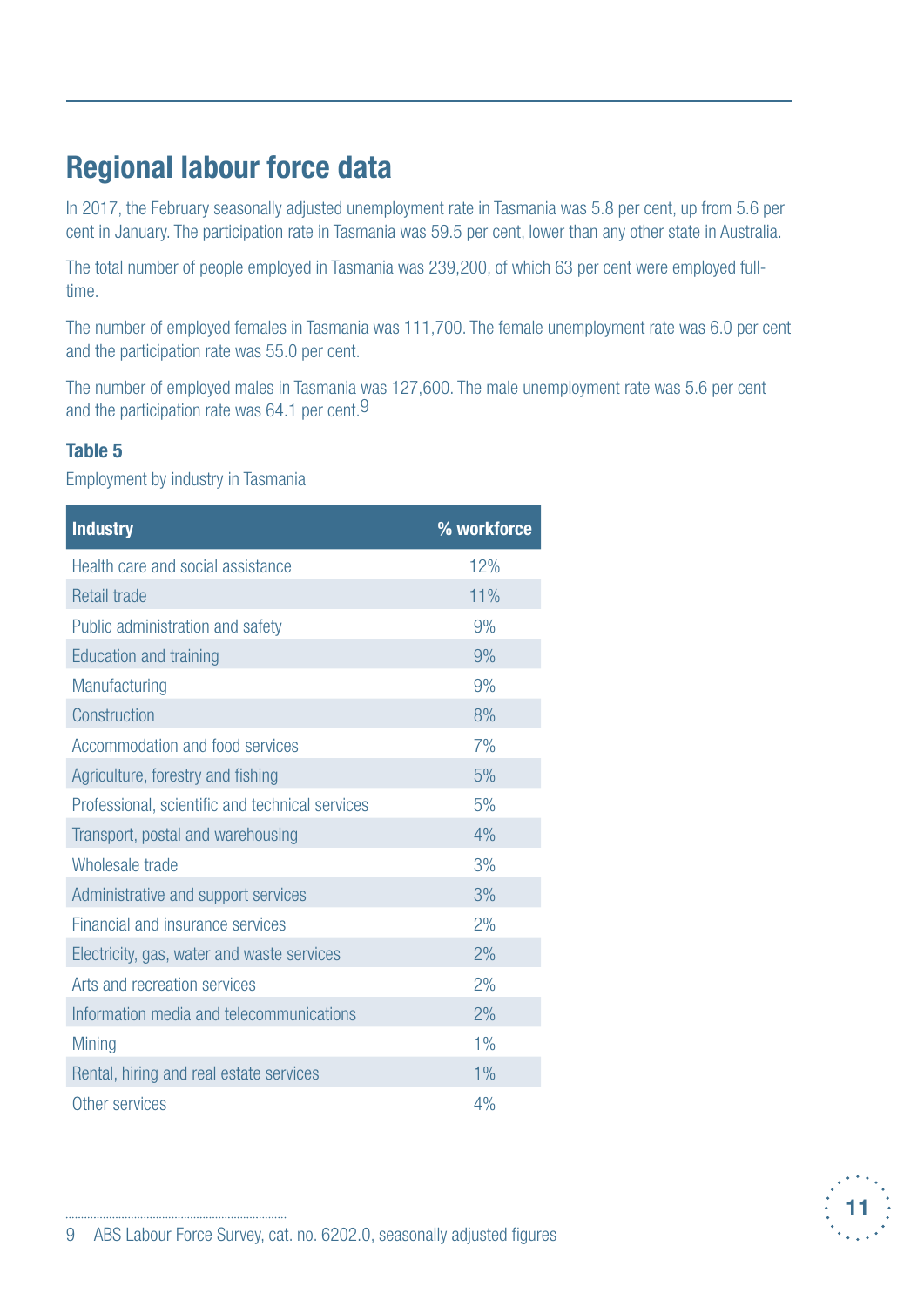## **Disability workforce profile**

The Australian Bureau of Statistics industry classification system splits the disability workforce into two classifications that includes several other organisations unrelated to disability.<sup>10</sup> As a result, it is difficult to provide detailed, accurate information about the workforce in this sector. In July 2016, NDIA published Market Position Statement: Tasmania, which gave ranges of FTE numbers as follows.

## **Support workforce size – current and projected**

The current workforce is estimated to be between 1,750 and 2,150 full-time equivalent positions.<sup>11</sup>

Using data collected in September 2016<sup>12</sup>, based on 947 disability support workers and their hours over 6 organisations, the headcount to FTE ratio is 1.7. That is, there are 1.7 people employed (positions) for every FTE. It is therefore estimated that the Tasmanian disability support workforce comprises between 3,000 and 3,700 individual workers.

The workforce is estimated to grow to between 3,200 and 3,900 full-time equivalent positions by 2019.<sup>13</sup>

Using the same method as above, assuming no significant chance in the ratio, there will be between 5,400 and 6,600 individual support workers employed at full-scheme rollout in 2019.

The growth in the number of new positions available between 2016 and 2019 is therefore be estimated to be between 2,500 and 3,000.

It should be noted that this range does not account for natural workforce attrition during the time period, which is likely to increase the recruitment action needed by employers by a factor of around two.

The required increase in the workforce will not be evenly distributed across the state, as shown in Table 1 below. The South (excl. Hobart) region is expected to require the largest workforce increase, as the current estimated workforce is less than 40% of the estimated NDIS workforce. Launceston and Hobart are expected to require the smallest workforce increase, as the current estimated workforce is between 60% and 80% of the estimated NDIS workforce.14

**12**

<sup>10</sup> NDS and Windsor and Associates (2014) Roadmap to a sustainable workforce: Improving the quality of disability workforce data. Unpublished.

<sup>11</sup> NDIA (2016) Market position statement Tasmania

<sup>12</sup> NDS (2016) 'Workforce Wizard quarterly report: Quarter 3, ending April 2015-2016', unpublished.

<sup>13</sup> NDIA (2016) Market position statement Tasmania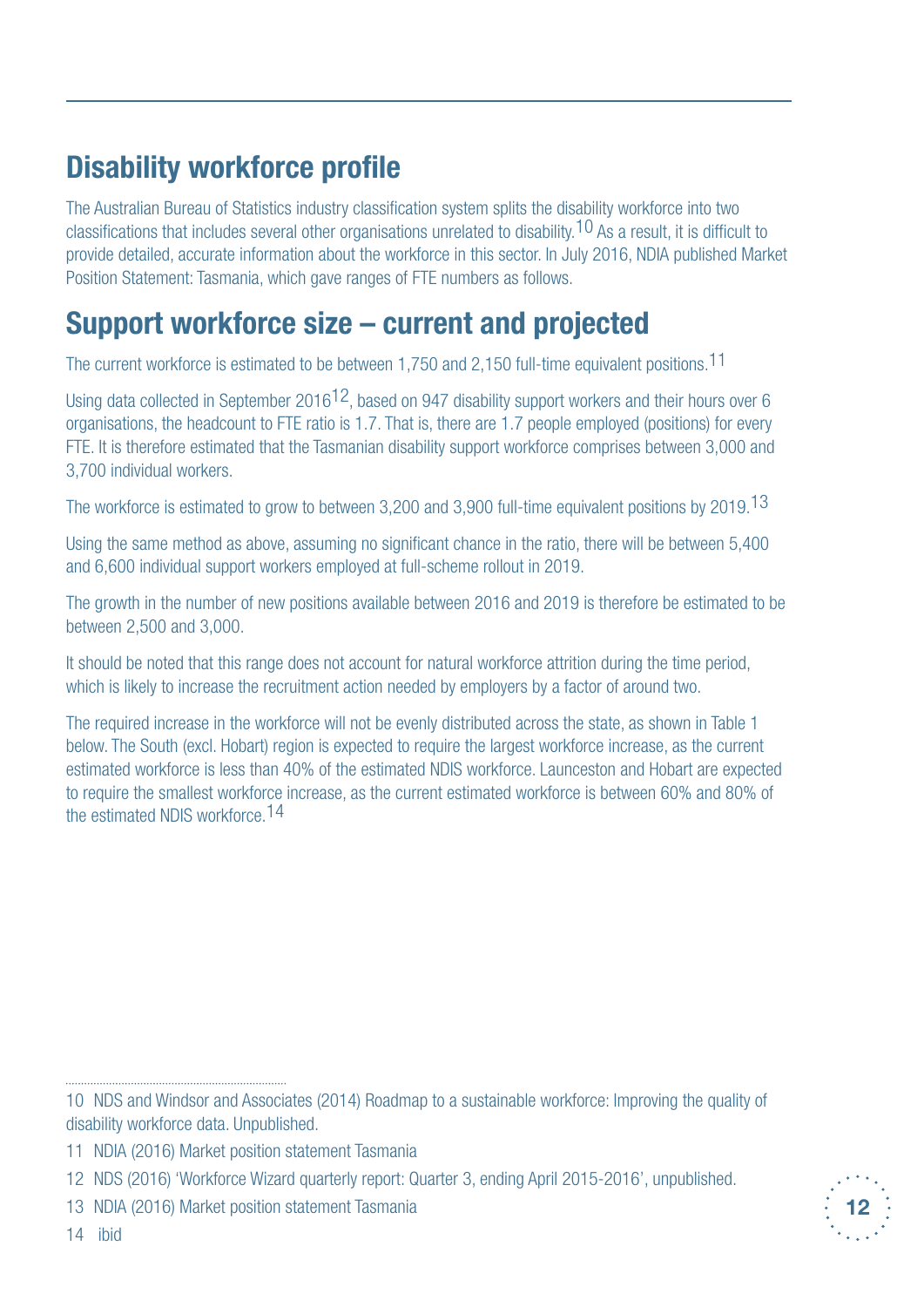## **Table 6**

Estimated current and future disability workforce in Tasmania.15 The numbers of workers is based on a FTE to headcount ratio of 1.7.16

| Region                   | Estimated number of<br>current workers | Estimated future FTE<br>range | Estimated future number<br>of workers |
|--------------------------|----------------------------------------|-------------------------------|---------------------------------------|
| <b>Hobart</b>            | $1,360 - 1,700$                        | $1,350 - 1,600$               | $2,295 - 2,720$                       |
| Launceston               | $425 - 510$                            | $400 - 500$                   | $680 - 850$                           |
| North (excl. Launceston) | $425 - 510$                            | $450 - 550$                   | $765 - 935$                           |
| South (excl. Hobart)     | $85 - 170$                             | $250 - 300$                   | $425 - 510$                           |
| North West               | $680 - 765$                            | $750 - 950$                   | $1,275 - 1,615$                       |
| Total                    | $2,975 - 3,655$                        | $3,200 - 3,900$               | $5,440 - 6,630$                       |

## **Workforce characteristics**

All data in this section has been collected through the use of Workforce Wizard. Workforce Wizard is an online tool developed by NDS to help disability organisations track workforce trends, and to provide aggregated workforce data for the sector. The first Australian Disability Workforce Bulletin will be published in May 2017. The data and analysis following, is taken from this Bulletin and is based on national data input by disability service providers.

## **Employment type**

Organisations in Tasmania have a lower proportion of full-time workers in their workforce compared with results across the nation, and a higher dependency on part-time workers. The proportion of casuals however is on par with the national average, as are the turnover rates for casual and permanent staff.

The most common form of employment for disability support workers in the December 2016 quarter was part-time permanent employment (44 per cent of aggregate workers), closely followed by casual employment (40 per cent). Full-time staff made up only 13 per cent of the disability support workforce, and fixed-term employees were not a significant part of the disability support workforce at only 3 per cent.

## **Figure 1**

National disability workforce characteristics, types of employment.

**Types of employment Quarter ending Dec 2016**  Permanent part time **44%** Permanent full time **13%** Fixed term **3%** Casual **40%**

![](_page_12_Picture_12.jpeg)

15 Ibid

16 NDS (2016) 'Workforce Wizard quarterly report: Quarter 3, ending April 2015-2016', unpublished.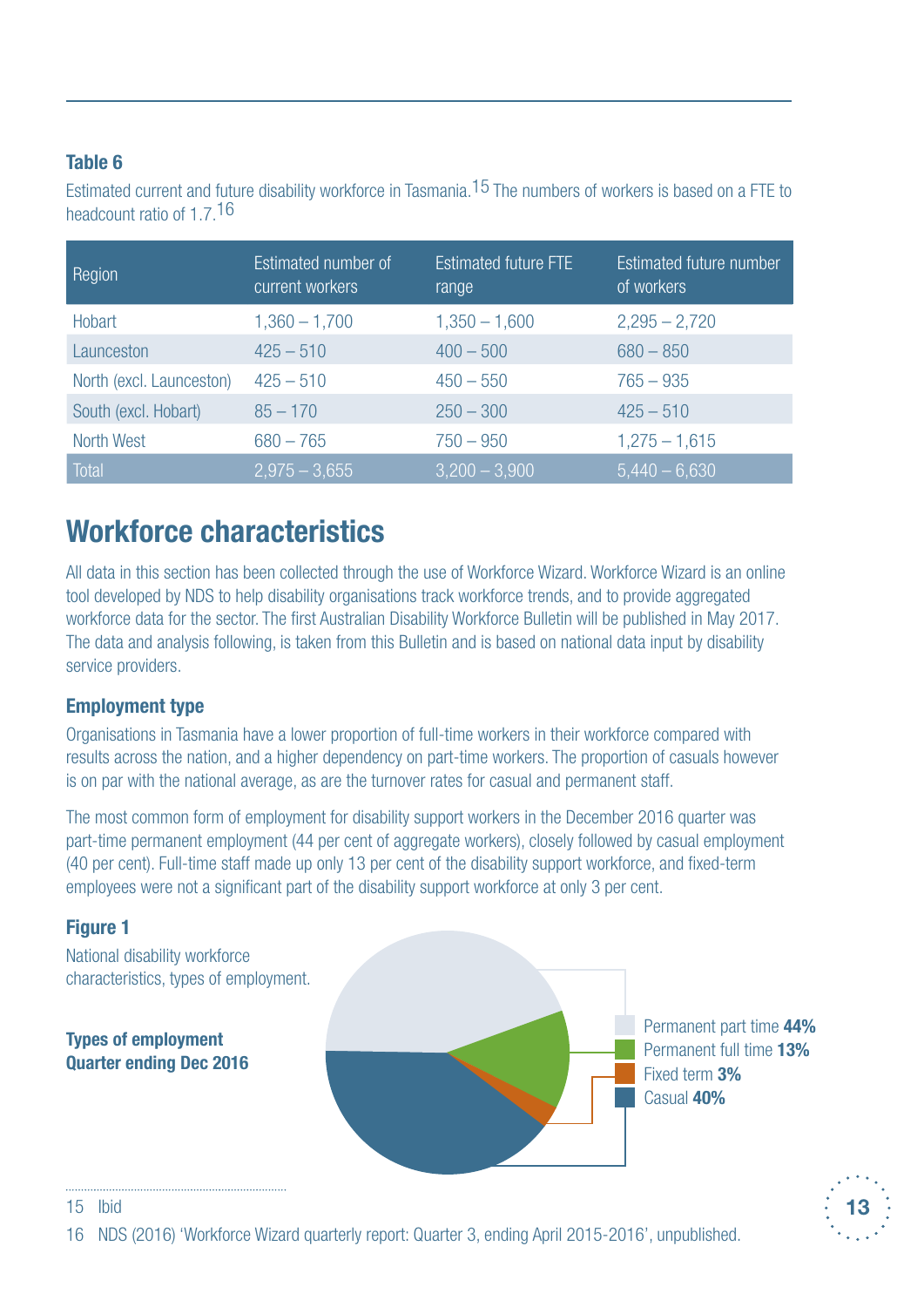## **Workforce utilisation**

The following is based on national data from the September 2016 quarter, which was a more typical quarter unaffected by seasonal variability present in December 2016 data. Nationally, the average organisation employed their disability support workers for an average of 22.4 hours per week. This represents a headcount to FTE ratio of 1.99 staff per FTE<sup>17</sup>. This can be viewed as saying, on average, an organisation needed to employ 1.9 persons to fill one full-time position. Therefore, there is a converse relationship between the average number of hours worked per week and the number of staff it takes to fill a full-time position.

### **Workforce turnover**

Workforce turnover is the rate at which staff have left the organisation compared with the number of staff at the organisation. High workforce turnover could reflect a disengaged workforce or pull factors from work in other sectors. High turnover increases costs for the organisation and can disrupt the continuity of care for people with disability.

The average organisational permanent turnover rate proves relatively stable over time, sitting around 4 per cent. Conversely, the average organisational casual turnover rate has been somewhat more variable since December 2015 and sits at double the permanent rate at 8.2 per cent in the December 2016 quarter.

## **Age and gender distribution**

The disability support workforce has a high proportion of female workers. Organisations have, on average, 70 per cent of their workforce being female compared with 30 per cent male.

![](_page_13_Figure_7.jpeg)

As seen below, the average organisation has 21% of its workforce aged 55 years and older.

## **Figure 3**

National disability workforce characteristics – average organisational distribution of the workforce by age.

![](_page_13_Figure_11.jpeg)

<sup>17</sup> This figure is based on data from disability employers in all states so varies from the figure used in Table 6, which uses data from Tasmanian disability employers only.

![](_page_13_Picture_13.jpeg)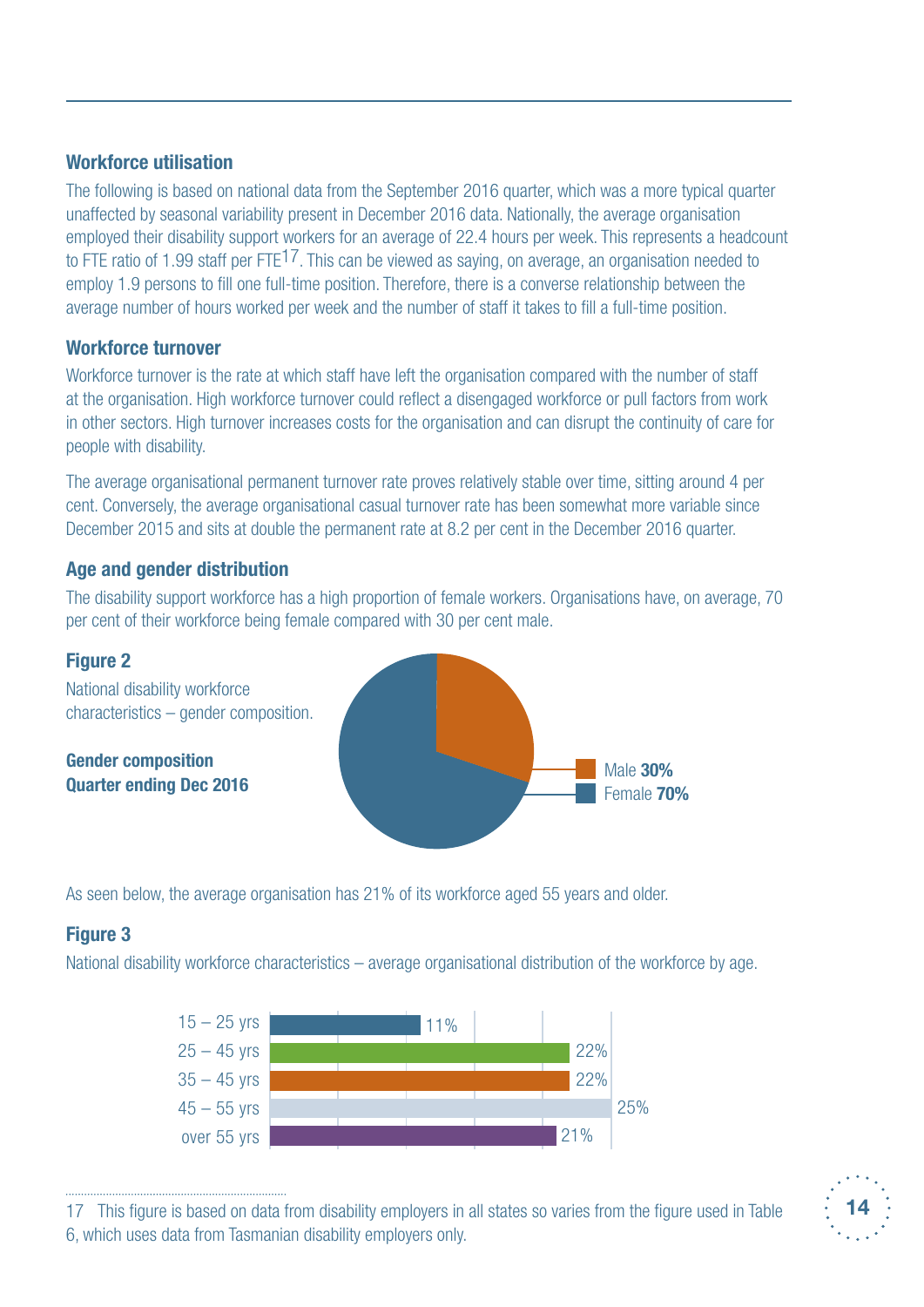## **Support workforce qualification levels**

At present, there is no minimum qualification requirement for disability support workers. Anecdotally we know it is common for people to enter the workforce after studying Certificate III Disability, now Certificate III Individual Support (Disability). However, despite the significant numbers of people studying this qualification, it is not clear how high the density of workers with the qualification in the workforce is. The only data we have suggests that over half of the broader carer workforce has VET qualifications at Certificate III, IV, V or VI levels but this includes large numbers of childcare workers and educational aides, two groups likely to have high qualification rates (see Table 2 below). Moreover, this figure includes VET qualifications in any field – not necessarily disability or community services.

In Tasmania, during 2014 and 2015:

- Almost 1,200 people enrolled in Certificate III Disability. In the same time period, some 348 people completed the same qualifications.
- Almost 1,050 people enrolled in Certificate IV Disability qualifications. In the same period, 169 people completed the same qualifications.
- Over 200 people enrolled in Diploma Disability qualifications. In the same period, 48 people completed the same qualifications.

While there is not a direct relationship between the number of people enrolled and the number of qualification completed in any given year, a general tendency can be seen.

- About 30 percent of people enrolled in Certificate III Disability completed their course, which is about the average for all certificate III courses for the same period nationally (about 29 percent).
- About 16 percent of people enrolled in Certificate IV Disability qualifications completed their course, which is below the average for all certificate IV courses for the same period nationally (about 33 percent).
- About 23 percent of people enrolled in Diploma Disability qualifications completed their course, which is below the average for all certificate courses for the same period nationally (about 28 percent).

The use of traineeships has been reasonably common for qualifications related to care work, though data from NCVER shows a decline over 2015 to 2016. The following table shows the number of workers in Tasmania engaged in this form of employment for the ANZSCO category of Aged or Disabled Carer [423111]. Note, these figures include support workers in both aged and disability services.

## **Table 7**

Number of active apprentices and trainees during four quarters to Sept 2016.<sup>18</sup>

| ANZSCO category and type of worker       |                         | Oct - Dec<br>2015 | Jan - Mar<br>2016 | Apr - Jun<br>2016 | Jul - Sep<br>2016 |
|------------------------------------------|-------------------------|-------------------|-------------------|-------------------|-------------------|
| 423111 Aged or<br><b>Disabled Carers</b> | <b>Existing workers</b> | 72                | 51                | 46                | 24                |
|                                          | Not-existing workers    | 111               | 89                | 66                | 33                |
|                                          | <b>TOTAL</b>            | 183               | 140               | 112.              | 57                |

![](_page_14_Picture_14.jpeg)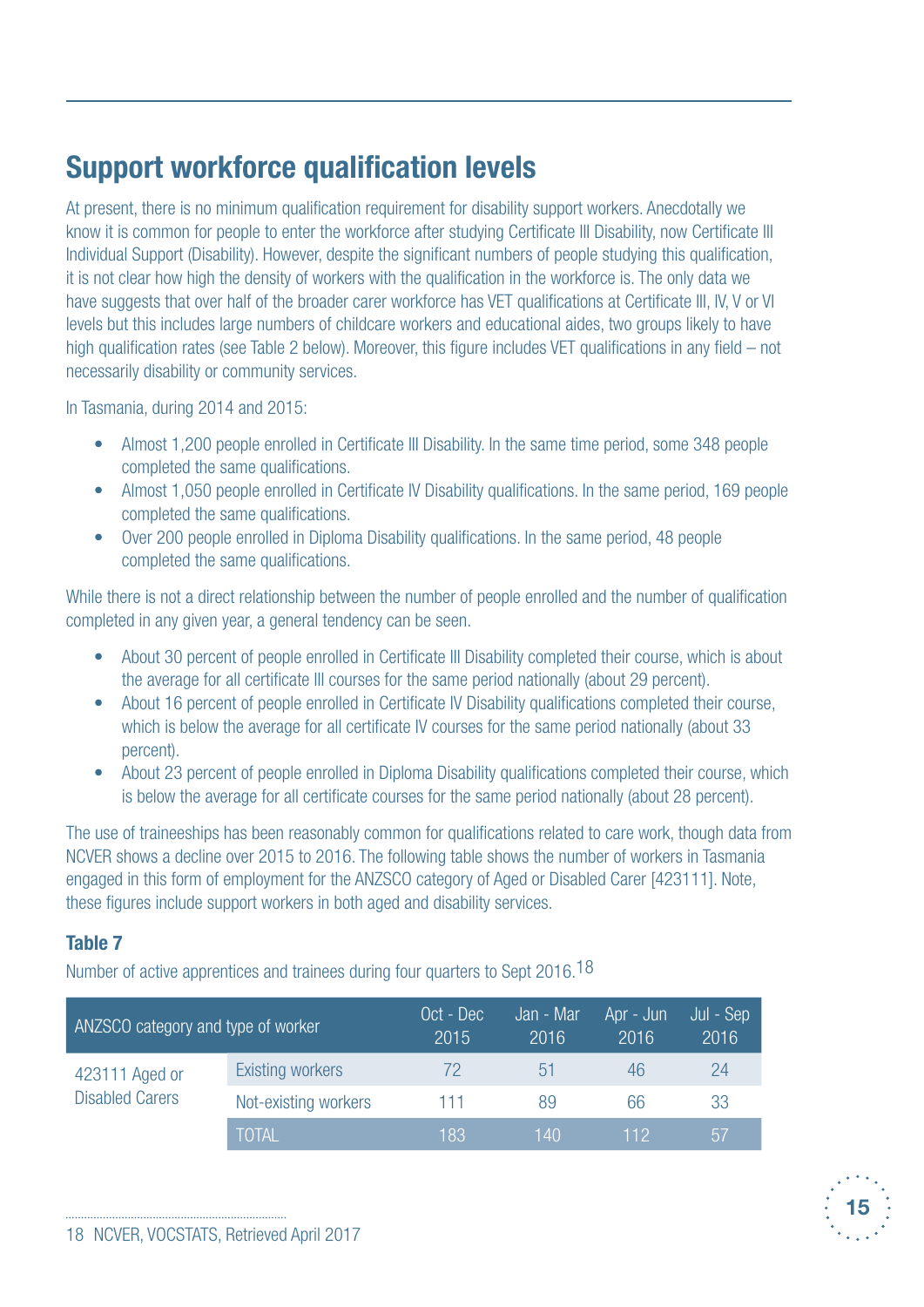National data from the 2014 Household, Income and Labour Dynamics Australia (HILDA) Survey for the broader category of Carers and Aides [42] indicates some 39 per cent of workers hold, as their highest qualification, a Certificate III or IV qualification in any field.

## **Table 8**

Qualification density, Carers and Aides, Australia, 2014.19

| <b>Qualification level</b>      | Carers         | Workers in<br>other fields | <b>Total</b> |
|---------------------------------|----------------|----------------------------|--------------|
| Postgrad - masters or doctorate | $\overline{2}$ | 8                          | 8            |
| Grad diploma, grad certificate  | 1              | $\overline{7}$             | 6            |
| <b>Bachelor or honours</b>      | 15             | 18                         | 18           |
| Adv diploma, diploma            | 14             | 10                         | 10           |
| Cert III or IV                  | 39             | 21                         | 22           |
| Year 12                         | 18             | 18                         | 18           |
| Year 11 and below               | 9              | 17                         | 17           |
| Undetermined                    | $\bigcap$      | $\bigcap$                  | $\Omega$     |
| <b>Total</b>                    | 100            | 100                        | 100          |
| n                               | 477            | 8,927                      | 9,404        |

It should be noted that the category Carers and Aides includes: child carers, education aides, dental assistants, nursing support as well as aged and disabled carers, personal care workers and special care workers who will include disability support workers. The higher percentage of Cert III or IV qualifications in this occupation (compared with those in other occupations) could be attributed to mandatory qualifications at this level in a number of the sub-occupations. Also note, the qualification is not necessarily relevant to the occupation the worker is currently performing.

![](_page_15_Picture_5.jpeg)

<sup>19</sup> HILDA 2014.0, extracted by Ian Watson July 2016 for NDS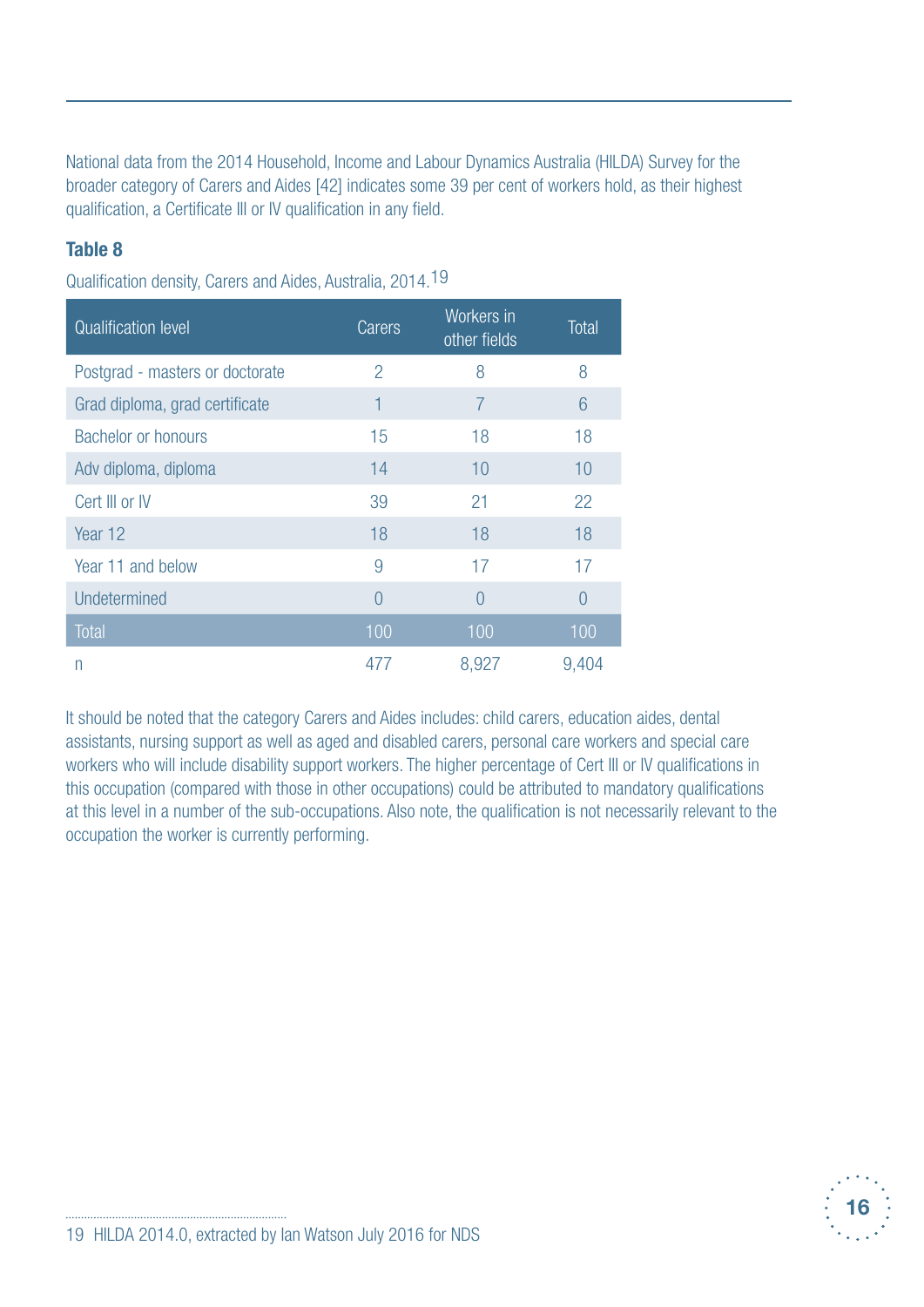## **Allied health**

The growth of the allied health workforce is difficult to estimate as there is little data specific to the disability sector. The following information has been sourced from data from the last two censuses and adjusted to reflect an estimated percentage of the number of people likely to be working in the disability sector.

Following are the estimated variations in allied health workforce size based on growth over a five year period 2006 – 2011.20

| 2006           | 369    |
|----------------|--------|
| 2011           | 442    |
| Variation      | $+20%$ |
| 2016 predicted | 530    |
| 2021 predicted | 636    |

The above indicates a trend toward growth in the allied health professional roles, which is in keeping with observations of demand as services recruit to meet the needs of their NDIS funded clients. Assuming the rate of growth continues at the same rate, the workforce will need to grow by approximately 160 allied health professionals.

It should be noted this estimate is based on past growth and cannot account for the market demands that may result from NDIS. Further, these numbers are extrapolated from census data that is inherently indefinite.

## **Service provider self-assessment of NDIS readiness in terms of people and capability**

Since 2014, once a year NDS members have been invited to complete the organisational readiness toolkit and report back with their findings, which were then benchmarked against other services nationally. In 2016, 14 services in Tasmania responded to this request and their data is summarised below. The table indicates the percentage of services that consider themselves NDIS ready against the indicated focus areas.

From the data, it is evident that services will have an appetite to engage in strengthening HR strategy and workforce planning.

## **Table 9**

NDIS readiness in terms of people and capability 2016

| Focus area                                | Providers in Tasmania | Providers outside Tasmania |
|-------------------------------------------|-----------------------|----------------------------|
| Staff leadership                          | 79%                   | 67%                        |
| Staffing and recruitment                  | 79%                   | 61%                        |
| Employee performance planning and support | 71%                   | 67%                        |
| Learning and Development                  | 64%                   | 64%                        |
| HR systems, policy and procedures         | 57%                   | 57%                        |
| HR strategy and workforce planning        | 29%                   | 37%                        |

20 NDS and Windsor and Associates. (2014). Roadmap to a sustainable workforce: Improving the quality of disability workforce data. Unpublished.

![](_page_16_Picture_13.jpeg)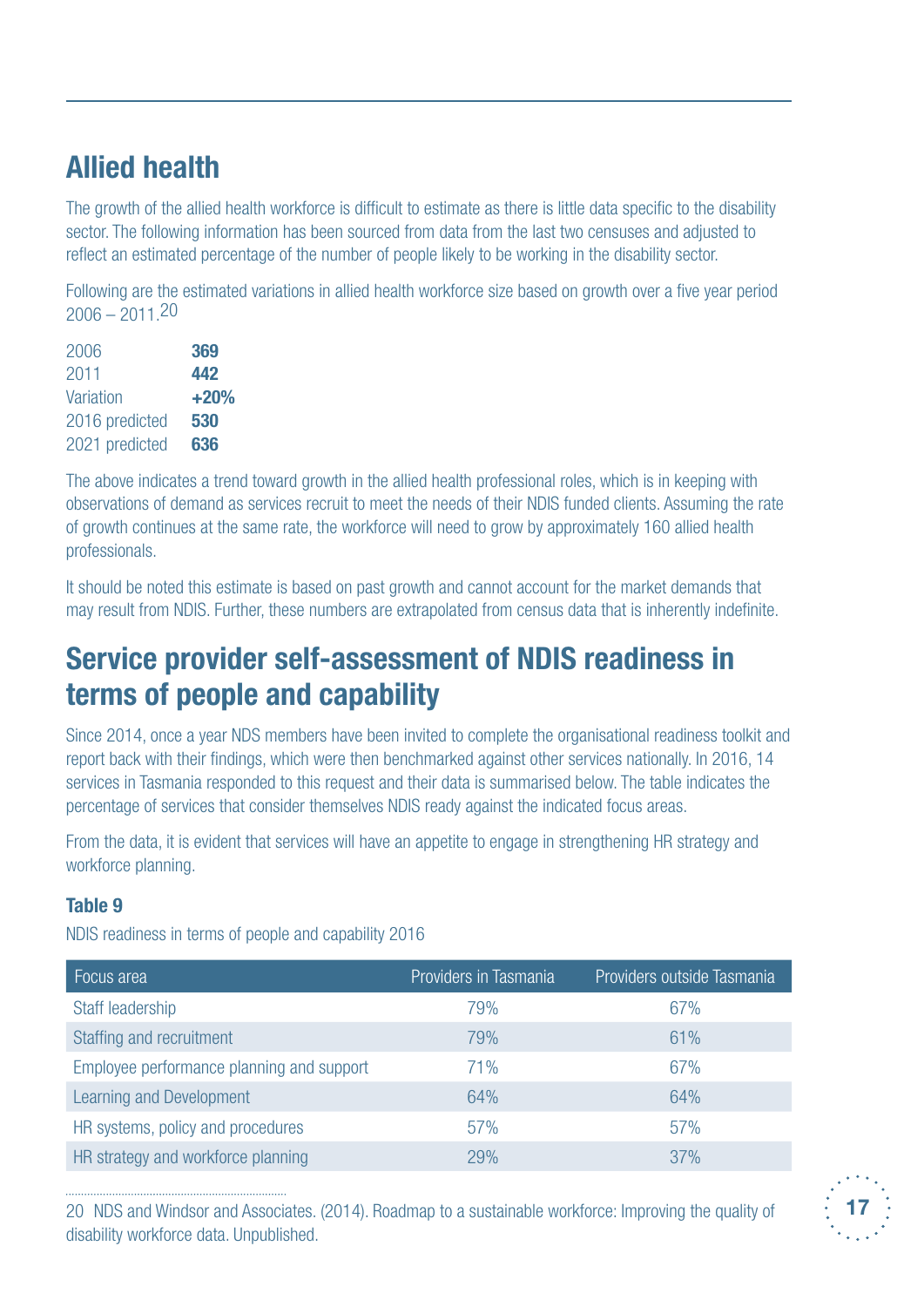## **Other data about workforce from service providers**

Between September and December 2016, CEOs and senior management of disability organisations were invited to participate in research for the Disability Services Market Report. This report consolidated the previous Business Confidence Survey with a research project being conducted in conjunction with Curtin University's Not-For-Profit Initiative. In total, 37 organisations from Tasmania responded.

### **Table 10**

Staffing levels for disability direct support workers and allied health by end of financial year

|                              | Providers in Tasmania |           | Providers outside Tasmania |           |  |
|------------------------------|-----------------------|-----------|----------------------------|-----------|--|
| Workforce metric             | <b>Increased</b>      | Decreased | Increased                  | Decreased |  |
| Your total staff head count  | 66%                   | 3%        | 67%                        | 8%        |  |
| Full time permanent workers  | 31%                   | $0\%$     | 31%                        | 14%       |  |
| Part time permanent workers  | 46%                   | $0\%$     | 51%                        | 8%        |  |
| Full time fixed term workers | 41%                   | 6%        | 28%                        | 15%       |  |
| Part time fixed term workers | 59%                   | 6%        | 43%                        | 10%       |  |
| Full time casual workers     | 27%                   | 20%       | 43%                        | 14%       |  |
| Part time casual workers     | 54%                   | 14%       | 65%                        | 8%        |  |

## **Table 11**

Service provider feedback indicating retention difficulty

| Retention difficulty                                   | Providers in<br><b>Tasmania</b> | Providers outside<br><b>Tasmania</b> |
|--------------------------------------------------------|---------------------------------|--------------------------------------|
| <b>Disability Support Workers</b>                      | 47%                             | 33%                                  |
| Managers and supervisors of disability support workers | 13%                             | 22%                                  |
| Marketing / business development                       | 23%                             | 11%                                  |
| Finance / Accounting                                   | 27%                             | 9%                                   |
| <b>Information Technology</b>                          | 0%                              | 9%                                   |
| HR / Workforce development                             | 8%                              | 10%                                  |

![](_page_17_Picture_8.jpeg)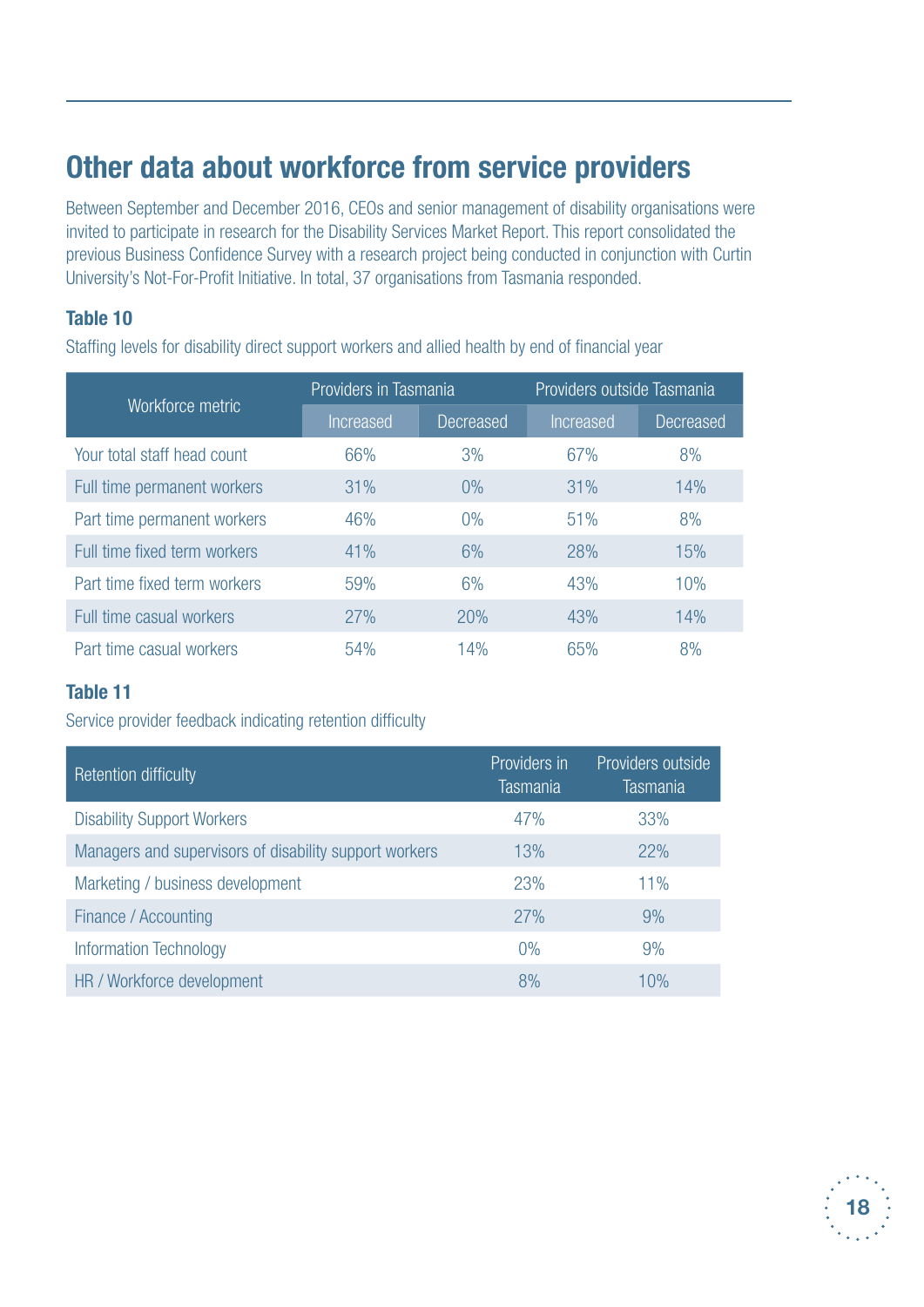## **Table 12**

Service provider feedback indicating recruitment difficulty

n.a. denotes that there were not enough respondents in Tasmania to report on this result

| Recruitment difficulty                                 | Providers in<br><b>Tasmania</b> | Providers outside<br><b>Tasmania</b> |
|--------------------------------------------------------|---------------------------------|--------------------------------------|
| <b>Disability Support Workers</b>                      | 53%                             | 49%                                  |
| Managers and supervisors of disability support workers | 25%                             | 44%                                  |
| Marketing / business development                       | 31%                             | 23%                                  |
| Finance / Accounting                                   | 33%                             | 17%                                  |
| <b>Information Technology</b>                          | n.a.                            | n.a.                                 |
| HR / Workforce development                             | 25%                             | 26%                                  |
| Finance / Accounting                                   | 33%                             | 17%                                  |
| <b>Information Technology</b>                          | n.a.                            | n.a.                                 |
| HR / Workforce development                             | 25%                             | 26%                                  |

![](_page_18_Picture_4.jpeg)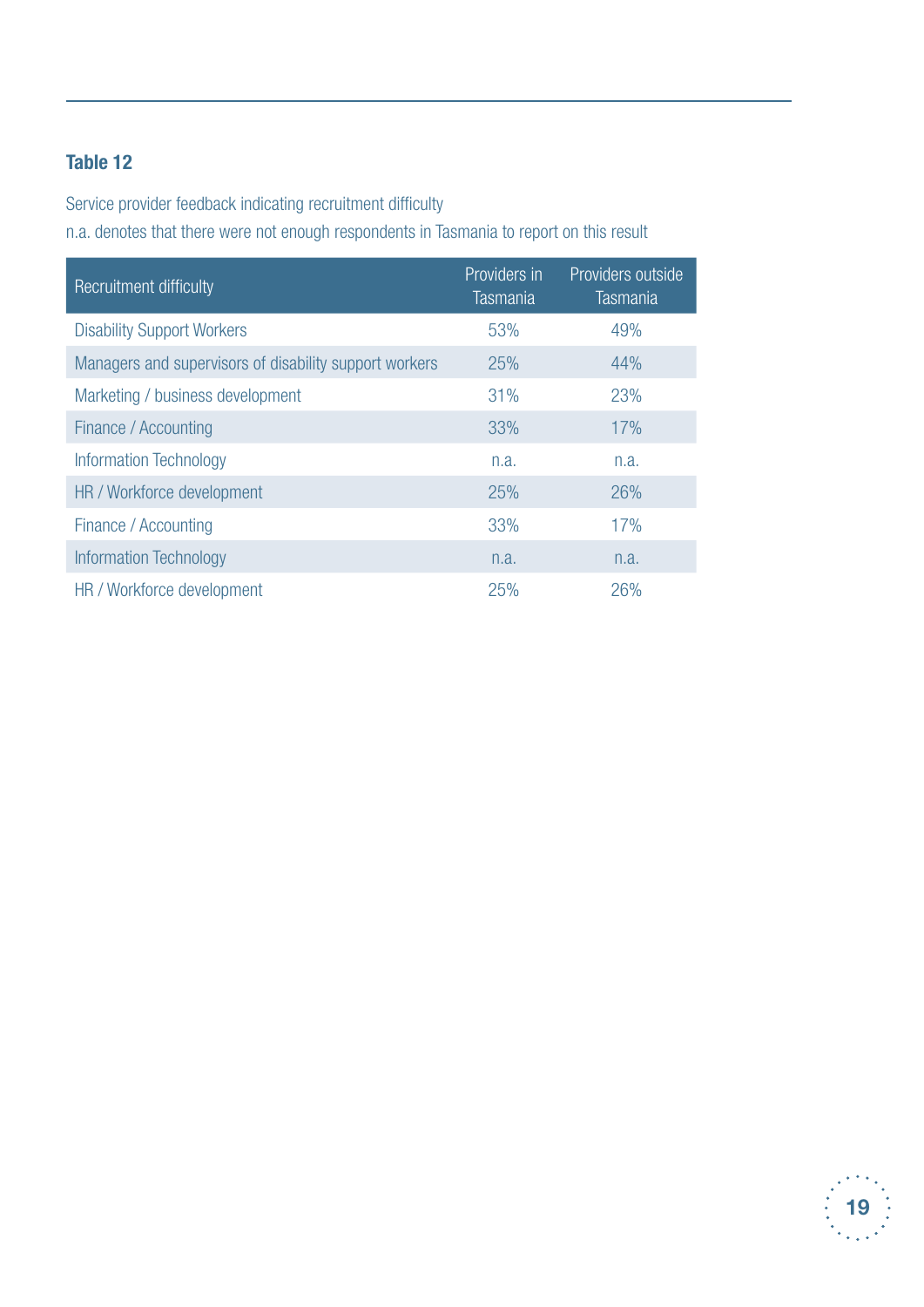## **The plan's actions by priority area**

| Priority area 1 SUPPLY                                                                         |
|------------------------------------------------------------------------------------------------|
| <b>Desired Outcome / Goal</b><br>Encourage innovative and efficient use of the workforce.      |
| Strategies                                                                                     |
| 1.1 Support the sector to build a sustainable and diverse workforce                            |
| 1.2 Support the sector to build an allied health workforce with disability expertise           |
| 1.3 Increase the ability of mainstream community services to support people with disability    |
| 1.4 Support remote and regional communities to strengthen and grow their disability workforces |

![](_page_19_Picture_2.jpeg)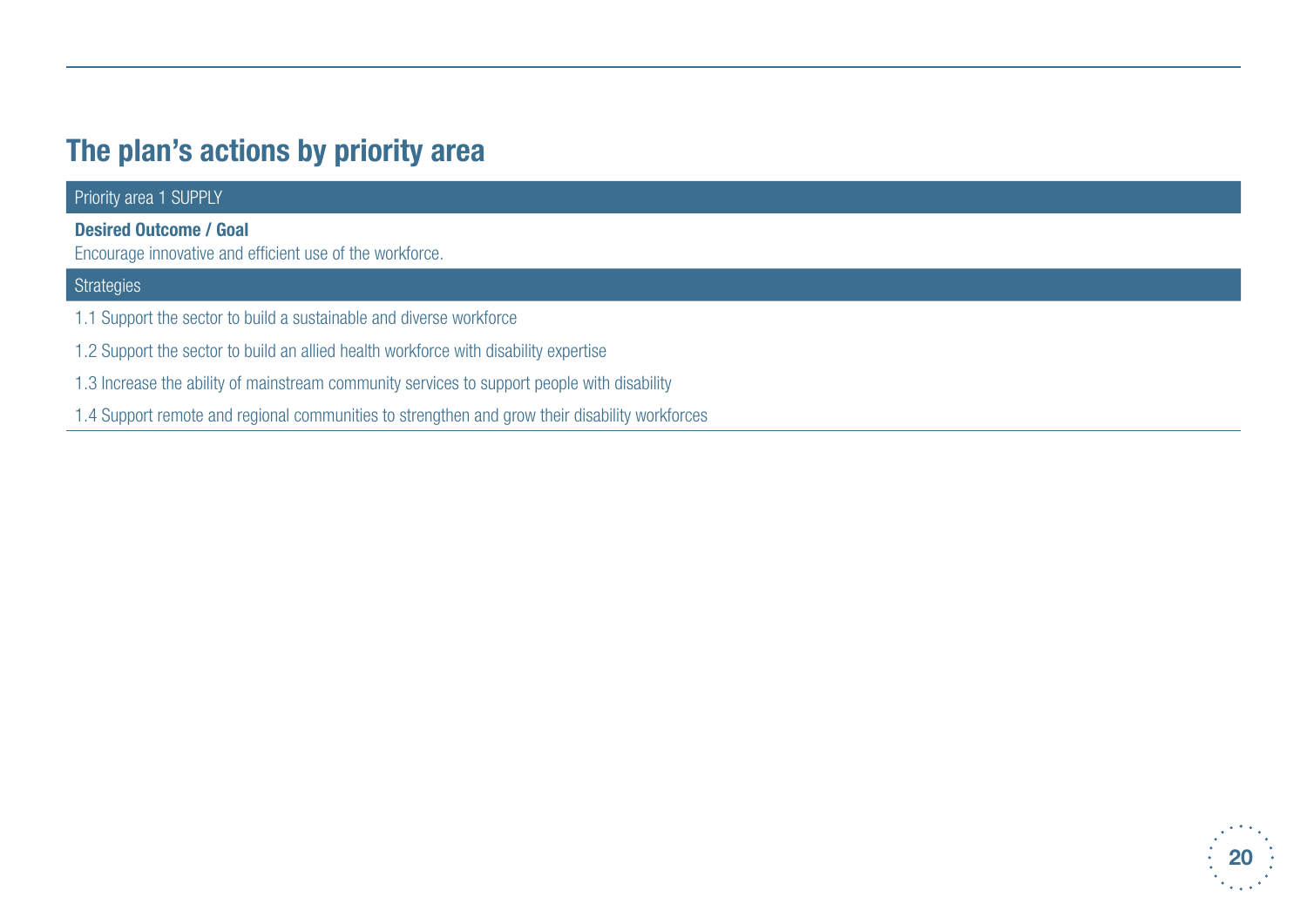## Strategy 1.1 Support the sector to build a sustainable and diverse workforce

### **Desired Outcome / Goal**

Tasmania's large disability workforce embodies diversity in terms of age, gender and cultural background to meet the needs of the NDIS roll out.

| Progress        | #     | <b>Actions</b>                                                                                                                                                                         | Start date | End date  | Funding source  | Other key<br>stakeholders                      | Performance Indicators                                                                                                                                                                                                                                                                                                                             |
|-----------------|-------|----------------------------------------------------------------------------------------------------------------------------------------------------------------------------------------|------------|-----------|-----------------|------------------------------------------------|----------------------------------------------------------------------------------------------------------------------------------------------------------------------------------------------------------------------------------------------------------------------------------------------------------------------------------------------------|
| On track        | 1.1.A | Develop a state-wide<br>communication and marketing<br>plan. The strategy will include<br>actions to attract people to the<br>sector, especially allied health and<br>support workers. | 1 May-17   | 31 Jul-17 | <b>DHHS SDF</b> | <b>TasTAFE</b>                                 | The Plan is produced within three months of<br>being funded                                                                                                                                                                                                                                                                                        |
| On track        | 1.1.B | Implement Carecareers national roll<br>out strategy in Tasmania.                                                                                                                       | Ongoing    | 30 Nov-17 | <b>DSS</b>      | Service<br>providers<br>Employment<br>services | Attendance at a number of career expos and<br>targetted engagement with employment support<br>services across the state to promote the disability<br>industry to a range of labour market candidates<br>including carers, people with disability, newly<br>arrived migrants, university students, teacher<br>support officers and career changers. |
| On track        | 1.1.C | Implement ProjectAble national roll<br>out strategy in Tasmania.                                                                                                                       | Ongoing    | 30 Nov-17 | <b>DSS</b>      | DoE and<br>schools                             |                                                                                                                                                                                                                                                                                                                                                    |
| <b>Unfunded</b> | 1.1.D | Establish an industry awards<br>program including Workplace<br>Ambassadors.                                                                                                            |            |           |                 | <b>HESTA</b><br><b>SpeakOut</b>                | Annual awards are held each year and services<br>report benefit                                                                                                                                                                                                                                                                                    |
| On track        | 1.1.E | Promote opportunities for work<br>experience placements for school<br>students in a breadth of roles<br>across the sector.                                                             | 1 May-17   | 30 Jun-18 | <b>DHHS SDF</b> | DoE and<br>schoolsService<br>providers         | At least 15 students per year across the state<br>complete work experience with disability services                                                                                                                                                                                                                                                |

![](_page_20_Picture_4.jpeg)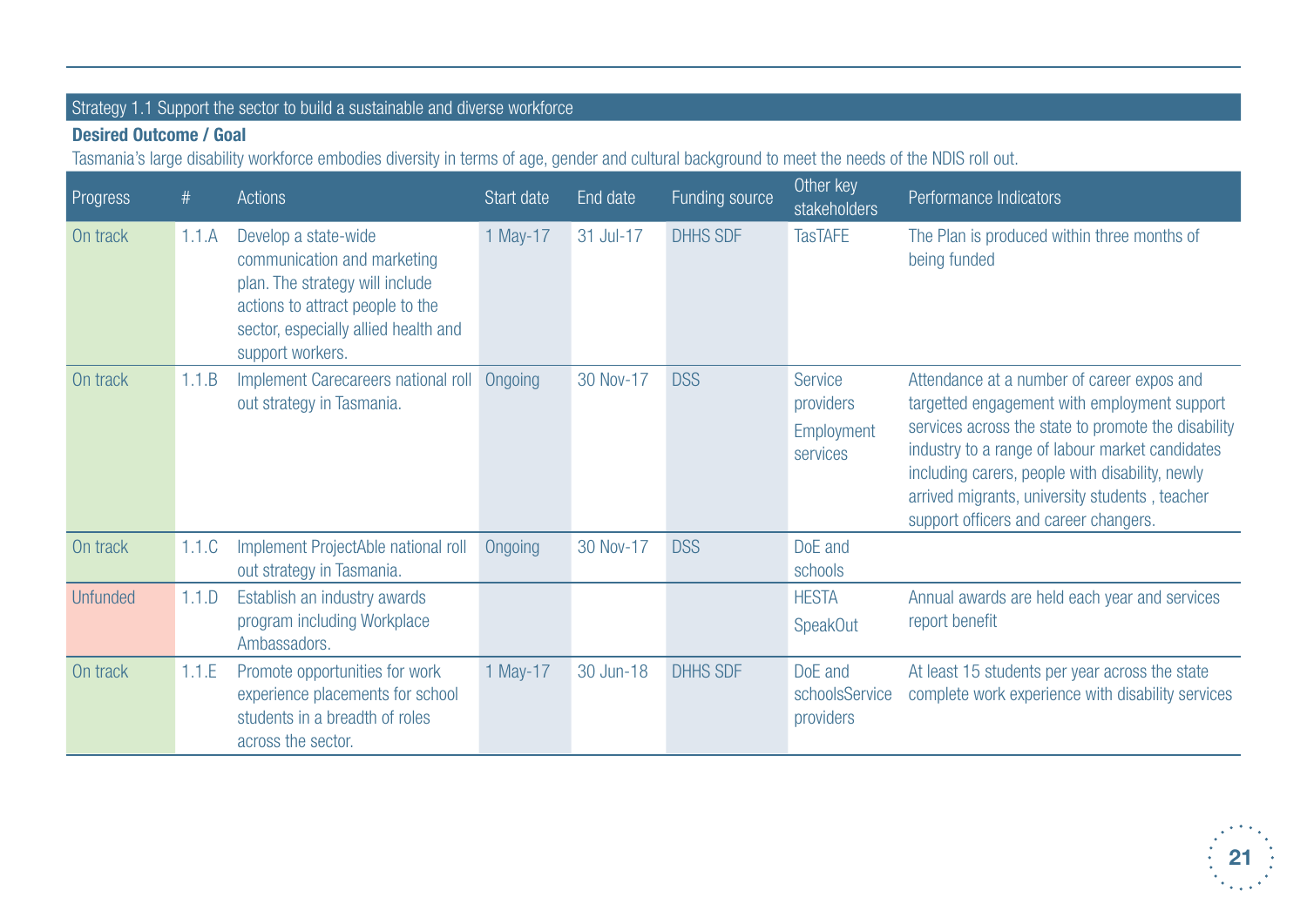| Progress        | #     | Actions                                                                                                                                                                | Start date | End date  | Funding source  | Other key<br>stakeholders                                                   | Performance Indicators                                                                                                |
|-----------------|-------|------------------------------------------------------------------------------------------------------------------------------------------------------------------------|------------|-----------|-----------------|-----------------------------------------------------------------------------|-----------------------------------------------------------------------------------------------------------------------|
| On track        | 1.1.F | Promote opportunities to increase<br>and strengthen the use of<br>traineeships for school leavers.                                                                     | 1 May-17   | 30 Jun-18 | <b>DHHS SDF</b> | DoE and<br>schools<br><b>Service</b><br>providers                           | There is demonstrable growth in the number of<br>school leavers entering into traineeships in the<br>sector each year |
| On track        | 1.1.G | Compile information for service<br>providers to explain the services<br>available when employing people<br>with disability and connect service<br>providers with DESs. | 1 May-17   | 31 Jul-17 | <b>DHHS SDF</b> | <b>DESs</b><br><b>Ticket to Work</b><br><b>NDCO</b><br>Service<br>providers | Employers report they have increased the<br>representation of people with disability in their<br>workforce.           |
| <b>Unfunded</b> | 1.1.H | Support the running of the Gearing<br>Up Expo.                                                                                                                         |            |           |                 | <b>NDIA</b><br><b>NDCO</b><br><b>SpeakOut</b>                               | Gearing Up is run in 2018 or 2019.                                                                                    |

![](_page_21_Picture_1.jpeg)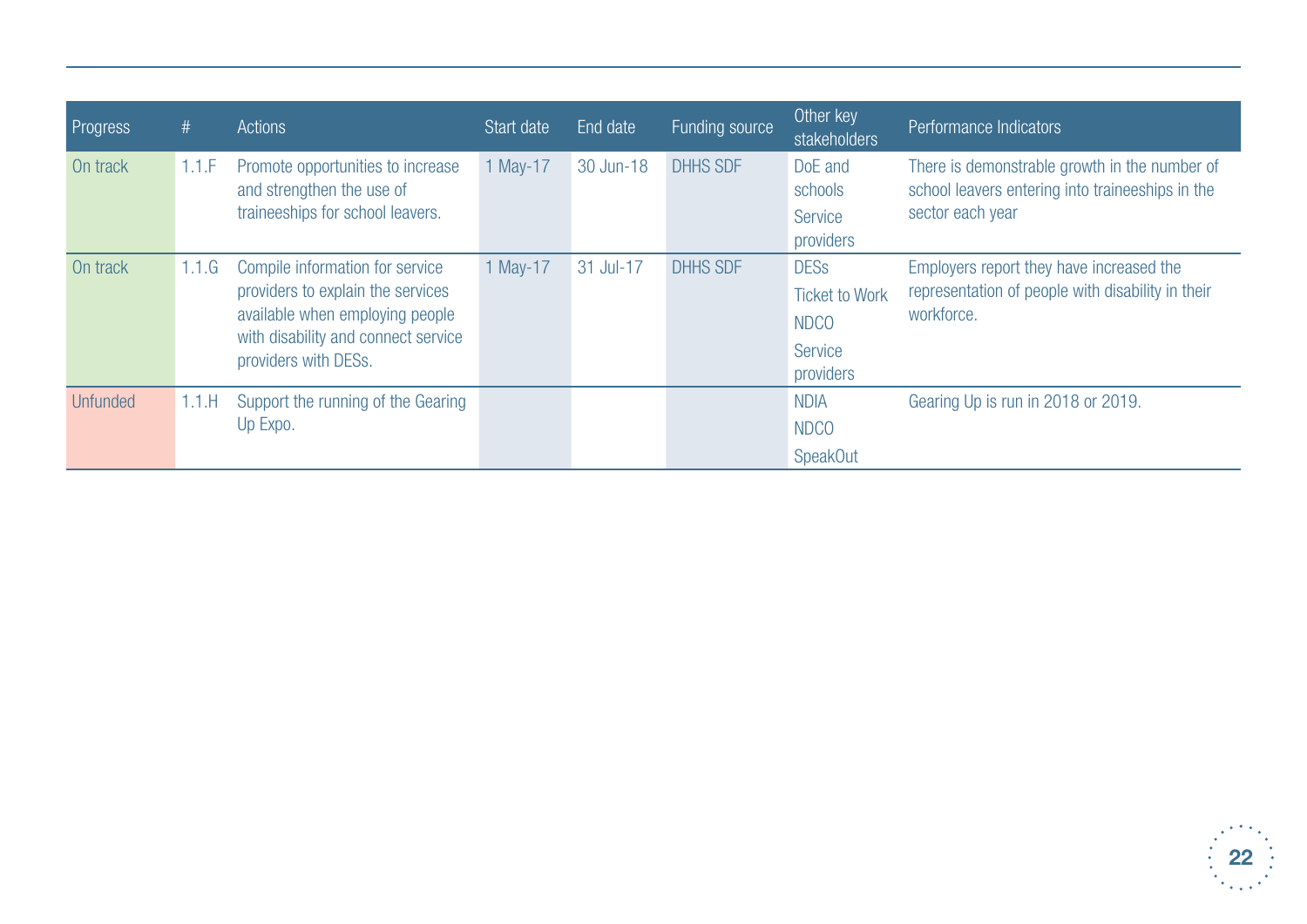## Strategy 1.2 Support the sector to build an allied health workforce with disability expertise

#### **Desired Outcome / Goal**

Overcome the current and projected shortage of allied health workers as the NDIS rolls out.

| Progress                | #     | Actions                                                                                                                                                                                                                                                                                                                                                                                                                                                                                                                                                                                                                                                                                                                                                                                                                                                                                                                                                                                                                                                                                                                                                                                                                                                                                                                                                                                       | <b>Start</b><br>date | End<br>date | Funding<br>source | Other key<br><b>stakeholders</b>                                                                                 | Performance<br>Indicators                                                                                                                         |
|-------------------------|-------|-----------------------------------------------------------------------------------------------------------------------------------------------------------------------------------------------------------------------------------------------------------------------------------------------------------------------------------------------------------------------------------------------------------------------------------------------------------------------------------------------------------------------------------------------------------------------------------------------------------------------------------------------------------------------------------------------------------------------------------------------------------------------------------------------------------------------------------------------------------------------------------------------------------------------------------------------------------------------------------------------------------------------------------------------------------------------------------------------------------------------------------------------------------------------------------------------------------------------------------------------------------------------------------------------------------------------------------------------------------------------------------------------|----------------------|-------------|-------------------|------------------------------------------------------------------------------------------------------------------|---------------------------------------------------------------------------------------------------------------------------------------------------|
| Appplied for<br>funding | 1.2.A | Work with stakeholders to develop and implement a comprehensive<br>disability sector allied health strategy that may include the following<br>potential solutions:<br>• University of Tasmania offers component(s) of disability-relevant<br>allied health courses in Tasmania, partnering with other universities<br>for full qualifications<br>• Government-provided bursaries and travel support are provided<br>for early career allied health professionals working in Tasmania<br>to ensure access to continuing professional development<br>opportunities<br>• Develop a shared clinical placement and professional support<br>program where<br>Tasmanian therapy services work together to attract and supervise<br>student placements from mainland universities, and develop joint<br>retention initiatives such as professional buddy systems and study<br>hubs<br>• Support networking to enable shared employment of regionally<br>located therapists between disability services, and between<br>disability and other services, where insufficient hours are available<br>in one organisation or sector<br>• In regional areas, develop models to connect therapists new to a<br>region with local community supports and social networks<br>Make documented models of remote service provision using<br>technology in innovative ways available to service providers and LACs. |                      |             | <b>DHHS RFP</b>   | Uni of Tas<br>OT Australia<br>and other<br>peaks<br><b>Specialist</b><br>services<br><b>Service</b><br>providers | The strategy is<br>produced within six<br>months of being<br>funded<br>This plan is updated<br>with actions from<br>the strategy on<br>completion |

![](_page_22_Picture_4.jpeg)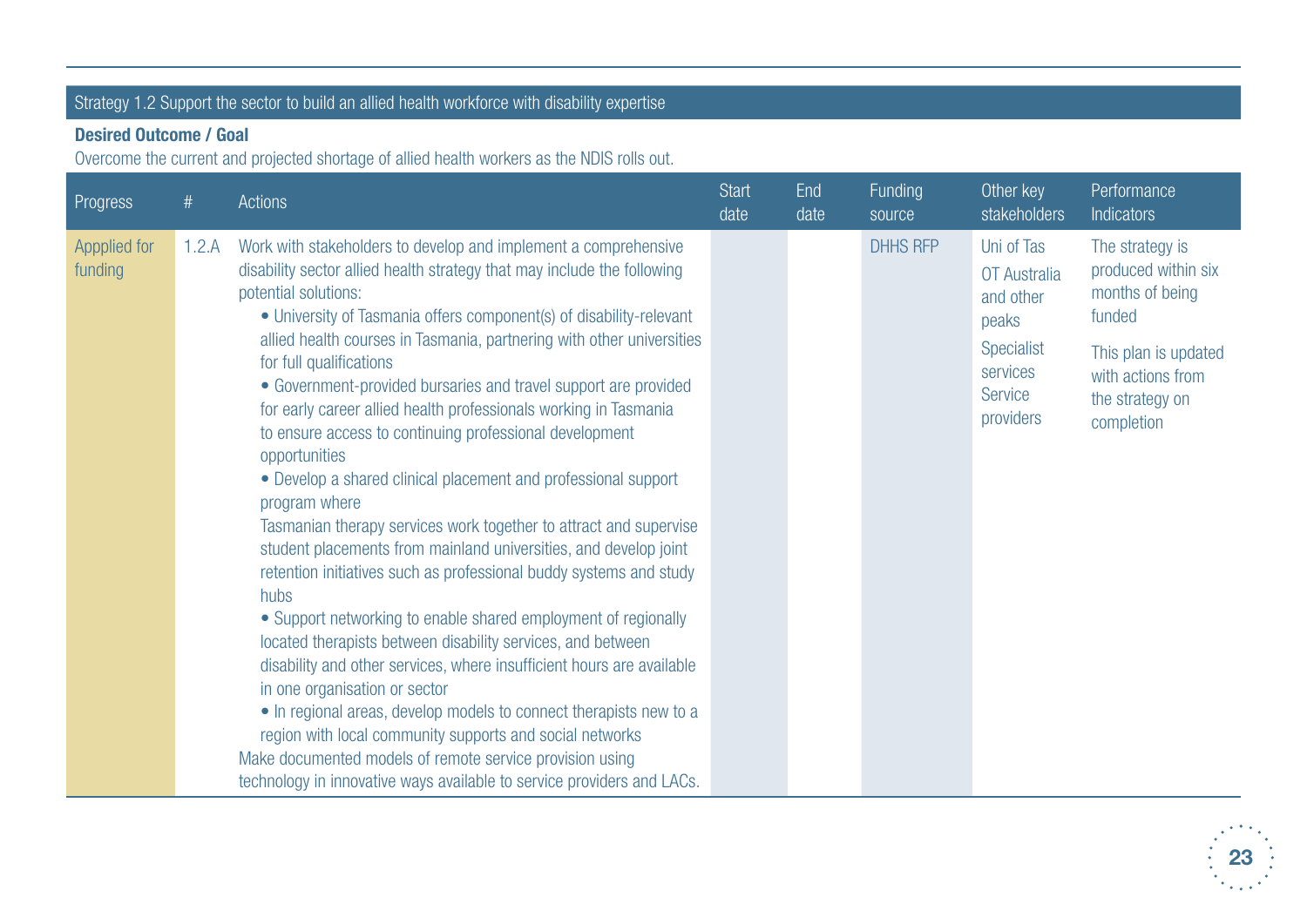| Progress | #    | Actions                                                                                                                                                                                                                | Start date End date |               | <b>Funding</b><br>source | Other key<br>stakeholders                                      | Performance<br><b>Indicators</b>                                                                                                                                |
|----------|------|------------------------------------------------------------------------------------------------------------------------------------------------------------------------------------------------------------------------|---------------------|---------------|--------------------------|----------------------------------------------------------------|-----------------------------------------------------------------------------------------------------------------------------------------------------------------|
| On track | .2.B | Work with allied health peaks and associations to facilitate the<br>promotion of their professions as careers of choice. The approach<br>taken will be detailed in the state-wide communication and marketing<br>plan. | 1 May-<br>17        | 30 Jun-<br>18 | <b>DHHS SDF</b>          | OT Australia<br>Other peaks<br>and assoc<br>DoE and<br>schools | There is a<br>measurable increase<br>in the number of<br>Tasmanians studying<br>OT and SP. Baseline<br>data needs to be<br>collected to inform<br>this measure. |

## Strategy 1.3 Increase the ability of mainstream community services to support people with disability

### **Desired Outcome / Goal**

Expand the number of workforces available to provide services to people with disability.

| Progress                      | #     | <b>Actions</b>                                                                                                                                              | Start date End date | Funding<br>source                       | Other key<br>stakeholders                                   | Performance<br><b>Indicators</b>                                                                                                          |
|-------------------------------|-------|-------------------------------------------------------------------------------------------------------------------------------------------------------------|---------------------|-----------------------------------------|-------------------------------------------------------------|-------------------------------------------------------------------------------------------------------------------------------------------|
| <b>Applied for</b><br>funding | l.3.A | Work with broader community services and private providers to<br>promote opportunities available for them to register with NDIS to<br>deliver services.     |                     | <b>DHHS RFP</b>                         | <b>NDIA</b><br><b>TasCOSS</b><br><b>MHCT</b><br><b>RTOs</b> | The organisations<br>registered to deliver<br>under the NDIS<br>reflects diversity.                                                       |
| On track                      | .3.B  | Identify/develop and broker a skillset training program for broader<br>community services workforces to learn about working with people<br>with disability. | $1$ -Jun-17         | Training<br>brokerage and<br><b>FFS</b> |                                                             | Training is offered<br>around the state<br>and subsequently,<br>attendees report<br>they have applied<br>learnings to their<br>workplace. |

![](_page_23_Picture_5.jpeg)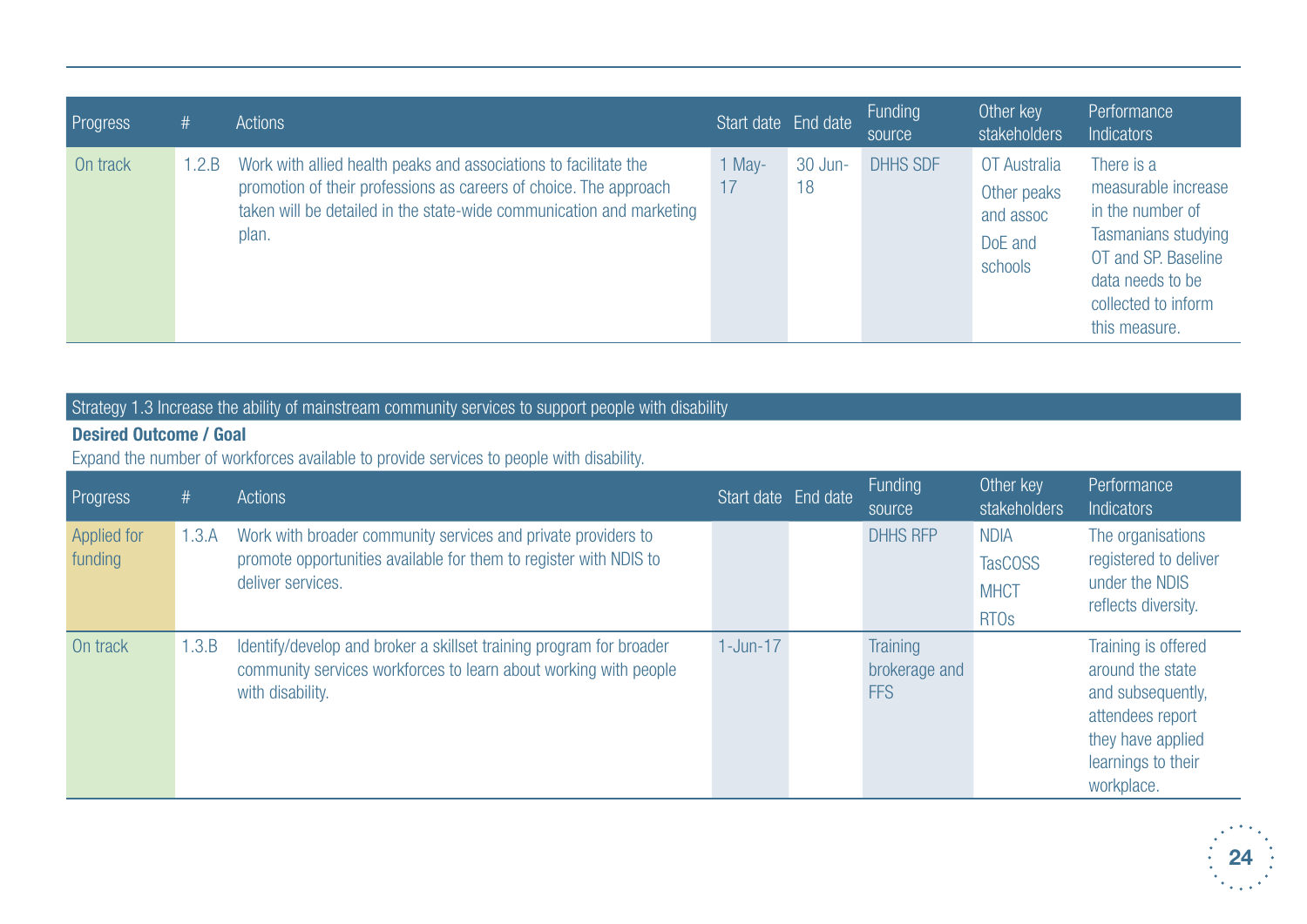## Strategy 1.4 Support remote and regional communities to strengthen and grow their disability workforces

### **Desired Outcome / Goal**

People with disability living in remote and regional communities can access high quality support and therapy services.

| <b>Progress</b> | #     | <b>Actions</b>                                                                                                                                                      | Start date | End date  | Funding source  | Other key<br><b>stakeholders</b> | Performance Indicators                                                                   |
|-----------------|-------|---------------------------------------------------------------------------------------------------------------------------------------------------------------------|------------|-----------|-----------------|----------------------------------|------------------------------------------------------------------------------------------|
| On track        | 1.4.A | Map service delivery and models<br>of delivery in regional, rural and<br>remote communities                                                                         | $1-May-17$ | 31-Jul-17 | <b>DHHS SDF</b> | <b>NDIA</b><br><b>DHHS</b>       | A document is produced within three months of<br>being funded and informs Strategy 1.4.B |
|                 |       |                                                                                                                                                                     |            |           |                 | LGAs                             |                                                                                          |
|                 |       |                                                                                                                                                                     |            |           |                 | <b>RDA</b>                       |                                                                                          |
|                 |       |                                                                                                                                                                     |            |           |                 | <b>Service</b>                   |                                                                                          |
|                 |       |                                                                                                                                                                     |            |           |                 | providers                        |                                                                                          |
| <b>Unfunded</b> | 1.4.B | A. Liaise with communities on the<br>east and west coasts to develop<br>and implement a plan of action to<br>strengthen the disability workforce<br>in each region. |            |           |                 | <b>NDIA</b>                      | A Local Action Plan (LAP) is produced for each                                           |
|                 |       |                                                                                                                                                                     |            |           |                 | <b>DHHS</b>                      | community engaged within six months of being                                             |
|                 |       |                                                                                                                                                                     |            |           |                 | LGAs                             | funded.                                                                                  |
|                 |       |                                                                                                                                                                     |            |           |                 | <b>RDA</b>                       | Community stakeholders report they have been                                             |
|                 |       |                                                                                                                                                                     |            |           |                 | Service<br>providers             | actively involved and support the LAP, the plan is<br>updated with appropriate actions.  |
|                 |       |                                                                                                                                                                     |            |           |                 | <b>MHCT</b>                      |                                                                                          |
|                 |       |                                                                                                                                                                     |            |           |                 | <b>RTO<sub>s</sub></b>           |                                                                                          |
|                 |       |                                                                                                                                                                     |            |           |                 | <b>TasCOSS</b>                   |                                                                                          |
|                 |       |                                                                                                                                                                     |            |           |                 | <b>LINCs</b>                     |                                                                                          |
|                 |       |                                                                                                                                                                     |            |           |                 | <b>Skills Tas</b>                |                                                                                          |
|                 |       |                                                                                                                                                                     |            |           |                 | <b>DSOs</b>                      |                                                                                          |

![](_page_24_Picture_4.jpeg)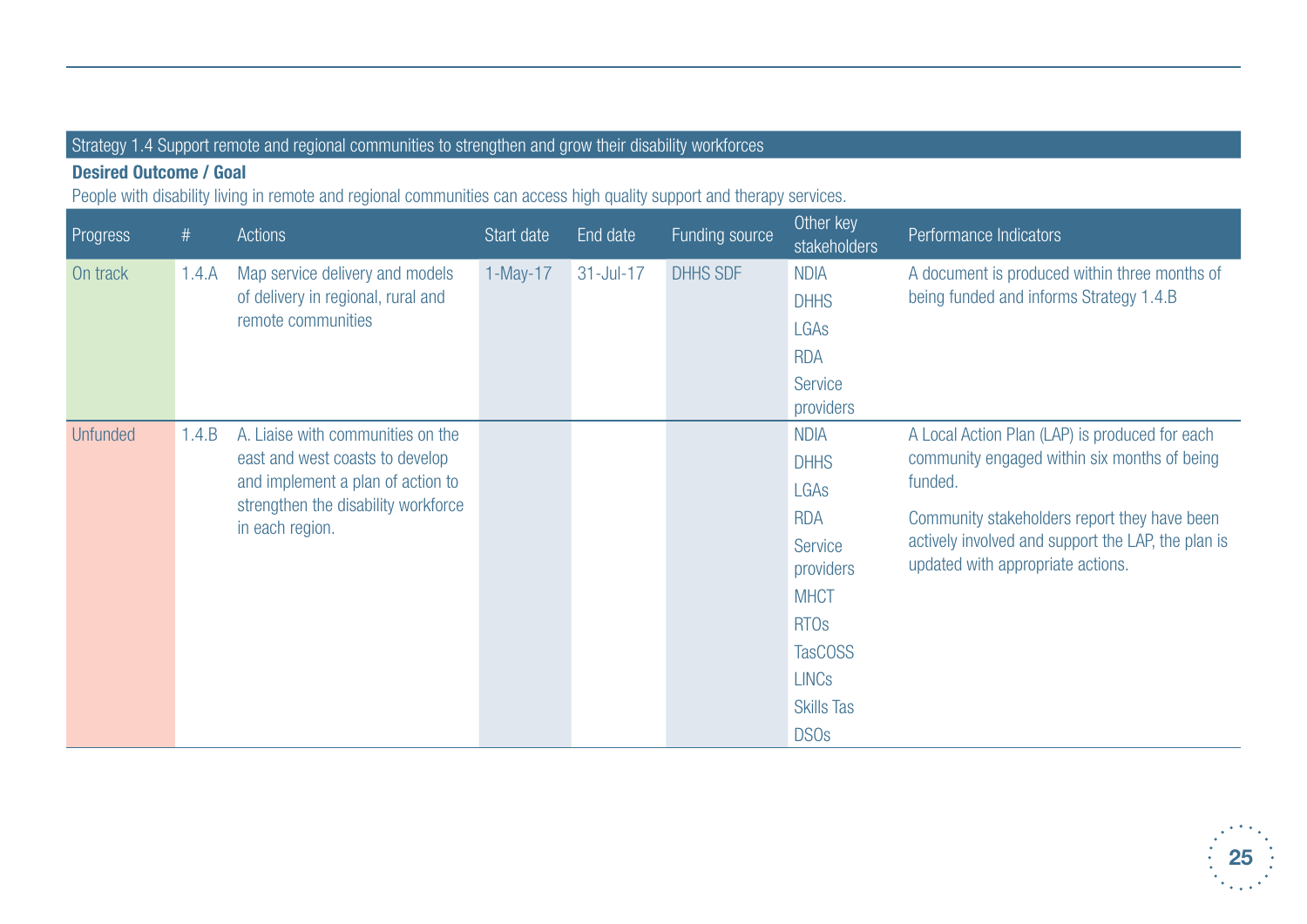### Priority area 2 UTILISATION

#### **Desired Outcome / Goal**

Encourage innovative and efficient use of the workforce

### **Strategies**

- 2.1 Strengthen the ability to lead and innovate in an NDIS market
- 2.2 Support greater uptake of IT solutions in business operations
- 2.3 Support the increased use of allied health assistants within the sector
- 2.4 Support the sector to consolidate employment and minimise fragmentation of the workforce
- 2.5 Implement strategies to support an ageing workforce
- 2.6 Establish a research group to document and promote evidence-based practice

![](_page_25_Picture_10.jpeg)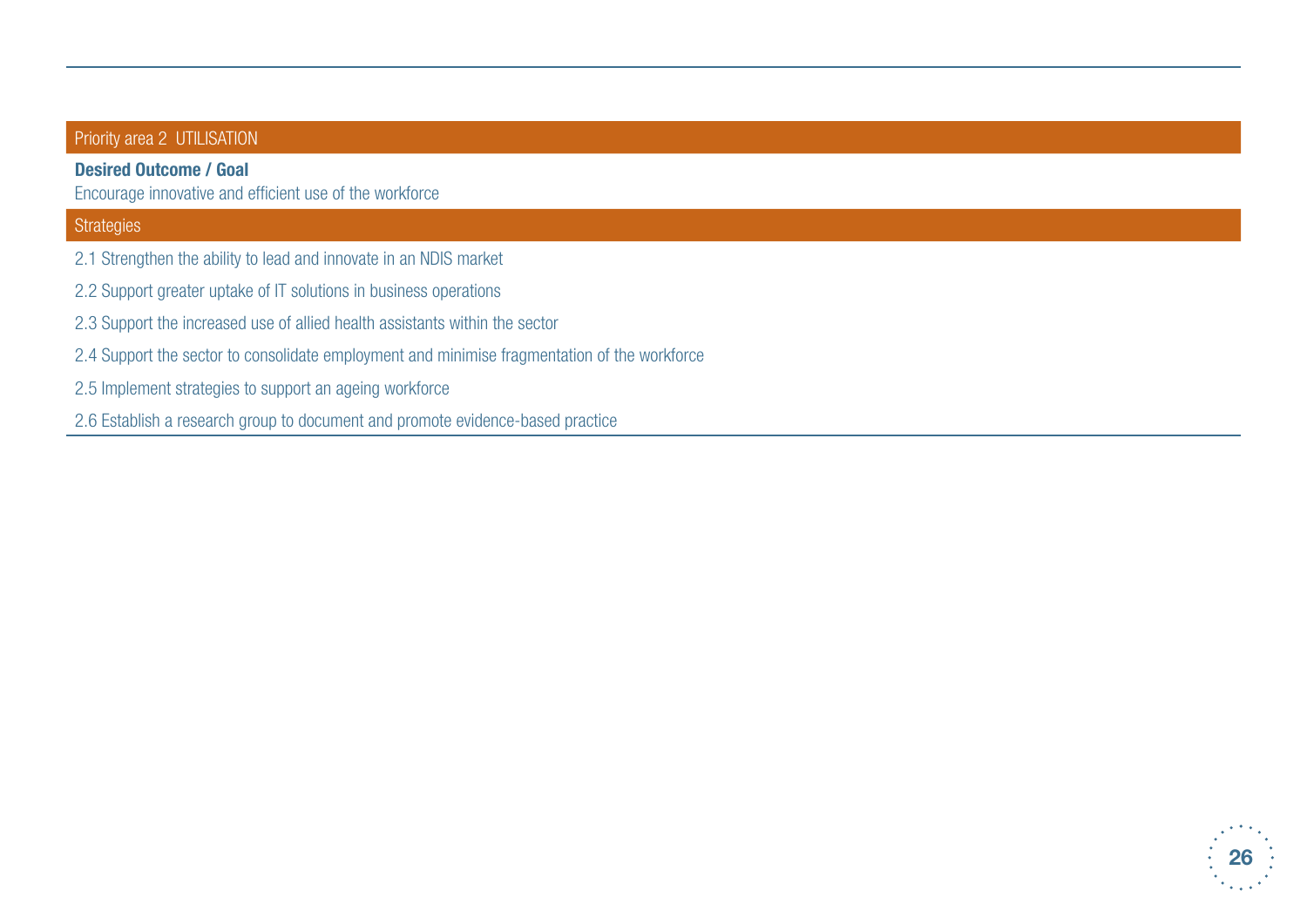## Strategy 2.1 Strengthen leaders' ability to innovate in an NDIS market

## **Desired Outcome / Goal**

Senior leaders in the sector are exposed to innovative business models and become more skilled in the process of innovating

| Progress  | #     | Actions                                                                                                                                                                                                                                                                                                                                                                                                                                           | Start date | End date      | Funding source  | Other key<br>stakeholders                           | Performance Indicators                                                                          |
|-----------|-------|---------------------------------------------------------------------------------------------------------------------------------------------------------------------------------------------------------------------------------------------------------------------------------------------------------------------------------------------------------------------------------------------------------------------------------------------------|------------|---------------|-----------------|-----------------------------------------------------|-------------------------------------------------------------------------------------------------|
| On track  | 2.1.A | Establish an leadership innovation<br>network for senior managers.<br>Format may take the form of<br>bi-monthly meetings with a focus<br>on a specific topic to provide<br>opportunities to share ideas and<br>experiences. Seeks to balance<br>financial imperatives with service<br>quality - including promotion<br>of positive behaviour support<br>framework.<br>All are same - Actions 2.1.A, 3.1.B<br>and 3.3.F<br>Links with Action 2.2.A | $1-May-17$ | 30-Jun-18     | <b>DHHS SDF</b> | <b>Service</b><br>providers                         | Members report engagement was beneficial and<br>they have applied learnings to their workplace. |
| Ongoing   | 2.1.B | Facilitate connections between<br>Tasmanian services and those<br>from other trial sites as well as<br>with organisations that can provide<br>specialist advice.                                                                                                                                                                                                                                                                                  | Ongoing    | $30 - Jun-18$ | <b>NA</b>       | <b>Service</b><br>providers                         | Opportunistic linking of services is exploited<br>where appropriate.                            |
| Completed |       | Run a business innovation forum<br>showcasing innovative solutions<br>to working in an environment of<br>individualised funding. Include a<br>focus on the process of innovating.                                                                                                                                                                                                                                                                 | Ongoing    | 31-Dec-16     | <b>DOI</b>      | Quartz<br>Consulting<br><b>Service</b><br>providers | Forum run 12 Feb 2016. 45 attendees<br>representing 28 services from all around the<br>State.   |

![](_page_26_Picture_4.jpeg)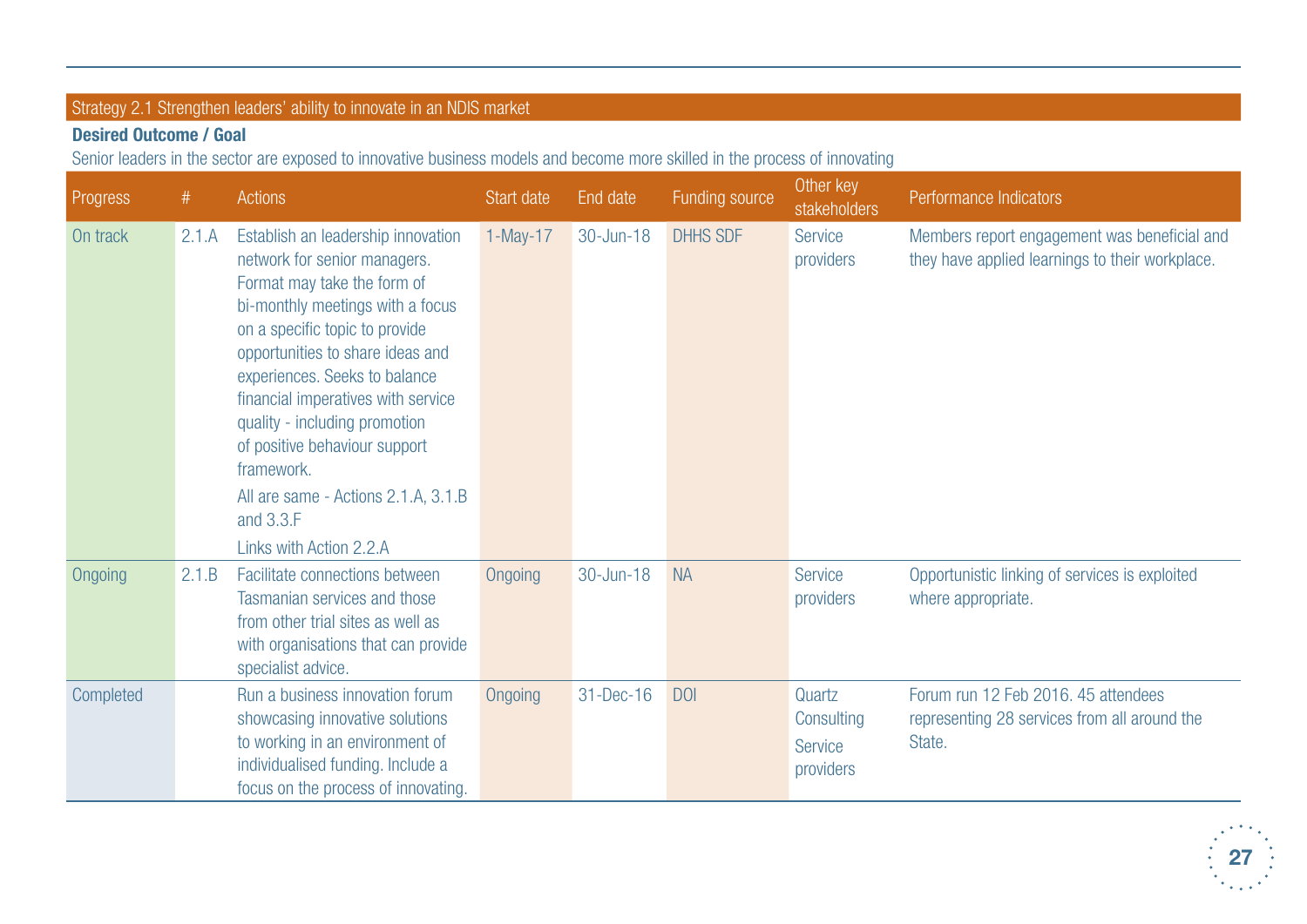## Strategy 2.2 Support greater uptake of IT solutions in business operations

## **Desired Outcome / Goal**

Enable efficiencies to be adopted by services through the use technology based solutions

| Progress                      | $\#$  | <b>Actions</b>                                                                                                                                                                                                                                                                                                                                                                                      | Start date | End date  | Funding source  | Other key<br><b>stakeholders</b>                           | Performance Indicators                                                                                                                   |
|-------------------------------|-------|-----------------------------------------------------------------------------------------------------------------------------------------------------------------------------------------------------------------------------------------------------------------------------------------------------------------------------------------------------------------------------------------------------|------------|-----------|-----------------|------------------------------------------------------------|------------------------------------------------------------------------------------------------------------------------------------------|
| <b>Unfunded</b>               | 2.2.A | Facilitate the establishment<br>of experimental projects with<br>interested services to trial low-<br>cost, innovative IT solutions to<br>support reporting and supervision<br>efficiencies. Document the results<br>and share broadly with other<br>services.<br>Explore opportunity for an "exciter"<br>workshop to stimulate interest and<br>sharing between service providers.<br>Link to 2.1.A |            | 31 Jul-18 |                 | <b>ICT Tasmania</b><br>Service<br>providers<br><b>ACST</b> | At least five services participate and report<br>benefit. At least three solutions are written up<br>and disseminated to other services. |
| <b>Applied for</b><br>funding | 2.2.B | Work with services to trial models<br>of allied health service delivery<br>using technology to support hub-<br>and-spoke outreach with allied<br>health assistants and/or support<br>workers. Links with Action 1.2.A.                                                                                                                                                                              |            | 31 Jul-18 | <b>DHHS RFP</b> |                                                            | At least three services participate and report<br>benefit. Findings are written up and shared with<br>other services.                    |
| <b>Unfunded</b>               | 2.2.C | Develop a train-the-trainer program<br>guide for services to train workers<br>internally in the use of IT systems.                                                                                                                                                                                                                                                                                  |            |           |                 |                                                            | Services report benefit from using the guide.                                                                                            |
| Completed                     |       | Roll out Improve-IT-4-NDIS project                                                                                                                                                                                                                                                                                                                                                                  |            | 30 Jun-16 |                 |                                                            | https://improveit.org/improveit4ndis                                                                                                     |

![](_page_27_Picture_4.jpeg)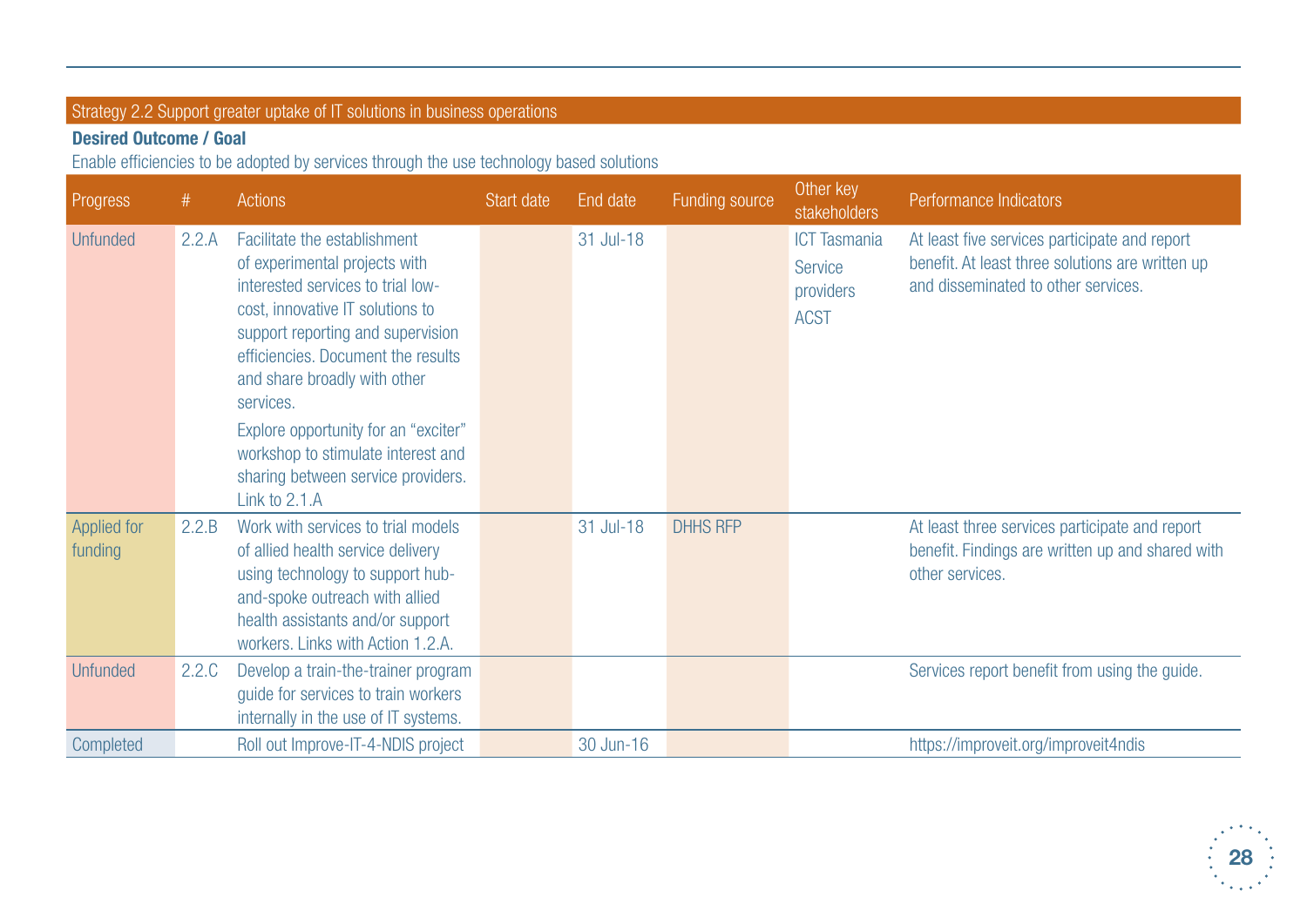### Strategy 2.3 Support the increased use of allied health assistants within the sector

### **Desired Outcome / Goal**

People with disability have access to allied health services across the state within reasonable wait times.

| <b>Progress</b>        |       | Actions                                                                                                                                                                                                                                                                                                                                                                                                                                               | Start date | End date | Funding source  | Other key<br>stakeholders                                                                                                               | Performance Indicators                                                                                                                             |
|------------------------|-------|-------------------------------------------------------------------------------------------------------------------------------------------------------------------------------------------------------------------------------------------------------------------------------------------------------------------------------------------------------------------------------------------------------------------------------------------------------|------------|----------|-----------------|-----------------------------------------------------------------------------------------------------------------------------------------|----------------------------------------------------------------------------------------------------------------------------------------------------|
| Applied for<br>funding | 2.3.A | Research and examine models of practice to support<br>the increased use of allied health assistants within<br>the disability sector. Activity may include identification<br>and/or development of:<br>• A supervision and delegation framework<br>• A high quality training model with contextualisation<br>in disability partnering with specialised RTOs from<br>other states<br>Links with Actions 1.1.A, 1.1.B, 1.1.E, 1.1.F, 1.2.A<br>and 2.2.C. |            |          | <b>DHHS RFT</b> | <b>NDS Tasmania</b><br><b>DHHS</b><br>OT Australia<br>Service<br>providers<br><b>RTOS</b><br>Specialist<br>services<br><b>Consumers</b> | A measurable increase in<br>the allied health assistant<br>workforce is identified. Services<br>report this as beneficial to<br>service provision. |

Strategy 2.4 Support the sector to consolidate employment and minimise fragmentation of the workforce

### **Desired Outcome / Goal**

The support worker workforce is strengthened in regional areas to meet demand under the NDIS. Support workers are offered consolidated employment opportunities.

| Progress               |       | Actions                                                                                                            | Start date | End date | Funding source                          | Other key<br>stakeholders        | Performance Indicators                                                                                                                                                                                                                                                                |
|------------------------|-------|--------------------------------------------------------------------------------------------------------------------|------------|----------|-----------------------------------------|----------------------------------|---------------------------------------------------------------------------------------------------------------------------------------------------------------------------------------------------------------------------------------------------------------------------------------|
| Applied for<br>funding | 2.4.A | Establish a sector-owned shared recruitment service<br>with seed funding to service regional areas of<br>Tasmania. |            |          | <b>Skills Tas WfDev Service</b><br>2017 | providers<br><b>ICT Tasmania</b> | A sector-owned shared<br>recruitment service is<br>researched and established<br>providing services to at least<br>six services in Tasmania.<br>Services and employees report<br>satisfaction with the service.<br>Project establishes a viable<br>$\sim$ 10 $\pm$<br>business.<br>29 |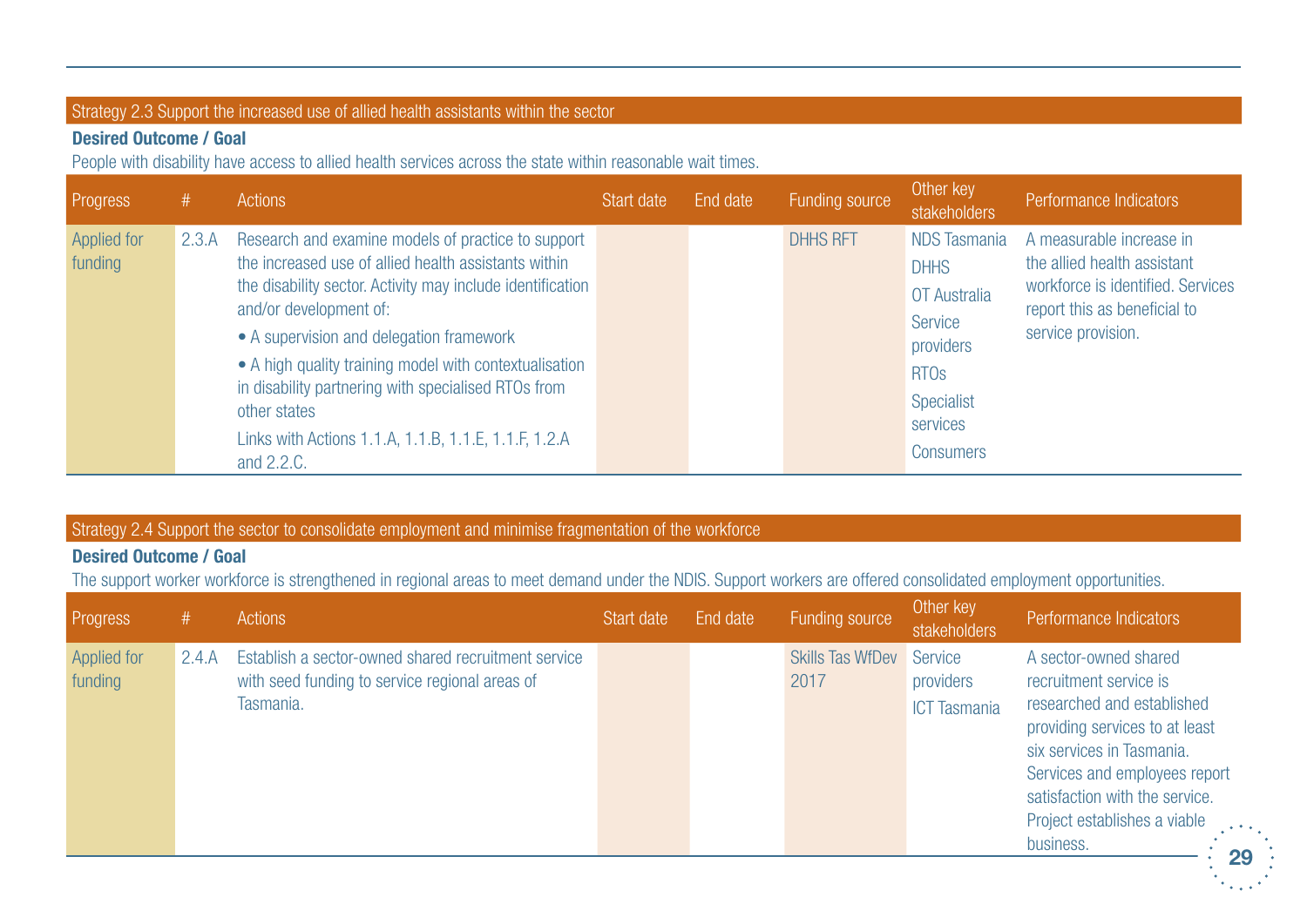### Strategy 2.5 Assist employers to support an ageing workforce

### **Desired Outcome / Goal**

Employers provide a targeted program to support the older members of their workforce.

| Progress | #7    | Actions                                                                                                                                                                                                                                                                                                     | Start date | End date  | Funding source                  | Other key<br>stakeholders | Performance Indicators                                                                                           |
|----------|-------|-------------------------------------------------------------------------------------------------------------------------------------------------------------------------------------------------------------------------------------------------------------------------------------------------------------|------------|-----------|---------------------------------|---------------------------|------------------------------------------------------------------------------------------------------------------|
| On track | 2.5.A | Provide information to disability<br>services to understand effective ways<br>to support older employees. Activity<br>may include:<br>• Research and dissemination of<br>information<br>• Conducting webinars<br>• Focus topic at RoundTable meetings<br>Links with Action 3.2.A<br>Links with Action 3.3.B | 1 Jan-17   | 31 Dec-17 | <b>Skills Tas WfDev</b><br>2016 | Service<br>providers      | Services report that employees over<br>50 years of age record high levels of<br>engagement with their workplace. |

Strategy 2.6 Establish a research group to document and promote evidence-based practice

### **Desired Outcome / Goal**

The practices employed in the delivery of services for people with disability are evidence-based and innovations to strengthen practice seek to contribute to this body of knowledge.

| <b>Progress</b> | #     | <b>Actions</b>                                                                                                                                                                                                                                                                                       | Start date | End date  | Funding source  | Other key<br>stakeholders                                                  | Performance Indicators                                                                                                                                                                                                                                                                                                                                                                                     |
|-----------------|-------|------------------------------------------------------------------------------------------------------------------------------------------------------------------------------------------------------------------------------------------------------------------------------------------------------|------------|-----------|-----------------|----------------------------------------------------------------------------|------------------------------------------------------------------------------------------------------------------------------------------------------------------------------------------------------------------------------------------------------------------------------------------------------------------------------------------------------------------------------------------------------------|
| On track        | 2.6.A | Establish a practice-based research<br>group meeting quarterly to:<br>• Share and discuss new and existing<br>research<br>• Create and document safe-to-fail<br>research trials<br>• Encourage research to be<br>undertaken in Tasmania<br>• Include a focus on using positive<br>behaviour supports | 1 May-17   | 30 Jun-18 | <b>DHHS SDF</b> | Service<br>providers<br><b>RTOS</b><br>University of<br>Tas<br><b>ASID</b> | A group comprising services and<br>researchers is established and<br>members report benefit for their<br>workplace from participation in activity.<br>At least three small research trials are<br>established and documented.<br>Findings are disseminated across<br>the sector. Services involved report<br>practice is strengthened as a<br>$\mathcal{L}^{\text{max}}$<br>result of participation.<br>30 |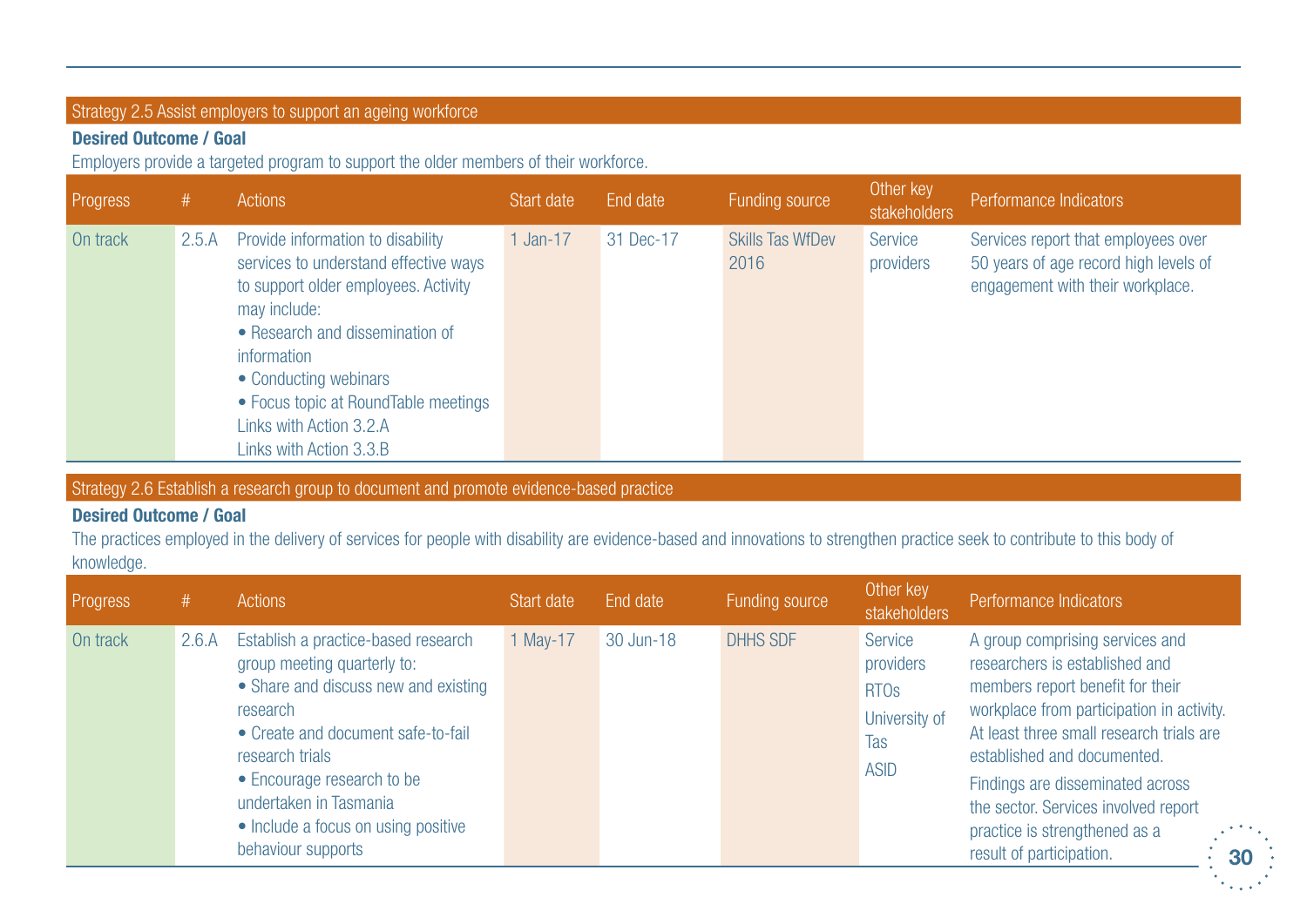#### Priority area 3 CAPABILITY

#### **Desired Outcome / Goal**

Development of the skills and knowledge of service providers to support the NDIS.

### **Strategies**

- 3.1 Strengthen board and senior leadership capability
- 3.2 Strengthen human resource management practices
- 3.3 Strengthen management and leadership capability
- 3.4 Strengthen support services capability
- 3.5 Support the training sector to provide high quality training in disability work
- 3.6 Support development of the peer advocacy workforce

![](_page_30_Picture_10.jpeg)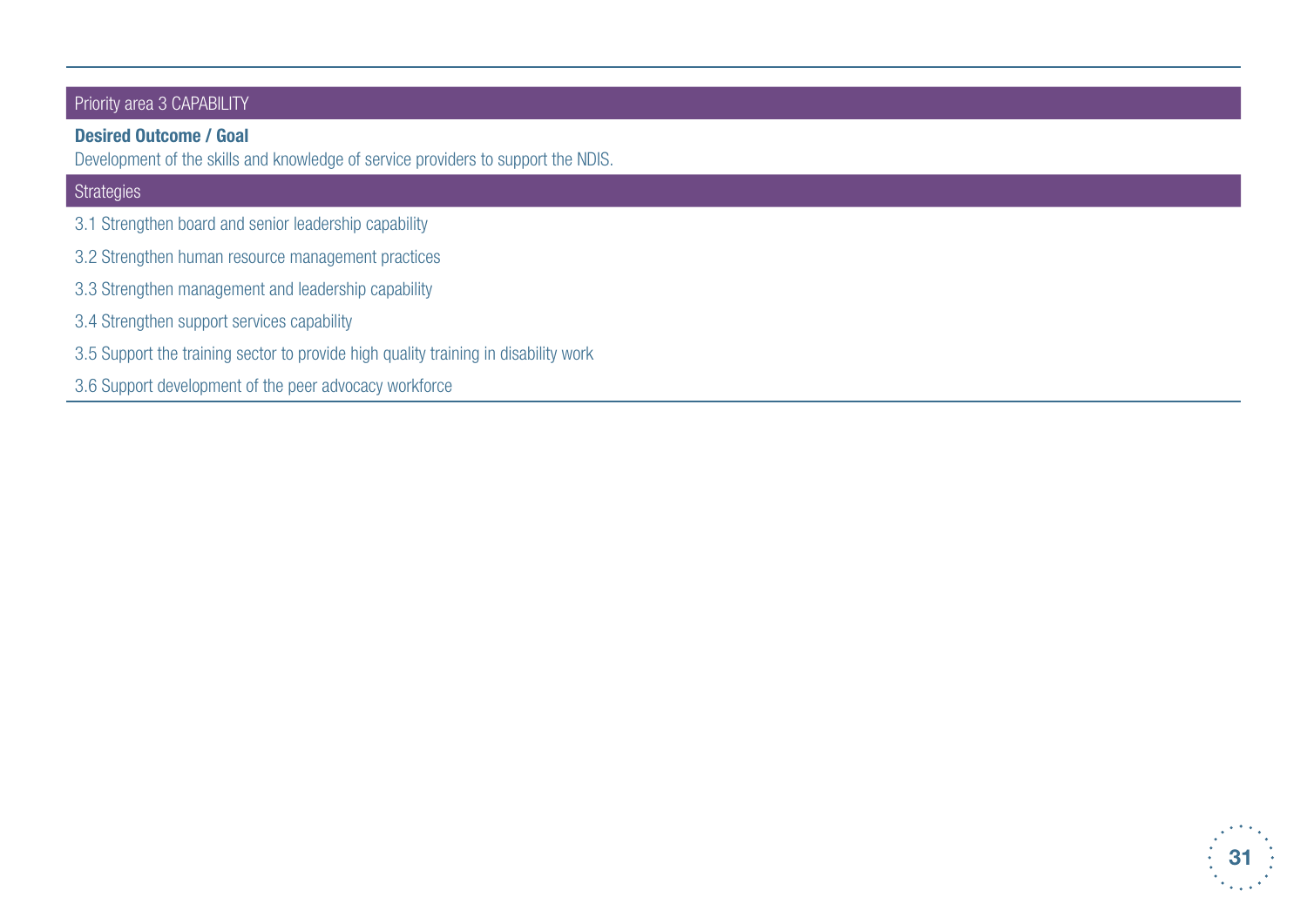## Strategy 3.1 Strengthen board and senior leadership capability

## **Desired Outcome / Goal**

Senior managers and board members are knowledgeable and skilled in the governing of a NFP organisation delivering services for people with disability.

| Progress        | #     | <b>Actions</b>                                                                                                                                                                                                                                                                                                                                                                                                                                                                                                                                                            | Start date    | End date  | Funding source  | Other key<br>stakeholders   | Performance Indicators                                                                                                                                                                                                                              |
|-----------------|-------|---------------------------------------------------------------------------------------------------------------------------------------------------------------------------------------------------------------------------------------------------------------------------------------------------------------------------------------------------------------------------------------------------------------------------------------------------------------------------------------------------------------------------------------------------------------------------|---------------|-----------|-----------------|-----------------------------|-----------------------------------------------------------------------------------------------------------------------------------------------------------------------------------------------------------------------------------------------------|
| On track        | 3.1.A | Based on 'leading the way' and 'organisational<br>readiness toolkit', develop resource for board<br>members to check organisational progress toward<br>NDIS readiness in terms of service quality and<br>financial preparedness - deliver via series of<br>workshops. Produce checklists for domains from<br>tool, and links to existing resources that may include<br>information about working with people with disability,<br>the history of the sector, positive behaviour support<br>frameworks, and information about governance<br>timelines and responsibilities. | $1$ Jul- $16$ | 30 Jun-17 | PIR             | <b>Service</b><br>providers | Present to at least 20 providers<br>across the State and they<br>report benefit from the<br>engagement.<br>Produce a resource to be<br>shared electronically and in<br>hard copy with board members<br>of services operating in the<br>NDIS market. |
| On track        | 3.1.B | Establish an leadership innovation network for senior<br>managers. Format may take the form of bi-monthly<br>meetings with a focus on a specific topic to provide<br>opportunities to share ideas and experiences. Seeks<br>to balance financial imperatives with service quality<br>- including promotion of positive behaviour support<br>framework.<br>All are same - Actions 2.1.A, 3.1.B and 3.3.F<br>Links with Action 2.2.A                                                                                                                                        | 1 May-17      | 30 Jun-18 | <b>DHHS SDF</b> | <b>Service</b><br>providers | Members report engagement<br>was beneficial and they have<br>applied learnings to their<br>workplace.                                                                                                                                               |
| <b>Underway</b> | 3.1.C | Communicate value of organisational metrics<br>tracking tools and engage senior leaders in<br>participating: Business Confidence Survey, Provider<br>toolkit, Employee Engagement Tool                                                                                                                                                                                                                                                                                                                                                                                    | Ongoing       | 30 Jun-17 |                 |                             |                                                                                                                                                                                                                                                     |

![](_page_31_Picture_4.jpeg)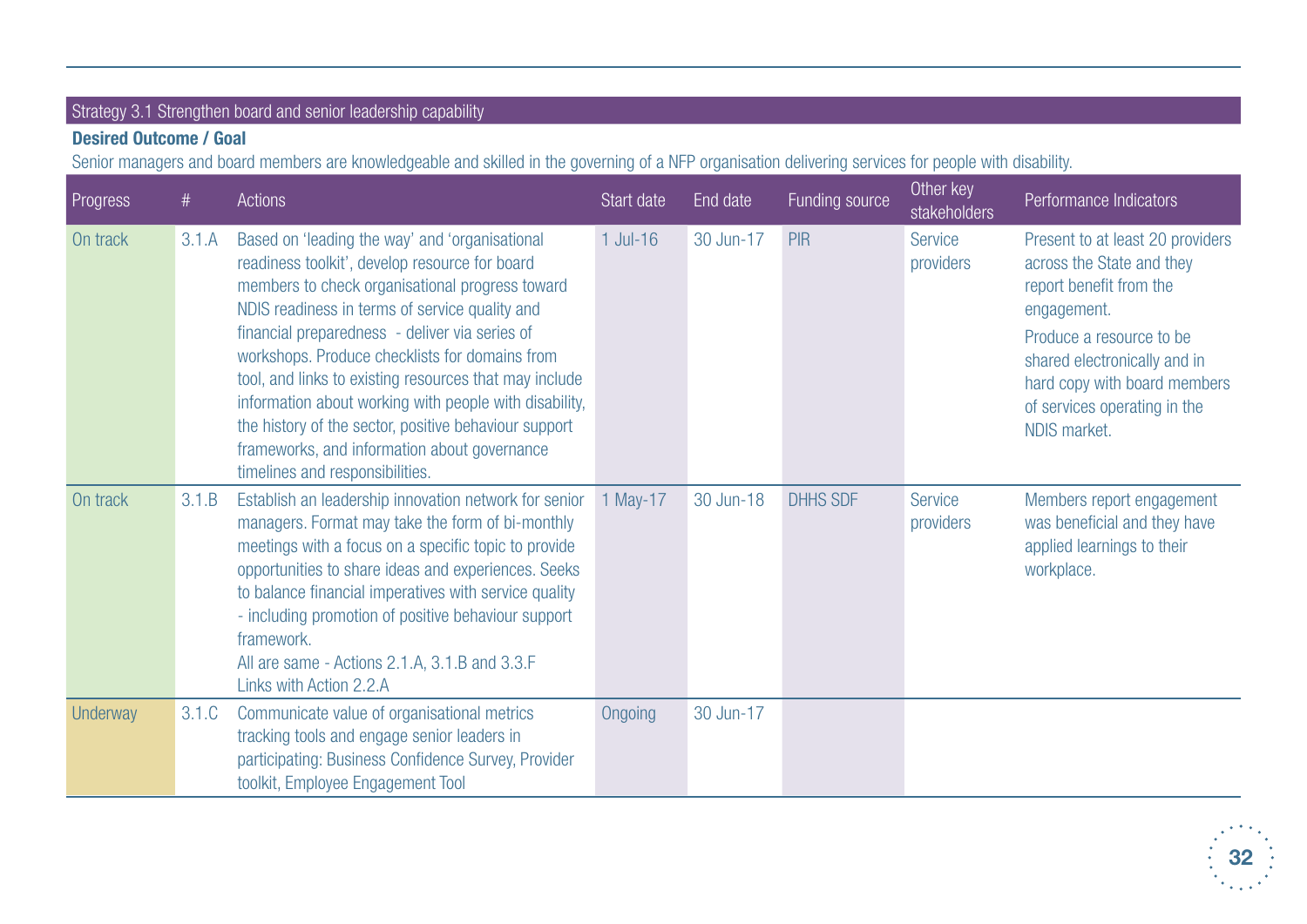| Progress  | # | Actions                                                                                    | Start date | End date  | Funding source | Other key<br>stakeholders           | Performance Indicators                                                                        |
|-----------|---|--------------------------------------------------------------------------------------------|------------|-----------|----------------|-------------------------------------|-----------------------------------------------------------------------------------------------|
| Completed |   | Conduct workshops based on the organisa-tional<br>readiness toolkit.                       | $Jan-16$   | 30 Jun-16 | <b>PIR</b>     | Service<br>providers<br><b>MHCT</b> | Presented to 12 providers<br>across the State who reported<br>benefit from the engagement.    |
| Completed |   | Provide face-to-face individual consultations for<br>services to engage with a consultant. | $Jan-16$   | 30 Jun-16 | PIR            | Service<br>providers<br><b>MHCT</b> | Worked with 8 providers across<br>the State and they reported<br>benefit from the engagement. |

## Strategy 3.2 Strengthen human resource management practices

### **Desired Outcome / Goal**

The sector is recognised as an industry of choice on the basis of strong people and culture management

| Progress | #     | Actions                                                                                                                                                                                                                                                                                                           | Start date | End date  | Funding source                              | Other key<br>stakeholders                                                | Performance Indicators                                                                                 |
|----------|-------|-------------------------------------------------------------------------------------------------------------------------------------------------------------------------------------------------------------------------------------------------------------------------------------------------------------------|------------|-----------|---------------------------------------------|--------------------------------------------------------------------------|--------------------------------------------------------------------------------------------------------|
| On track | 3.2.A | Continue coordination of the Disability Industry<br>Roundtable with a focus on leadership and HRM<br>practice. Supported by an electronic newsletter<br>between meetings.<br>All same actions - 3.2.A and 3.3.A                                                                                                   | Ongoing    | 30 Jun-17 | <b>DHHS</b><br><b>Skills Tas WD</b><br>2016 | Service<br>providers<br>Employment<br>services<br><b>RTO<sub>s</sub></b> | Members report benefit in<br>terms of strengthen-ing HRM<br>and leader-ship skills and<br>knowledge    |
| On track | 3.2.B | Offer a training program on values based recruitment<br>involving participants, workers and management.<br>Activities may include: Research and dissemination<br>of information; training sessions; focus topic for<br>RoundTable; access to consultants; supply of<br>templates, sample policies and procedures. | 1 Jan-17   | 31 Dec-17 | Skills Tas WD<br>2016                       | Service<br>providers                                                     | Participants report they have<br>implemented a VBR process<br>and are satisfied with the pro-<br>gram. |

![](_page_32_Picture_5.jpeg)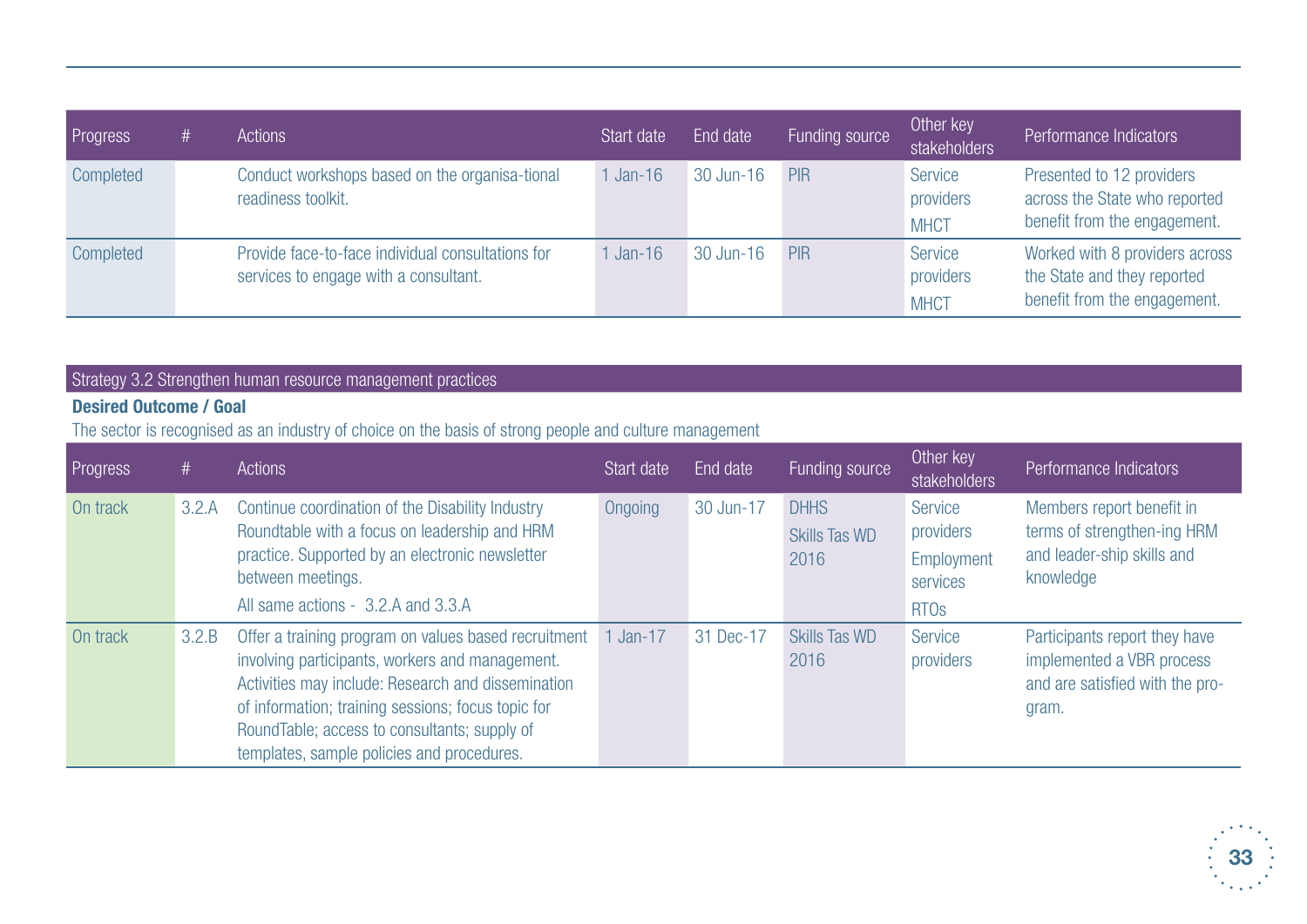| Progress  | $\#$  | <b>Actions</b>                                                                                                                                                                                                                                                                                                                                                                                                                                                    | Start date           | End date               | Funding source                                  | Other key<br><b>stakeholders</b>                                              | Performance Indicators                                                                                                          |
|-----------|-------|-------------------------------------------------------------------------------------------------------------------------------------------------------------------------------------------------------------------------------------------------------------------------------------------------------------------------------------------------------------------------------------------------------------------------------------------------------------------|----------------------|------------------------|-------------------------------------------------|-------------------------------------------------------------------------------|---------------------------------------------------------------------------------------------------------------------------------|
| On track  | 3.2.C | Offer a program to service providers enabling them<br>to implement policies and procedures for inductions,<br>structured supervision and mentoring, performance<br>appraisal and performance management. Activity may<br>include: research and dissemination of information;<br>training sessions (webinars); focus topic at<br>RoundTable meetings links with Action 3.2.A; access<br>to consultants; supply of templates and sample<br>policies and procedures. | 1 Jan-17             | 31 Dec-17              | <b>Skills Tas WD</b><br>2016                    | <b>Service</b><br>providers                                                   | Participants report they have<br>strengthened their procedures<br>as a result of engagement in<br>this program                  |
| On track  | 3.2.D | Provide information to services to support<br>implementation of wellbeing program. Activity may<br>include: research and dissemination of information<br>(including Work Ability); connection with an Employee<br>Assistance Program; training sessions (webinars);<br>focus topics at RoundTable meetings.                                                                                                                                                       | 1 Jan-17             | 31 Dec-17              | <b>Skills Tas WD</b><br>2016                    | <b>Service</b><br>providers                                                   | Services report increases in<br>their workforce's wellbeing and<br>engagement using measures<br>such as the Work Ability Index. |
| On track  | 3.2.E | Provide information to services to support the<br>creation of traineeships for young people entering<br>the sector. Consider working with GTOs to provide<br>full-time opportunities across multiple services if<br>necessary.                                                                                                                                                                                                                                    | 1 Jan-17<br>1 May-17 | 31 Dec-17<br>30 Jun-18 | <b>Skills Tas WD</b><br>2016<br><b>DHHS SDF</b> | <b>AASNs and</b><br><b>GTOs</b><br><b>RTOs</b><br><b>Service</b><br>providers | A measurable growth in<br>people under 25 taking up<br>and completing full-time<br>traineeships in the sector.                  |
| On track  | 3.2.F | Promote the uptake of the Skills Tasmania Employer<br>of Choice program.                                                                                                                                                                                                                                                                                                                                                                                          | Ongoing              |                        |                                                 | Skills Tasmania<br>Providers                                                  | A measurable growth in the<br>number of services recognised<br>as EoCs.                                                         |
| Completed |       | Broker accredited training in workforce planning that<br>sees the output as a workforce plan for the service.                                                                                                                                                                                                                                                                                                                                                     | 1 Jan-16             | 31 Dec-16              | <b>PIR</b>                                      | <b>Service</b><br>providers<br>Response<br>training                           | Eight services completed a<br>workforce plan as part of the<br>training program.                                                |

![](_page_33_Picture_1.jpeg)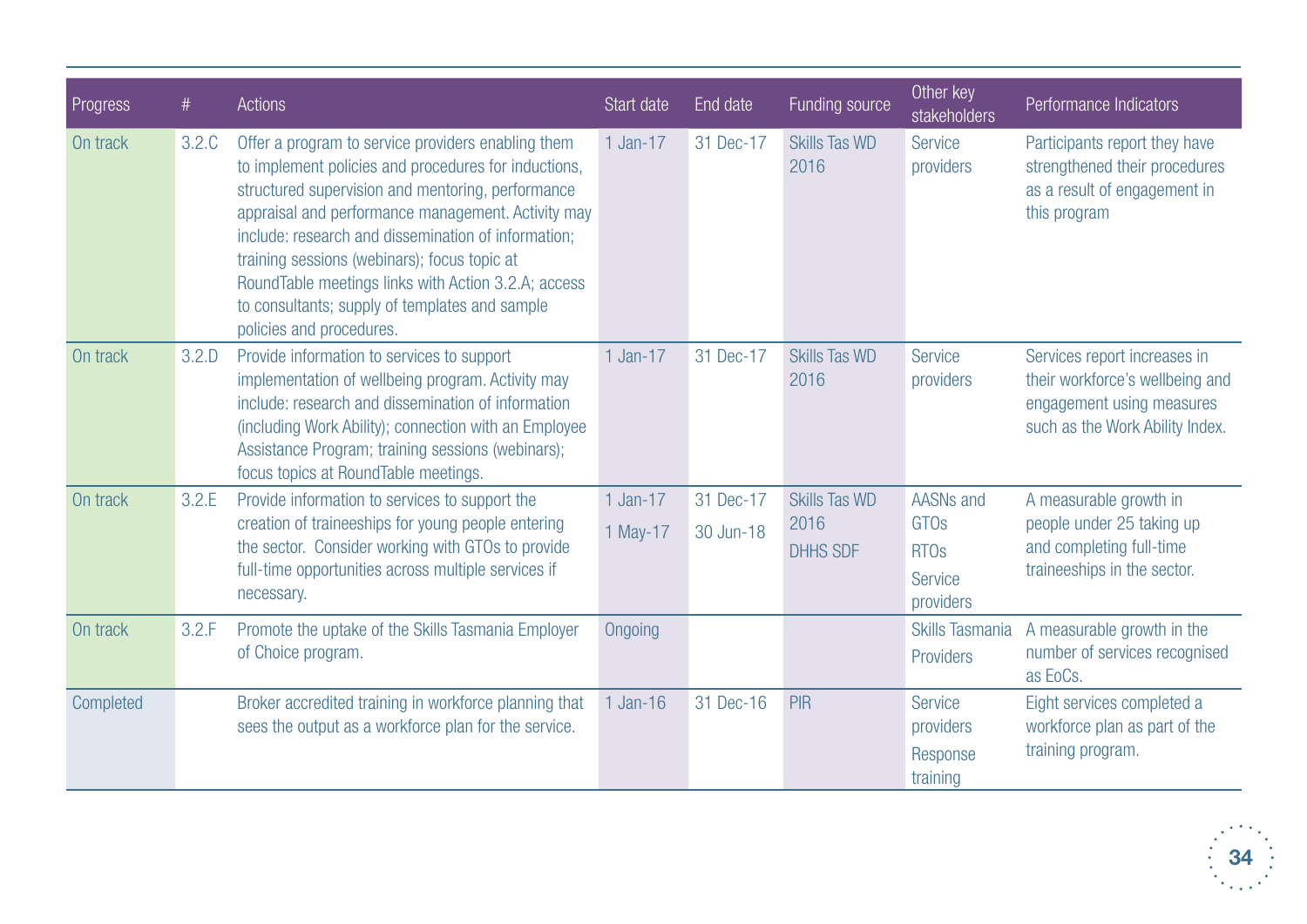## Strategy 3.3 Strengthen management and leadership capability

## **Desired Outcome / Goal**

Services are able to measure improvements in their leadership capability in terms of employee engagement.

| Progress | #     | Actions                                                                                                                                                                                                                                                                                  | Start date    | End date  | Funding source               | Other key<br>stakeholders                                                | Performance Indicators                                                                                                                       |
|----------|-------|------------------------------------------------------------------------------------------------------------------------------------------------------------------------------------------------------------------------------------------------------------------------------------------|---------------|-----------|------------------------------|--------------------------------------------------------------------------|----------------------------------------------------------------------------------------------------------------------------------------------|
| On track | 3.3.A | Continue coordination of the Disability Industry<br>Roundtable with a focus on leadership and HRM<br>practice. Supported by an electronic newsletter<br>between meetings.<br>All same actions - 3.2.A and 3.3.A                                                                          | Ongoing       | 30 Jun-17 | <b>DHHS</b>                  | Service<br>providers<br>Employment<br>services<br><b>RTO<sub>s</sub></b> | Members report benefit in<br>terms of strengthening HRM<br>and leadership skills and<br>knowledge                                            |
| On track | 3.3.B | Provide information to services to support<br>implementation of a staff engagement program.<br>Activity may include: linking to the NDS employee<br>engagement tool, research and dissemination of<br>information; training sessions (webinars); focus topics<br>at RoundTable meetings. | 1 Jan-17      | 31 Dec-17 | <b>Skills Tas WD</b><br>2016 | Service<br>providers                                                     | Services have a good<br>understanding of the level of<br>their employees' engagement.                                                        |
| On track | 3.3.C | Develop and broker a leadership training program<br>at Certificate IV level for existing leaders comprising<br>skillsets. Topics may include: mentoring work teams,<br>upward communication, structured supervision and<br>encouraging innovation.                                       | $1$ Jul- $16$ | Ongoing   | <b>Skills Fund</b>           | <b>Service</b><br>providers<br><b>RTO<sub>s</sub></b>                    | At least four skillset training<br>programs are developed<br>and attended by at least 10<br>services that report benefit has<br>been gained. |

![](_page_34_Picture_4.jpeg)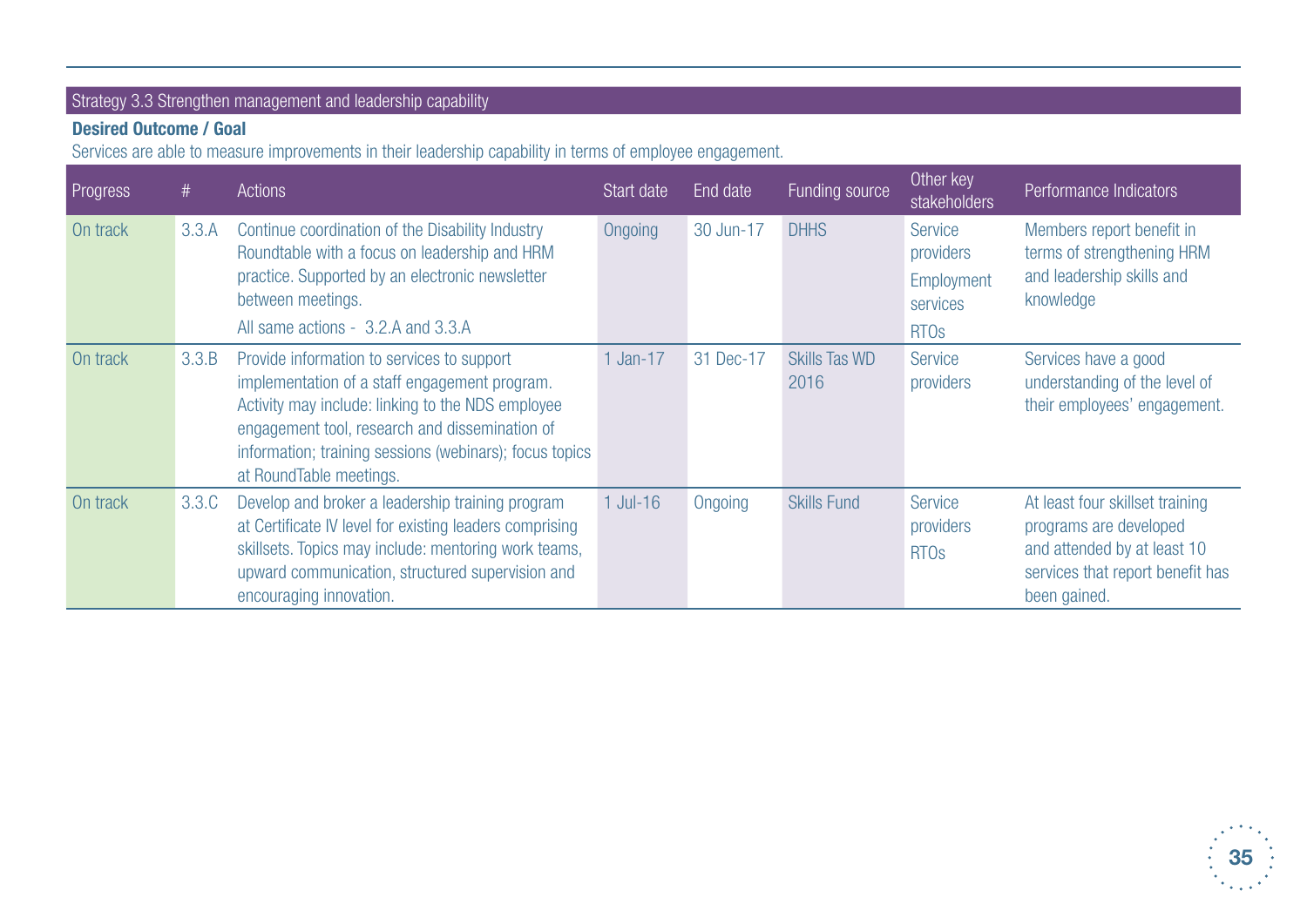| Progress   | $^{\#}$ | <b>Actions</b>                                                                                                                                                                                                                                                                                                                                                                                                                                                                                                                     | Start date | End date  | Funding source     | Other key<br>stakeholders                                     | Performance Indicators                                                                                                                                                             |
|------------|---------|------------------------------------------------------------------------------------------------------------------------------------------------------------------------------------------------------------------------------------------------------------------------------------------------------------------------------------------------------------------------------------------------------------------------------------------------------------------------------------------------------------------------------------|------------|-----------|--------------------|---------------------------------------------------------------|------------------------------------------------------------------------------------------------------------------------------------------------------------------------------------|
| On track   | 3.3.D   | Develop and broker a 12 month emerging leaders<br>program for existing support workers working<br>toward a Certificate IV outcome. The program should<br>be practice-based and engage people in a social<br>collaborative learning space. Competencies should<br>be drawn from foundation skills (literacy, numeracy,<br>digital literacy and oral communication); leadership<br>and management; and disability qualifications.<br>The program will have strong links with the peer<br>leadership program. Links with Action 3.6.A | 1 Jan-17   | 31 Dec-17 | <b>Skills Fund</b> | Avidity training<br>Social impact<br>measurement<br>Providers | Each year, a group of at least<br>15 support workers commence<br>the program and at least 10<br>complete the program and<br>report they have learned new<br>skills they can apply. |
| On track   | 3.3.E   | Develop and broker a skillset training program on<br>leading a diverse workforce. Activity may include:<br>Research and dissemination of information; Training<br>sessions (face-to-face and webinars); Focus topics at<br>RoundTable meetings links with Action 3.2.A.                                                                                                                                                                                                                                                            | 1 May-17   | 30 Jun-18 | <b>DHHS SDF</b>    | Providers                                                     | At least 20 services in three<br>locations participate in the<br>training and report benefit from<br>their attendance.                                                             |
| On track   | 3.3.F   | Establish an leadership innovation network for senior<br>managers. Format may take the form of bi-monthly<br>meetings with a focus on a specific topic to provide<br>opportunities to share ideas and experiences. Seeks<br>to balance financial imperatives with service quality<br>- including promotion of positive behaviour support<br>framework.<br>All are same - Actions 2.1.A, 3.1.B and 3.3.F<br>Links with Action 2.2.A                                                                                                 | 1 May-17   | 30 Jun-18 | <b>DHHS SDF</b>    | <b>Service</b><br>provid-ers                                  | Members report engagement<br>was beneficial and they have<br>applied learnings to their<br>workplace.                                                                              |
| Not funded | 3.3.G   | Identify higher education offerings to support<br>career development pathways into higher levels of<br>management                                                                                                                                                                                                                                                                                                                                                                                                                  |            |           |                    | <b>Uni Tas</b>                                                | A pathway is identified and<br>shared with the sector.                                                                                                                             |

![](_page_35_Picture_1.jpeg)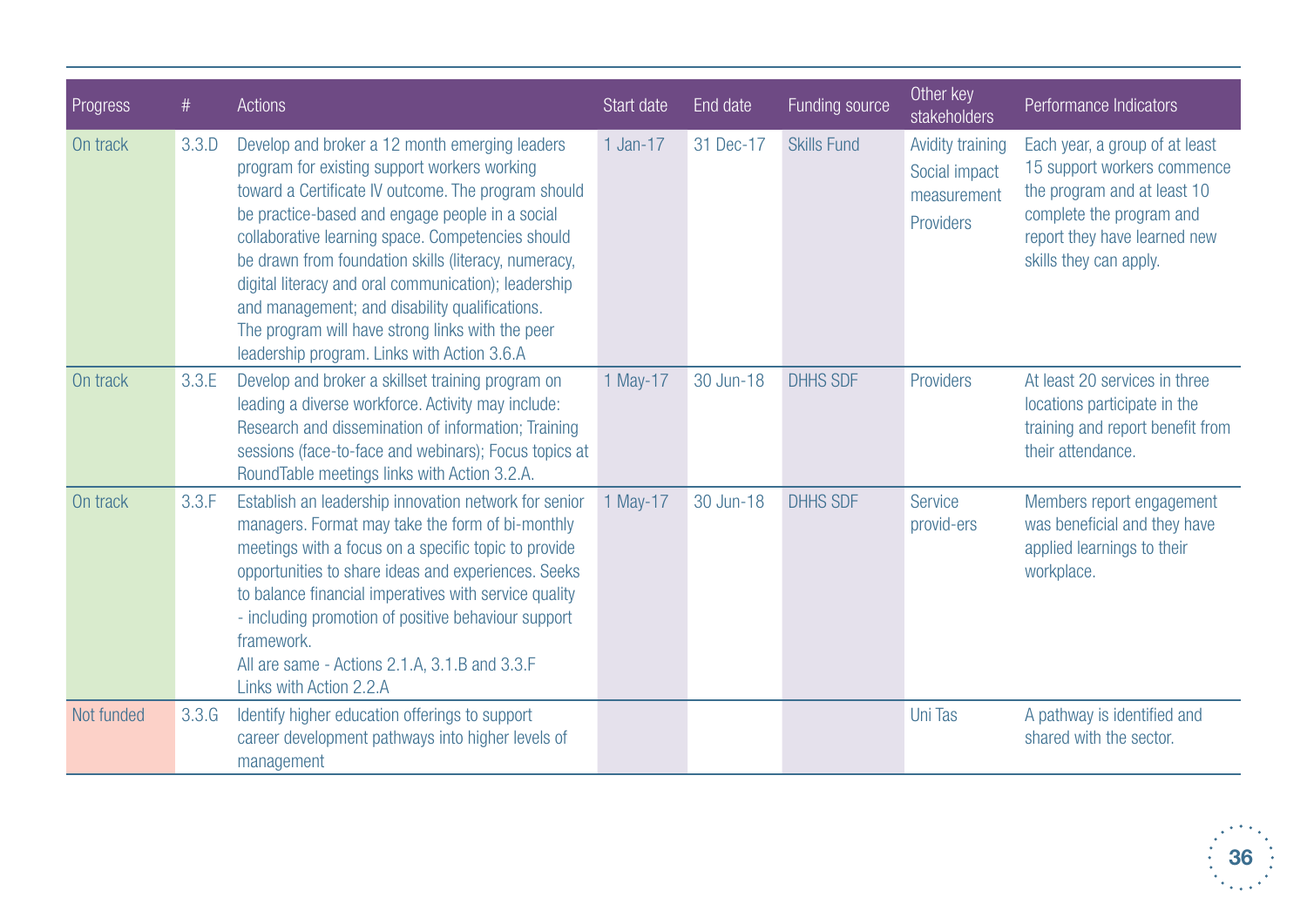## Strategy 3.4 Strengthen support services capability

## **Desired Outcome / Goal**

People with disability have the opportunity to choose their supports from a breadth of high quality services

| Progress                      | #     | <b>Actions</b>                                                                                                                                                                                                                                                                                                                                                                                         | Start date | End date  | Funding source         | Other key<br>stakeholders                             | Performance Indicators                                                                                                                                                                                   |
|-------------------------------|-------|--------------------------------------------------------------------------------------------------------------------------------------------------------------------------------------------------------------------------------------------------------------------------------------------------------------------------------------------------------------------------------------------------------|------------|-----------|------------------------|-------------------------------------------------------|----------------------------------------------------------------------------------------------------------------------------------------------------------------------------------------------------------|
| On track                      | 3.4.A | Promote training in administration of medication to<br>ensure all support workers are qualified to do the<br>work they are tasked with. Including:<br>• Establish and disseminate a training calendar with<br>training opportunities<br>• Promote the use of training resource 'Get ready to<br>assist clients with medications'<br>• Evaluate need/viability for NDS to broker medication<br>training | Ongo-ing   | Ongoing   | 26TEN                  | <b>RTO<sub>s</sub></b><br><b>Service</b><br>providers | Employers report that all staff<br>are qualified to perform their<br>duties.                                                                                                                             |
| <b>Applied for</b><br>funding | 3.4.B | Continue workplace literacy project. Activities include:<br>• Develop a train-the-trainer program to enable<br>training by existing staff during team meetings<br>• Support employers to develop a workforce<br>literacy development plan (and seek funding where<br>necessary)                                                                                                                        | Ongo-ing   | 31 May-17 | 26TEN                  | <b>Service</b><br>providers                           | Services involved in the project<br>report demonstrable benefit<br>from the project.<br>Employees involved in the<br>project report they are able to<br>apply learnings in carrying out<br>their duties. |
| On track                      | 3.4.C | Coordinate delivery of Plain English workshops for<br>service providers                                                                                                                                                                                                                                                                                                                                | Ongo-ing   | Ongoing   | 26TEN                  | 26TEN<br><b>Service</b><br>providers                  | 30 people around the State<br>engage in the workshops and<br>report benefit from attending.                                                                                                              |
| <b>Applied for</b><br>funding | 3.4.D | Broker a skillset training program to train frontline<br>supervisors to mentor team members' literacy skills<br>development - BSBSS00062 - Workplace Supervisor<br>Language, Literacy and Numeracy Skill Set                                                                                                                                                                                           |            |           | <b>Skills Fund tbc</b> | Service<br>providers<br><b>RTOs</b>                   |                                                                                                                                                                                                          |

![](_page_36_Picture_4.jpeg)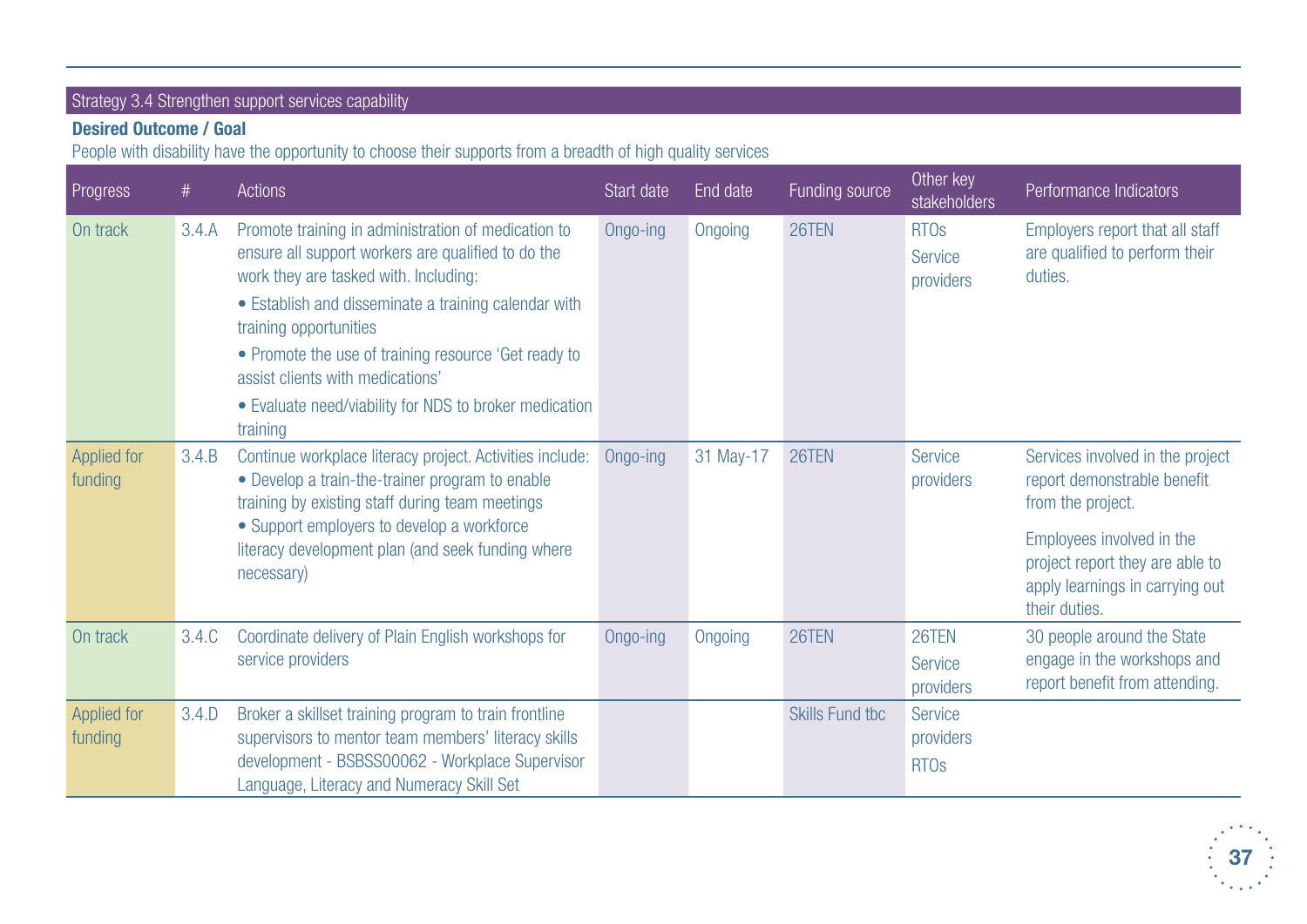| Progress | #     | Actions                                                                                                                                                                                                                                                                                                                                                                                                                                                                                          | Start date | End date | Funding source         | Other key<br>stakeholders                                                | Performance Indicators                                                                                                                                                                                                       |
|----------|-------|--------------------------------------------------------------------------------------------------------------------------------------------------------------------------------------------------------------------------------------------------------------------------------------------------------------------------------------------------------------------------------------------------------------------------------------------------------------------------------------------------|------------|----------|------------------------|--------------------------------------------------------------------------|------------------------------------------------------------------------------------------------------------------------------------------------------------------------------------------------------------------------------|
| Underway | 3.4.E | Extend offering of accredited and non-accredited<br>short course training (using brokerage arrangements<br>where appropriate) to include (but not necessarily<br>limited to): case management, head trauma, epilepsy,<br>autism, working with young people with disability,<br>working with older people with disability, specific to<br>individual participant needs, working with behaviour<br>management plans (including documentation<br>requirements), allied health assistant skill sets. | Ongoing    | Ongoing  | <b>Skills Fund TBC</b> | Service<br>providers<br><b>RTO<sub>s</sub></b><br>Specialist<br>services | A training calendar is<br>established to provide<br>opportunities for employees<br>around the state to participate<br>in a range of short courses.<br>Attendees report they have<br>applied learnings in their<br>workplace. |
| Underway | 3.4.F | Broker training to strengthen skills in supporting<br>people with mental health conditions.<br>Activity will include:<br>• Mental Health First Aid training for support workers                                                                                                                                                                                                                                                                                                                  | Ongoing    | Ongoing  |                        | <b>MHCT</b><br>Service<br>providers<br><b>RTO<sub>s</sub></b>            | Services and support workers<br>report a strengthened capability<br>to support people with disability<br>who have mental health<br>conditions.                                                                               |

![](_page_37_Picture_1.jpeg)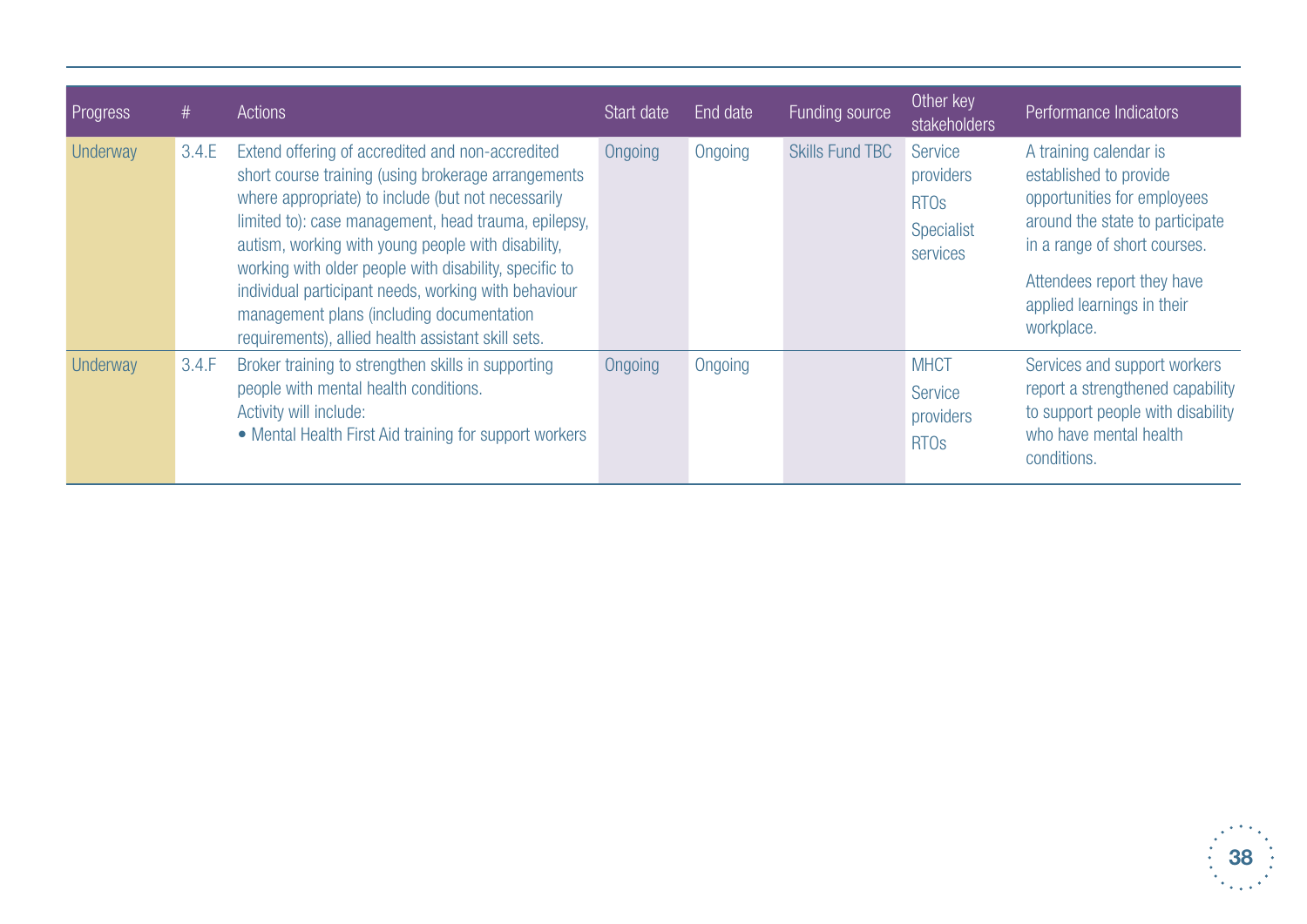| <b>Progress</b> | $^{\#}$ | <b>Actions</b>                                                                                                                                                                                                                                                                                                                                                                                                                                                                                                                                                                                                                                                                                                                                                | Start date | End date  | Funding source  | Other key<br>stakeholders | Performance Indicators                                                                                                   |
|-----------------|---------|---------------------------------------------------------------------------------------------------------------------------------------------------------------------------------------------------------------------------------------------------------------------------------------------------------------------------------------------------------------------------------------------------------------------------------------------------------------------------------------------------------------------------------------------------------------------------------------------------------------------------------------------------------------------------------------------------------------------------------------------------------------|------------|-----------|-----------------|---------------------------|--------------------------------------------------------------------------------------------------------------------------|
| On track        | 3.4.G   | Implement an Action Learning Network project to<br>prepare the workforce for person-centred service<br>delivery. Activities include:<br>• establish a network of services to act as<br>demonstration projects                                                                                                                                                                                                                                                                                                                                                                                                                                                                                                                                                 | 1 May-17   | 30 Jun-18 | <b>DHHS SDF</b> | Providers<br>Evaluators   | Five to seven services<br>participate in the network and<br>continue the change process<br>after the end of the program. |
|                 |         | • use intentional group learning strategies to build<br>provider capacity to implement service quality<br>improvement projects/trials<br>• promote the use of high performance work<br>practices in emerging models<br>• build providers skills in using, and knowledge of,<br>social impact measurements<br>• build providers skills in co-design methods<br>• develop a framework/process chart to implement<br>service quality improvement projects/trials<br>• share the framework, case studies and learnings<br>across the sector through an evaluation of the<br>network and resources publically available on NDS<br>website<br>Links with Actions 2.1.A, 3.1.B and 3.3.F (innovative<br>leaders network)<br>Links with Action 2.6.A (research group) |            |           |                 |                           | The resources, tools, case<br>studies and learnings are<br>shared across the sector.                                     |
|                 |         | Links with Action 3.4.H (positive behaviour support<br>framework)<br>Links with Action 3.4.I (chronic disease management)                                                                                                                                                                                                                                                                                                                                                                                                                                                                                                                                                                                                                                     |            |           |                 |                           |                                                                                                                          |

![](_page_38_Picture_1.jpeg)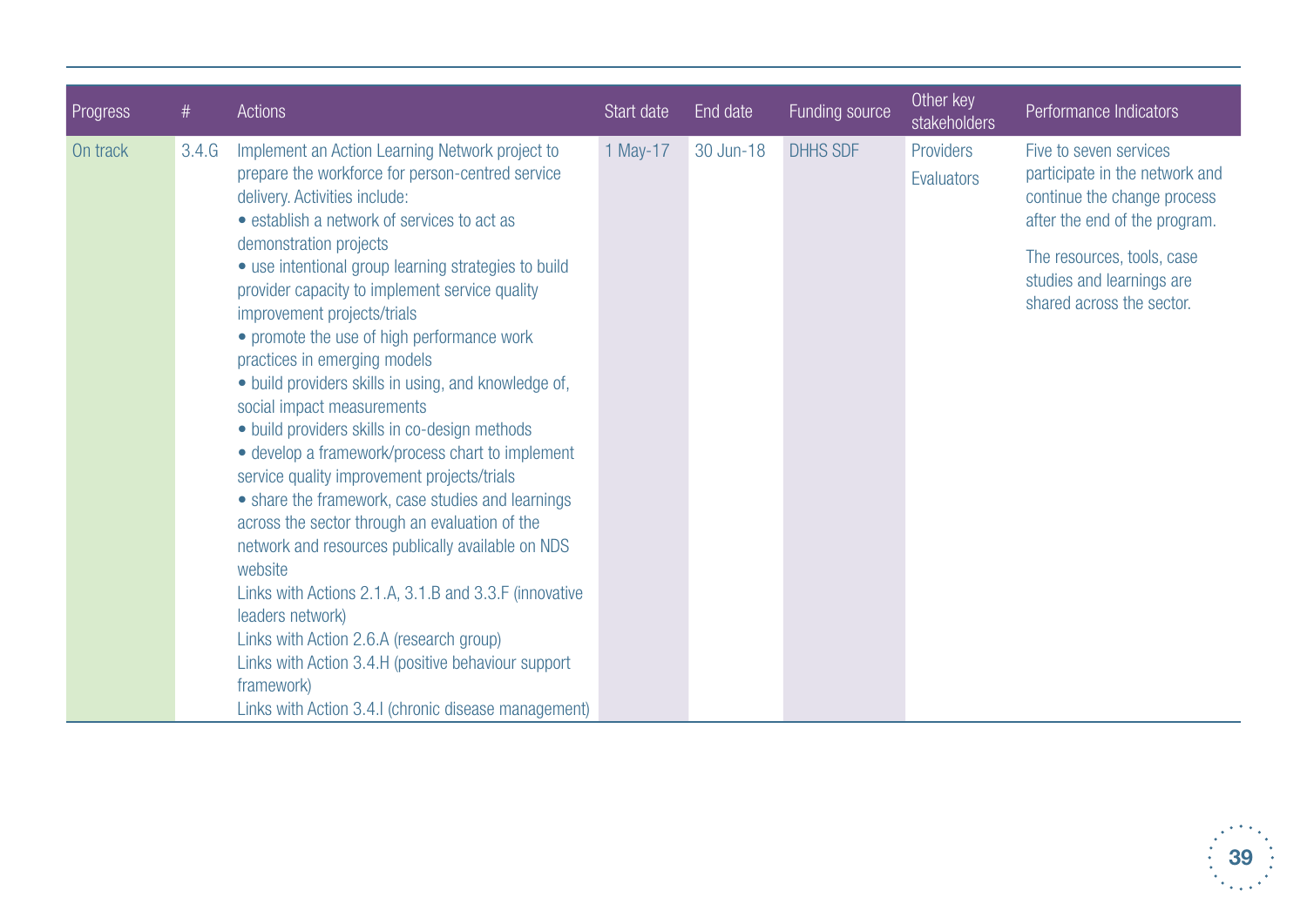| Progress       | #     | <b>Actions</b>                                                                                                                                                                                                                                                                                                                                                                                                                                                                                                                                                                                                                                                                                                                                                                                                                                                                                                 | Start date | End date | Funding source  | Other key<br><b>stakeholders</b> | Performance Indicators                                                                                                                                                                                                     |
|----------------|-------|----------------------------------------------------------------------------------------------------------------------------------------------------------------------------------------------------------------------------------------------------------------------------------------------------------------------------------------------------------------------------------------------------------------------------------------------------------------------------------------------------------------------------------------------------------------------------------------------------------------------------------------------------------------------------------------------------------------------------------------------------------------------------------------------------------------------------------------------------------------------------------------------------------------|------------|----------|-----------------|----------------------------------|----------------------------------------------------------------------------------------------------------------------------------------------------------------------------------------------------------------------------|
| <b>Various</b> | 3.4.H | Strengthening organisational capability to support<br>people with behaviours of concern through<br>implementation of a positive behaviour support<br>framework. Activities will include:<br>• Enable training for teams within services, through<br>brokerage if required, ensuring evidence-based<br>practice Include topics on: plan writing, understanding<br>disability, interpreting, implementing and monitoring<br>plans.<br>• Enable information session on the quality and<br>safeguarding framework and use of restrictive<br>practices<br>• Develop a process chart of a good practice<br>planning process (could emerge from 3.4.G)<br>• Training for RTO trainers and assessors to ensure<br>inclusion in delivery of Certificate III Individual Support<br>(Disability). Links to Action 3.5.A.<br>Links with Action 2.6.A (research group)<br>Links with Action 3.4.G (action learning network) | Ongoing    | Ongoing  | <b>DHHS SDF</b> |                                  | The senior practitioner<br>(or equivalent) is able to<br>demonstrate a decrease in the<br>number of incidents involving<br>participants identified as having<br>behaviours of concern over the<br>duration of the project. |

![](_page_39_Picture_1.jpeg)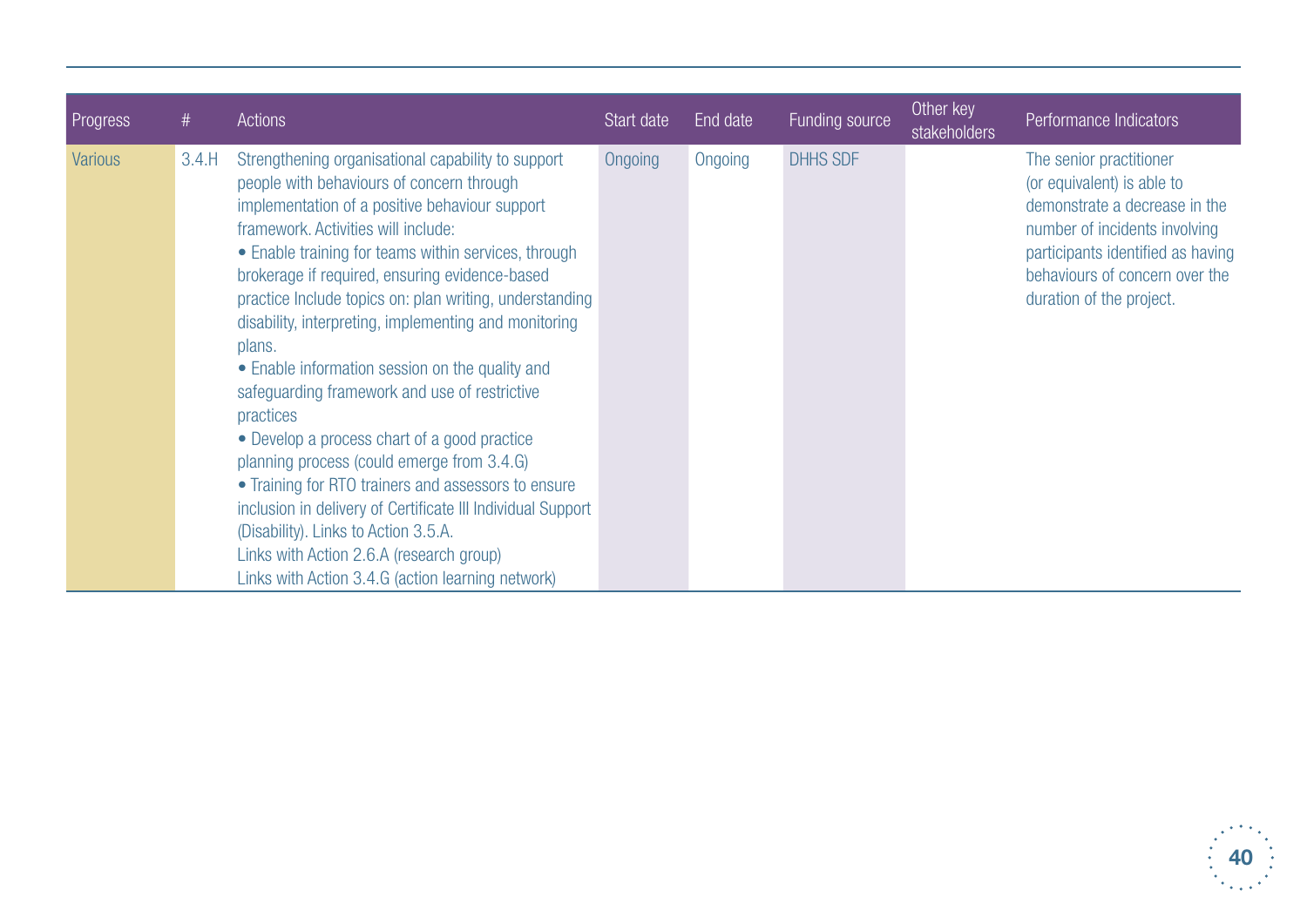| Progress        | #     | <b>Actions</b>                                                                                                                                                                                                                                                                                                                                                                                                                                   | Start date | End date | Funding source                         | Other key<br>stakeholders | Performance Indicators                                                                                                                                                                                                                                                                                                                                                                                                                                 |
|-----------------|-------|--------------------------------------------------------------------------------------------------------------------------------------------------------------------------------------------------------------------------------------------------------------------------------------------------------------------------------------------------------------------------------------------------------------------------------------------------|------------|----------|----------------------------------------|---------------------------|--------------------------------------------------------------------------------------------------------------------------------------------------------------------------------------------------------------------------------------------------------------------------------------------------------------------------------------------------------------------------------------------------------------------------------------------------------|
| <b>Unfunded</b> | 3.4.1 | Implement a pilot project to strengthen the disability<br>workforce to support people with intellectual disability<br>to make lifestyle choices to manage and prevent<br>chronic disease.<br>Activities may include:<br>• Engagement forums with support worker workforce<br>• A peer-led training program for people with ID and<br>their support workers<br>• At home toolkit with menu cards, activity<br>suggestions and planning templates. |            |          |                                        |                           | The project demonstrates a<br>reduction in lifestyle risk factors<br>for people with ID involved.<br>Services and support workers<br>involved in the project report<br>a strengthened capability to<br>encourage the people they<br>support to choose a healthy<br>lifestyle.<br>Interested services have at<br>least one training team that<br>can deliver in-house training.<br>The project is considered<br>repeatable with appropriate<br>funding. |
| Completed       |       | Executive Leaders Summit: Supporting people with<br>behaviours of concern                                                                                                                                                                                                                                                                                                                                                                        |            | 1 Jul-16 |                                        | <b>DHHS</b><br>Speak Out  | 41 people attended the forum<br>where presentations were<br>made by Keith McVilly, Sharon<br>Paley and providers shared<br>good practice examples.                                                                                                                                                                                                                                                                                                     |
| Completed       |       | Research paper written and learning resources<br>developed to enhance skills in workforce to<br>encourage people with intellectual disability to make<br>lifestyle choices for health and wellbeing.                                                                                                                                                                                                                                             |            | 1 Jul-16 | PHT<br><b>Skills Tas WfDev</b><br>2015 | Speak Out                 | Two learning booklets were<br>produced along with a research<br>paper reviewing approaches to<br>working in this space.                                                                                                                                                                                                                                                                                                                                |

![](_page_40_Picture_1.jpeg)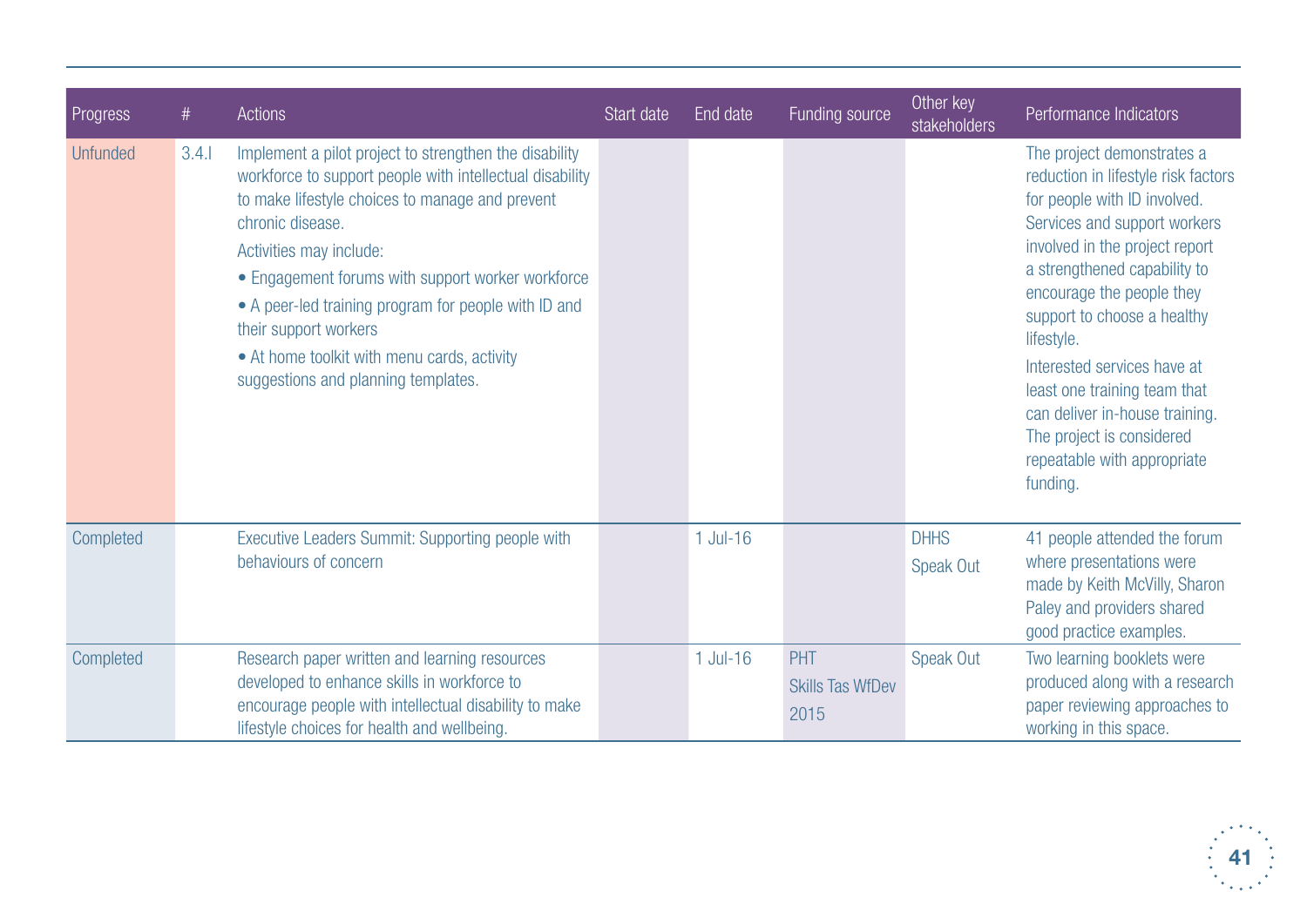## Strategy 3.5 Support the training sector to provide high quality training in disability work

## **Desired Outcome / Goal**

Accredited training is highly valued by service providers and is seen as a key way to strengthen the disability workforce

| Progress        | #     | <b>Actions</b>                                                                                                                                                                                                                                                             | Start date | End date  | Funding source                  | Other key<br>stakeholders                            | Performance Indicators                                                                                                                                                            |
|-----------------|-------|----------------------------------------------------------------------------------------------------------------------------------------------------------------------------------------------------------------------------------------------------------------------------|------------|-----------|---------------------------------|------------------------------------------------------|-----------------------------------------------------------------------------------------------------------------------------------------------------------------------------------|
| On track        | 3.5.A | Establish a Training Quality Network that meets<br>quarterly. Activities include:<br>• Validation and moderation<br>• Information sharing<br>• Resource evaluation and development<br>• Peer validation of assessor competence                                             | Ongoing    | 30 Jun-17 | <b>DHHS</b>                     | Providers<br><b>RTO<sub>s</sub></b><br>Advocacy orgs | Network members value the<br>role of the TQN in the work they<br>do.<br>Services recognise accredited<br>training as important to<br>workforce development efforts<br>state-wide. |
| On track        | 3.5.B | Encourage trainers in disability to attend practice-<br>based research group.<br>Links to Action 2.6.A                                                                                                                                                                     | 1 May-17   | 30 Jun-18 | <b>DHHS SDF</b>                 | <b>RTO<sub>s</sub></b>                               |                                                                                                                                                                                   |
| <b>Unfunded</b> | 3.5.C | Encourage RTOs to ensure foundation skills training<br>is adequately integrated into vocational training. This<br>can include, but is not limited to: training for VET<br>practitioners, discussion at TQN meetings, sharing of<br>relevant resources.<br>Links with 3.5.A | Ongoing    | Ongoing   |                                 |                                                      | Services report that recent<br>graduates have the foundation<br>skills required to carry out their<br>role.                                                                       |
| <b>Unfunded</b> | 3.5.D | Training for RTO trainers and assessors of Certifi-cate<br>III Individual Support (Disability) in positive behaviour<br>supports, behaviour support plan writing and<br>implementation, quality and safeguarding framework.                                                | Ongoing    | Ongoing   |                                 | Anglicare<br>Speak Out                               |                                                                                                                                                                                   |
| Completed       |       | Teaching and learning resource development pro-ject.                                                                                                                                                                                                                       | Ongoing    | 30 May-17 | <b>Skills Tas WfDev</b><br>2015 | <b>SpeakOut</b>                                      | 7 titles produced and launced<br>in May 2017.                                                                                                                                     |

![](_page_41_Picture_4.jpeg)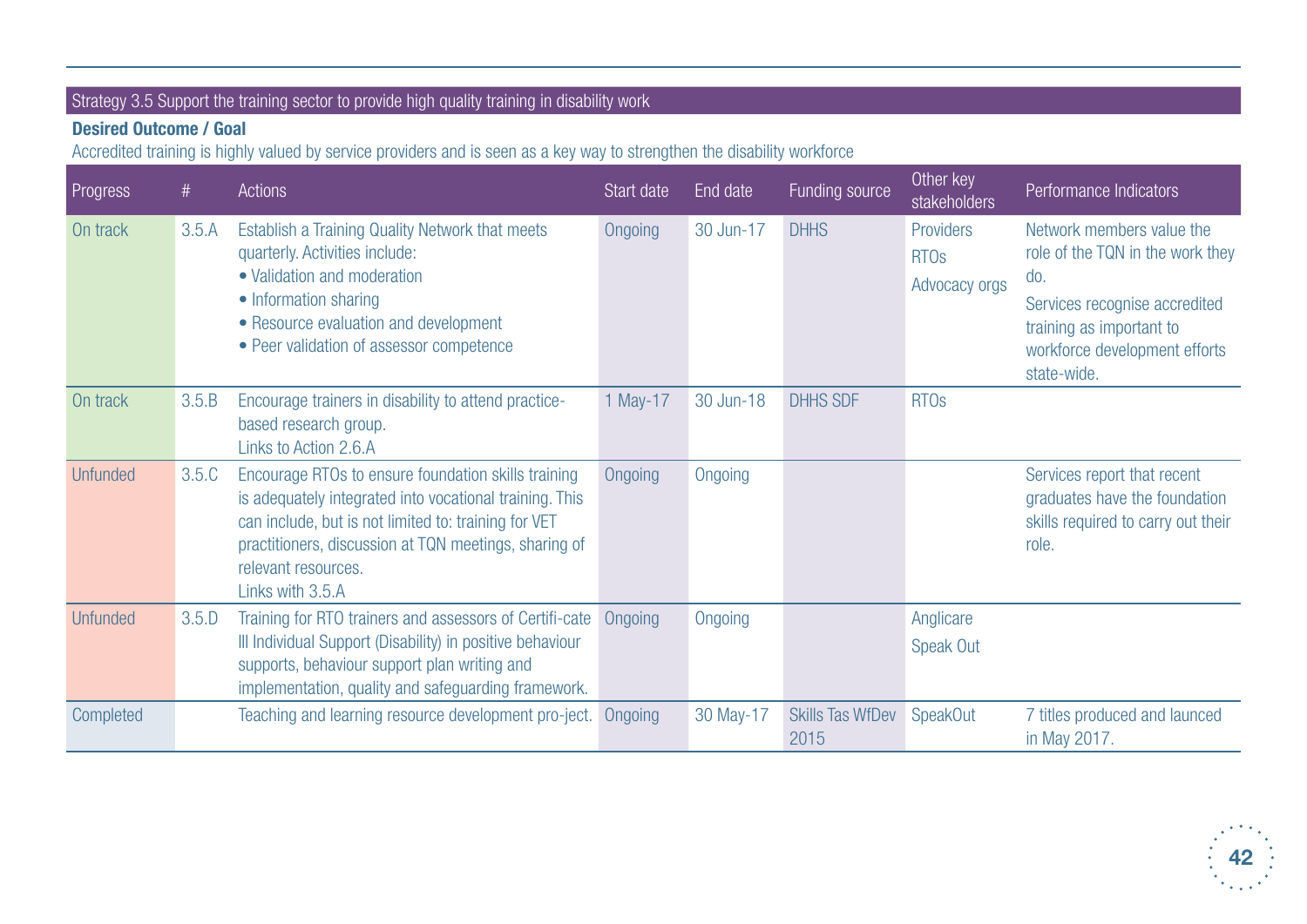## Strategy 3.6 Support the development of the peer advocacy workforce

## **Desired Outcome / Goal**

The advocacy workforce is strengthened with more people with disability trained in leadership.

| Progress    | #     | Actions                                                                                                                                                                                    | Start date | End date  | Funding source | Other key<br>stakeholders                 | Performance Indicators                                                                                                                                                                                                                                        |
|-------------|-------|--------------------------------------------------------------------------------------------------------------------------------------------------------------------------------------------|------------|-----------|----------------|-------------------------------------------|---------------------------------------------------------------------------------------------------------------------------------------------------------------------------------------------------------------------------------------------------------------|
| Needs focus | 3.6.A | Work collaboratively with the advocacy organisations<br>to develop a peer leadership program that has strong<br>connections with the emerging leaders program.<br>Links with Actions 3.3.D | Ongoing    | 30 Jun-17 |                | Providers<br><b>RTOS</b><br>Advocacy orgs | A combined leadership<br>program is developed. Each<br>year, a group of at least<br>15 people with disability<br>commence the program and at<br>least 10 complete the program<br>and report they have learned<br>new skills they can apply as an<br>advocate. |

![](_page_42_Picture_4.jpeg)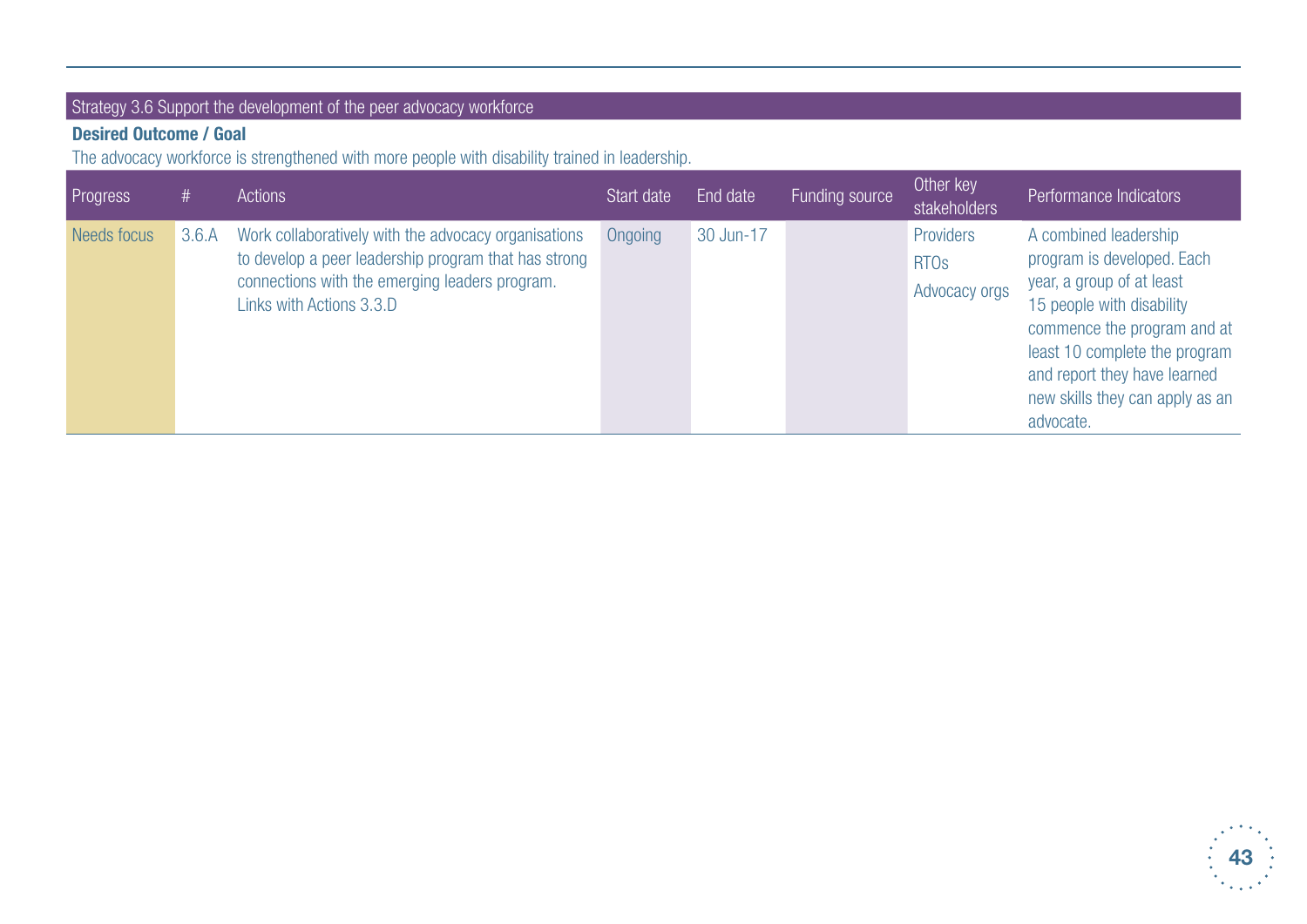## **Appendix A Stakeholder engagement informing the WSAP**

Early engagement to inform the first version of the Tasmanian Disability Workforce Strategy and Action Plan.

Between the end of August and early October 2015, NDS engaged extensively with a range of stakeholders through forums and individual meetings. Separate forums were conducted for each of the following groups while organisations not able to attend were consulted individually.

- Service providers and government stakeholders full day workshop in Campbell Town
- Education and training providers full day workshop in Campbell Town
- Employment service providers including JobActives, DESs and AACNs two hour sessions in Hobart and Launceston
- Providers of allied health services and government stakeholders full day workshop in Campbell Town

Other organisations were consulted individually. This was an opportunity extended to organisations invited to all forums as well as targeted organisations such as other community sector peak bodies.

The following organisations contributed to the development of this plan by participating in these forums during 2015.

### **Individual consultations**

Aged Care Services Tasmania Blue Line Employment Early Childhood Australia Eskleigh Homes Guide Dogs Tasmania **HACSU** Mental Health Council Occupational Therapy Australia Primary Health Tasmania Regional Development Australia Speak Out Advocacy Star Cosmos TasCOSS **DHHS TasTAFE** State Enterprise Training **Veranto** 

## **Allied health forum**

Australian Association of Social Workers **Baptcare** Child Protection Services Disability and Community Services Independent Living Centre National Disability Insurance Agency Northwest Coast Family & Child Health North West Residential Support Services Primary Health Tasmania St Giles The ORS group Youth Justice South Employment services forum APM Employment Services Blueline Employment Services LINC ORS Group

![](_page_43_Picture_13.jpeg)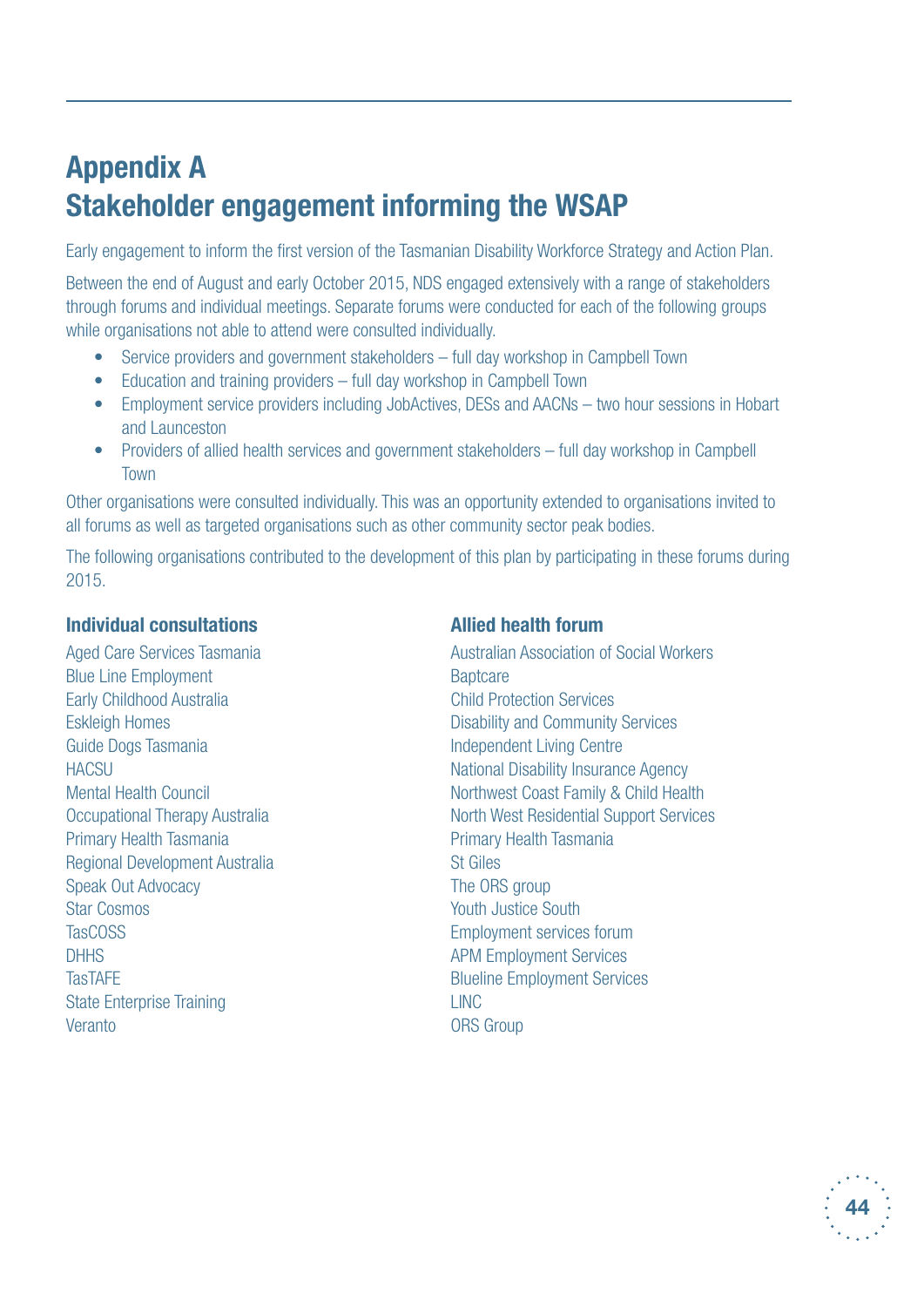## **Education and training forum**

Association for Children with Disability Campbell Page Department of Education, Tasmania Devonfield Training Services **MFGT TasTAFE** University of Tasmania Work and Training

### **Service provider and government stakeholders forum**

Able Australia Advocacy Tasmania APM Blueline Employment Services Coastal Residential Services Department of Health and Human Services, Tasmania Department of Social Services Devonfield Enterprises Inc. Epilepsy Tasmania Eskleigh Foundation Family Based Care Association North West Health Recruitment Plus Hobart City Mission Langford Support Services Liviende Inc. Montague Community Living MS Society Tasmania National Disability Insurance Agency Nexus Inc Oak Tasmania Office of Hon Jacquie Petrusma MP **Possability** Richmond Fellowship Tasmania Self Help Workplace Skills Tasmania, Dept of State Growth The Parkside Foundation

![](_page_44_Picture_4.jpeg)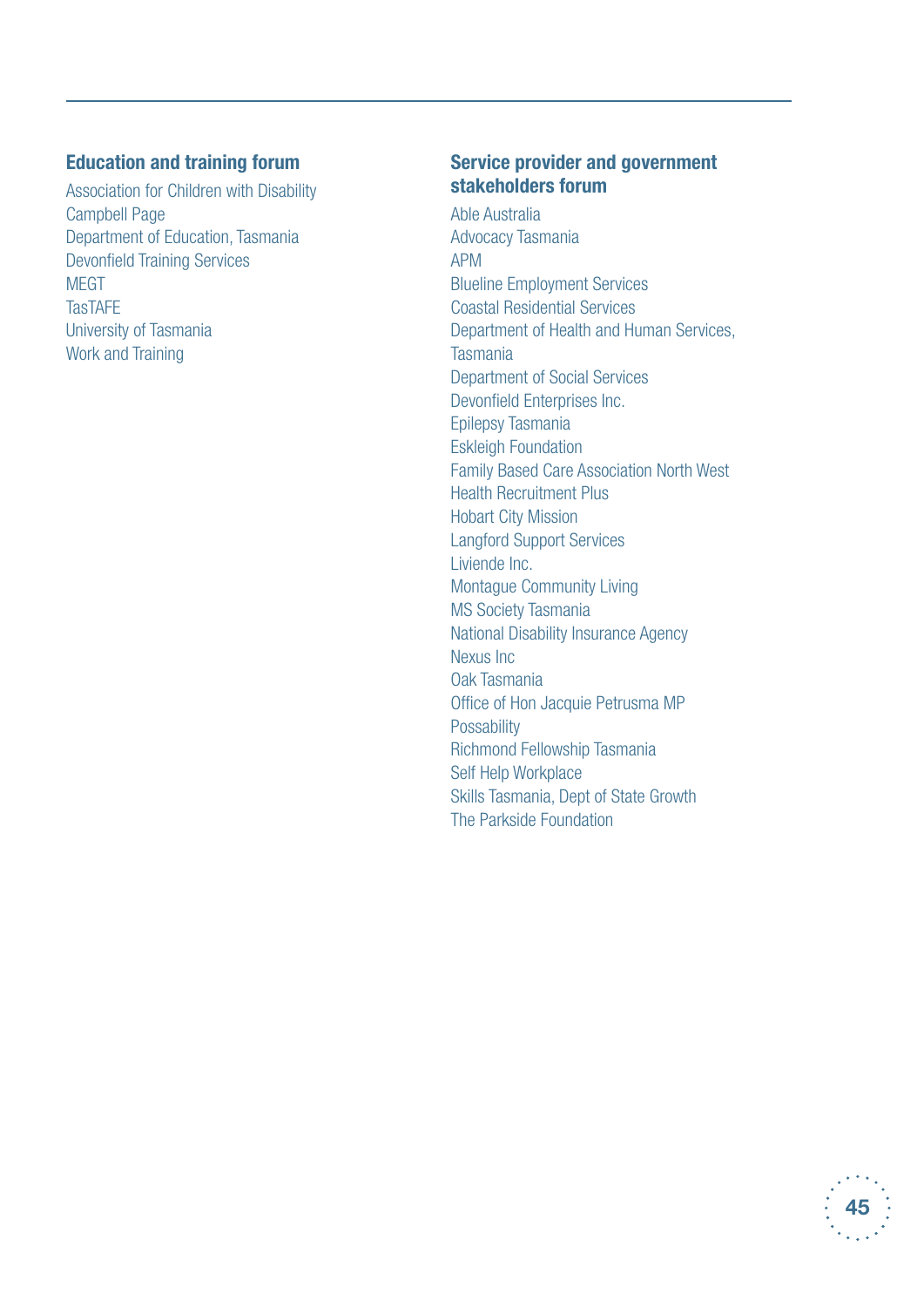## **Appendix B Using the WSAP: A summary for disability service providers**

## **What's in it for me?**

The actions in the Plan can help your organisation prepare for the NDIS.

It will assist you to:

- Implement your workforce plan
- Measure the effectiveness of your workforce development and planning action
- • Contribute to development of the sector

### **What can we do to support the Plan's success?**

- Engage in training and other workforce development activities
- Engage with data collection activities
- Actively engage in the networks and action groups
- • Contribute feedback to NDS submissions
- Take work experience and work placement students
- Look at traineeships differently
- Be prepared to innovate and share your successes and failures

## **What's in the Plan?**

Networks and Action Groups

- Disability Industry Round Table
- Leaders Innovation Network
- Training Quality Network
- Practice-based Research Group
- Low-cost IT Innovation Hub

#### **Projects**

- Action Learning Network project
- Attracting new workers to the sector and strengthening the allied health workforce
- Exploring Higher Education opportunities to support sector capability
- Leadership buddy program connecting with senior managers in other states
- Growing the role of allied health assistants
- Shared recruitment service
- Supporting an ageing workforce
- Strengthening staff engagement
- Induction toolkit for board members
- Reducing lifestyle risk factors to manage and prevent chronic illness

![](_page_45_Picture_33.jpeg)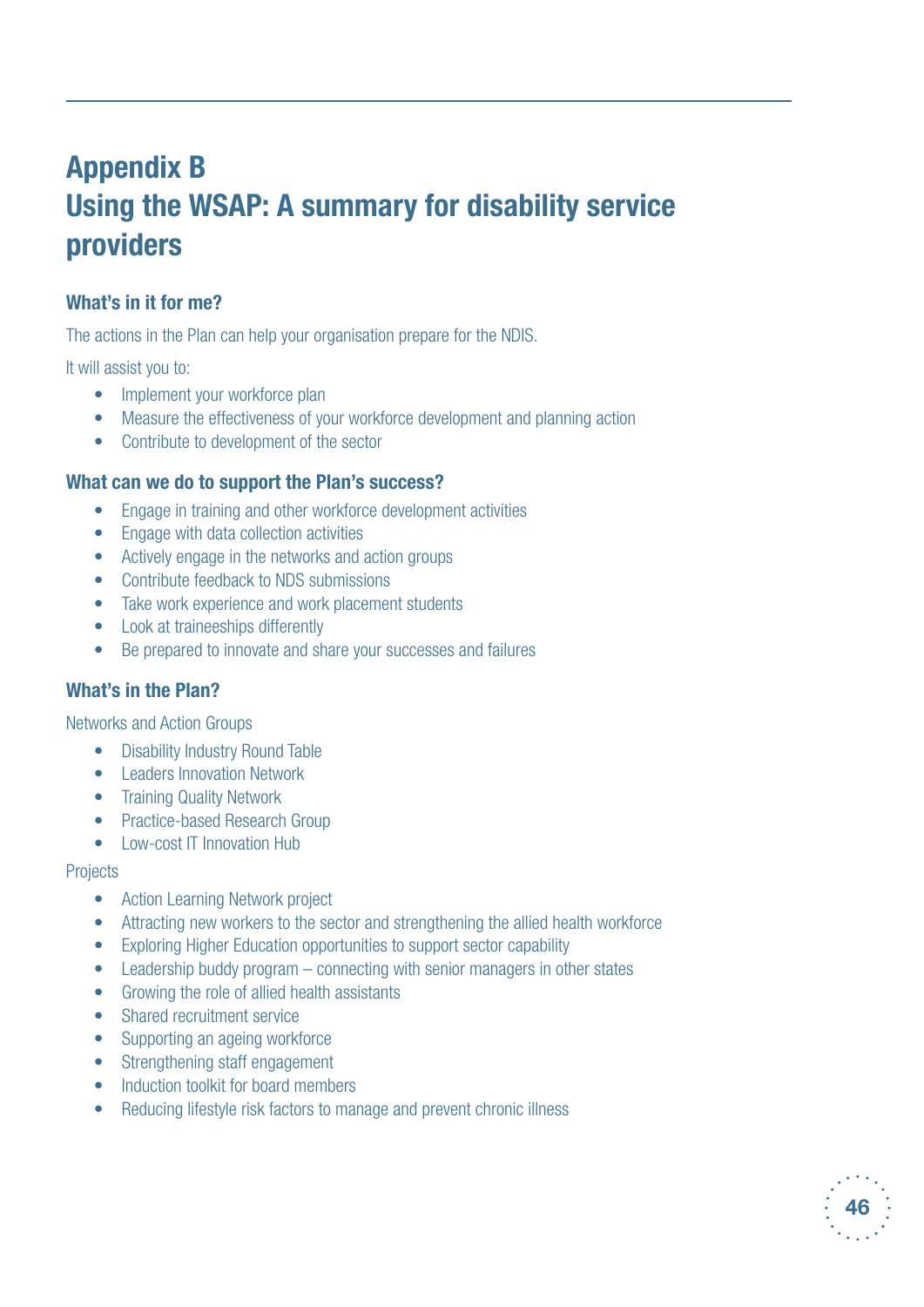## **Learning and development programs**

The following information will be available in a regular training calendar bringing together events from across the sector.

| <b>Topic</b>                                    | Who is it for?                                                                          | Tell me about it                                                                                                                                                                                                                                                                  |
|-------------------------------------------------|-----------------------------------------------------------------------------------------|-----------------------------------------------------------------------------------------------------------------------------------------------------------------------------------------------------------------------------------------------------------------------------------|
| <b>Emerging leaders</b>                         | Support workers, key<br>workers, team leaders                                           | This certificate IV program will run over 12 months<br>to prepare employees for a leadership role.                                                                                                                                                                                |
| <b>Employing values based</b><br>recruitment    | HR personnel                                                                            | Workshops and a resource kit to learn how to<br>successfully implement a recruitment on the basis<br>of client, employee and organisational values                                                                                                                                |
| Leadership skills                               | Managers, key workers<br>and team leaders                                               | Skillset training includes: mentoring,<br>communication, structured supervision,<br>performance management, enabling innovation, etc.                                                                                                                                             |
| <b>Mental Health First Aid</b>                  | Anyone                                                                                  | A program to learn how to provide initial support to<br>people who are developing or experiencing mental<br>illness.                                                                                                                                                              |
| Peer advocate<br>leadership program             | People with intellectual<br>disability                                                  | This 12 month program will strengthen the<br>leadership skills of peer advocates                                                                                                                                                                                                  |
| <b>Short courses</b>                            | Anyone                                                                                  | Shorter programs on specific topics such as:<br>supporting young people; supporting older<br>people; understanding autism, epilepsy, head<br>trauma; writing in plain English; writing behaviour<br>management plans, allied health assistant skillsets,<br>case management, etc. |
| Supporting people with<br>behaviours of concern | Case managers, key<br>workers, operations<br>managers, support<br>workers, team leaders | Training in evidence-based practice; documentation<br>requirements; and quality and safeguarding<br>framework and the use of restrictive interventions.                                                                                                                           |
| Train the trainer                               | Anyone                                                                                  | A non-accredited program to strengthen training<br>skills of staff to conduct in-house training on the<br>use of IT. Approximately 2 days.                                                                                                                                        |
| Workplace literacy                              | Anyone                                                                                  | Training resources are available to use in your<br>workplace to strengthen reading, writing, numeracy<br>and oral communication.                                                                                                                                                  |

![](_page_46_Picture_3.jpeg)